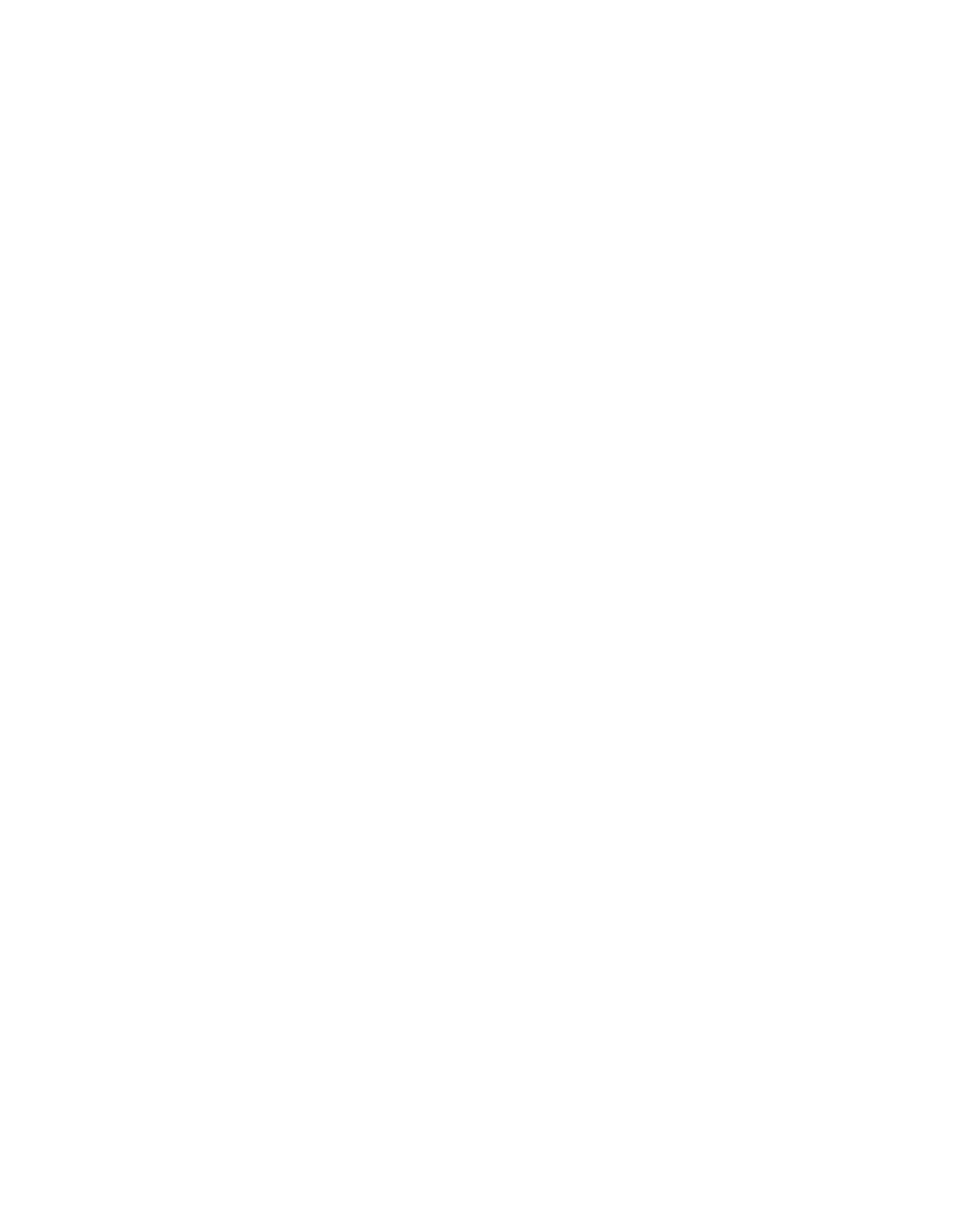# **3.10 Test PIV Card 10**

### **Card Capability Container:**

data model number  $= 0x10$ . All other data elements have length value set to zero bytes.

# **CHUID:**

```
(Agency Code = 3201, System Code = 1624, Credential Number = 556438,

CS=1, ICI=3, PI=9545326551, OC=1, OI=3201, POA=1) 

GUID: all 0x00 

Expiration Date: 20301231 

Asymmetric signature: RSA PKCS #1 v1.5 with SHA-256, signed by PIV Content Signer 1 
FASC-N: D650185A0D412D5AB49915A16CDA75257286D6B086501843E2
```
**PIV Authentication Certificate:** [PIV Test Card 10: PIV Authentication Certificate](#page-102-0) 

**Card Authentication Certificate:** [PIV Test Card 10: Card Authentication Certificate](#page-103-0) 

 **Digital Signature Certificate:** [PIV Test Card 10: Digital Signature Certificate](#page-104-0) 

**Key Management Certificate:** [PIV Test Card 10: Key Management Certificate](#page-105-0) 

### **Cardholder Fingerprints:**

dummy fingerprints, RSA PKCS #1 v1.5 with SHA-256, signed by [PIV Content Signer 1](#page-29-0) 

 **Security Object:** RSA PKCS #1 v1.5 with SHA-256, signed by [PIV Content Signer 1](#page-29-0) 

 **Cardholder Facial Image:** RSA PKCS #1 v1.5 with SHA-256, signed by [PIV Content Signer 1](#page-29-0) 

### **Printed Information:**

 Name: Test Cardholder X Employee Affiliation: Employee Expiration date: 20301231 (2030DEC31) Agency Card Serial Number: 0000012354 Issuer Identification: TSTISR320161719

# **Discovery Object:**

PIV Card Application AID: '4F 0B A0 …'. PIV Usage Policy: 0x40 0x00 (no global PIN)

### **Key History Object:**

 *keysWithOnCardCerts* = 1, *keysWithOffCardCerts* = 4 *offCardCertURL*: http://smime2.nist.gov/525B544F232C097BB3840ED51B97EB028156D3AFBFFEFF4BFB38A4FDB0112053

 key reference 82: [PIV Test Card 10: Retired Key Management Key E](#page-110-0)  Certificate Tag 5FC10D: [PIV Test Card 10: Retired Key Management Certificate E](#page-110-0) 

key reference 92: [PIV Test Card 10: Retired Key Management Key D](#page-109-0)

key reference 93: [PIV Test Card 10: Retired Key Management Key C](#page-108-0)

key reference 94: [PIV Test Card 10: Retired Key Management Key A](#page-106-0)

key reference 95: [PIV Test Card 10: Retired Key Management Key B](#page-107-0)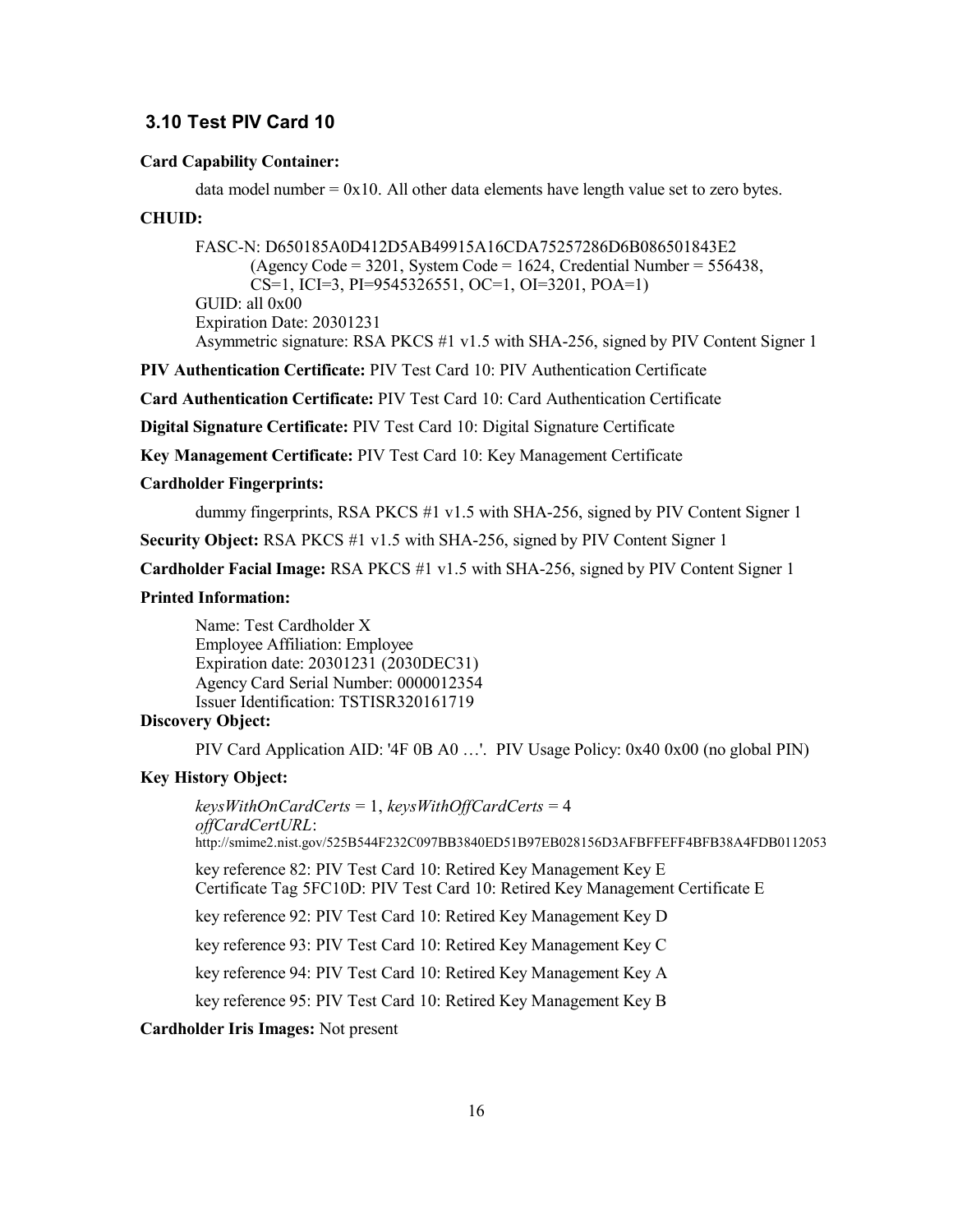# **3.11 Test PIV Card 11**

### **Card Capability Container:**

data model number  $= 0x10$ . All other data elements have length value set to zero bytes.

# **CHUID:**

(Agency Code =  $3201$ , System Code =  $0295$ , Credential Number =  $759494$ , CS=1, ICI=1, PI=6464979587, OC=1, OI=3201, POA=1) GUID: all 0x00 Expiration Date: 20301001 Asymmetric signature: RSA PKCS #1 v1.5 with SHA-256, signed by [PIV Content Signer 1,](#page-29-0) but with some bits in signature block changed. FASC-N: D6501858289D6DCACC9325A16859A46927C9D45C86501843E2

**PIV Authentication Certificate:** [PIV Test Card 11: PIV Authentication Certificate,](#page-111-0) GZIP compressed

**Card Authentication Certificate:** [PIV Test Card 11: Card Authentication Certificate,](#page-112-0) GZIP compressed

 **Digital Signature Certificate:** [PIV Test Card 11: Digital Signature Certificate,](#page-113-0) GZIP compressed

**Key Management Certificate:** [PIV Test Card 11: Key Management Certificate,](#page-114-0) GZIP compressed

### **Cardholder Fingerprints:** dummy fingerprints

 RSA PKCS #1 v1.5 with SHA-256, signed by [PIV Content Signer 1,](#page-29-0) but with some bits in signature block changed.

### **Security Object:**

 RSA PKCS #1 v1.5 with SHA-256, signed by [PIV Content Signer 1,](#page-29-0) but with some bits in signature block changed.

# **Cardholder Facial Image:**

 RSA PKCS #1 v1.5 with SHA-256, signed by [PIV Content Signer 1,](#page-29-0) but with some bits in signature block changed.

### **Printed Information:**

 Name: Test Cardholder Employee Affiliation: Employee Expiration date: 20301001 (2030OCT01) Agency Card Serial Number: 0170336744 Issuer Identification: TSTISR320161719

# **Discovery Object:**

PIV Card Application AID: '4F 0B A0 …'. PIV Usage Policy: 0x40 0x00 (no global PIN)

#### **Key History Object:** Not present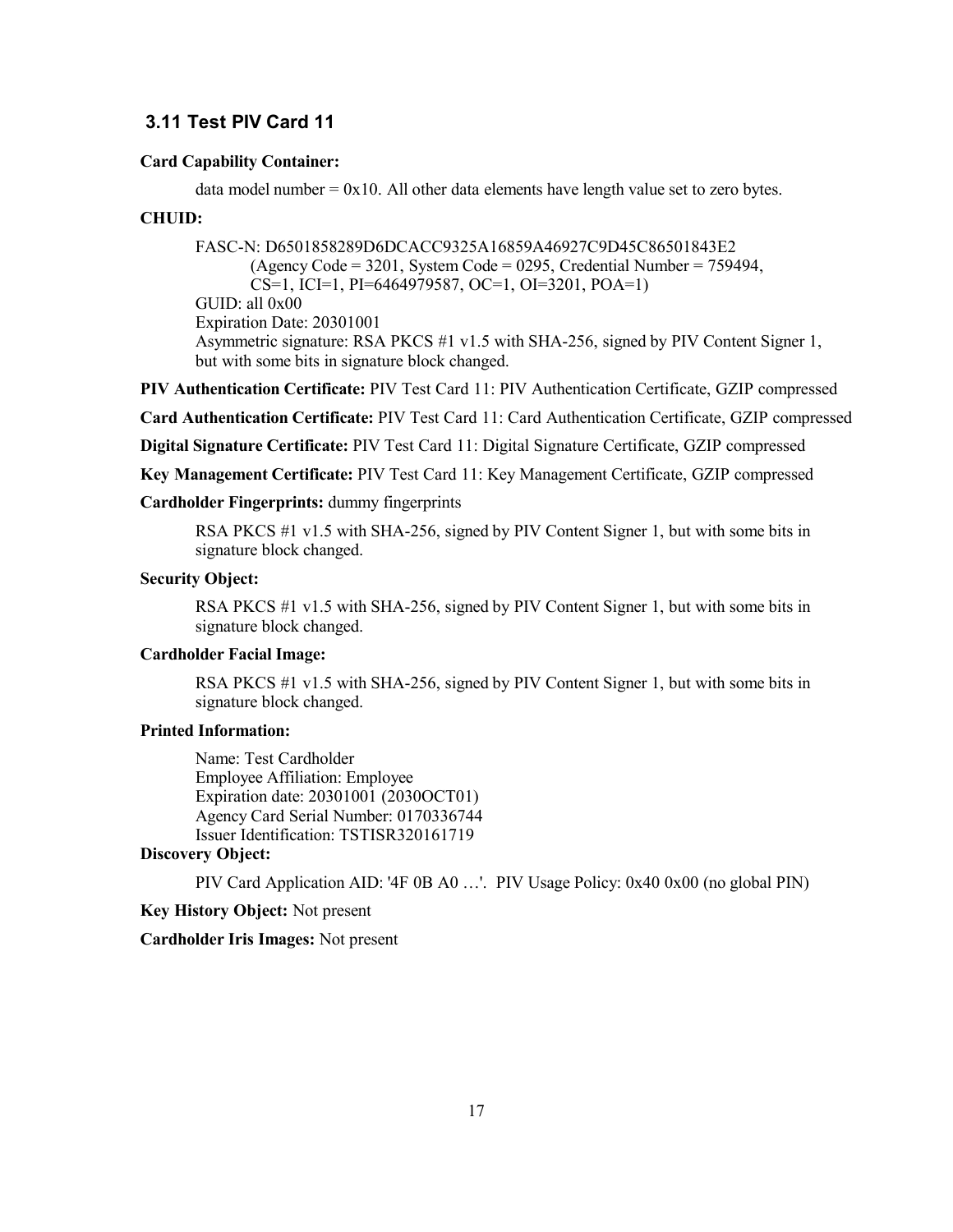# **3.12 Test PIV Card 12**

Use the following FASC-N in Cardholder Fingerprints and Cardholder Facial Image:

```
 
(Agency Code = 3201, System Code = 5167, Credential Number = 114200, 

CS=1, ICI=1, PI=4001354205, OC=1, OI=3201, POA=1) 
FASC-N: D650185AB06F2D0811010DA16858810C3352203586501843EB
```
#### **Card Capability Container:**

data model number =  $0x10$ . All other data elements have length value set to zero bytes.

# **CHUID:**

Copy CHUID data object from Test PIV Card 1

#### **PIV Authentication Certificate:**

[PIV Test Card 12: PIV Authentication Certificate,](#page-115-0) GZIP compressed

#### **Card Authentication Certificate:**

[PIV Test Card 12: Card Authentication Certificate,](#page-116-0) GZIP compressed

### **Digital Signature Certificate:**

[PIV Test Card 12: Digital Signature Certificate,](#page-117-0) GZIP compressed

### **Key Management Certificate:**

[PIV Test Card 12: Key Management Certificate,](#page-118-0) GZIP compressed

### **Cardholder Fingerprints:**

dummy fingerprints

RSA PKCS #1 v1.5 with SHA-256, signed by [PIV Content Signer 1](#page-29-0)

### **Security Object:**

RSA PKCS #1 v1.5 with SHA-256, signed by [PIV Content Signer 1](#page-29-0) 

### **Cardholder Facial Image:**

RSA PKCS #1 v1.5 with SHA-256, signed by [PIV Content Signer 1](#page-29-0) 

# **Printed Information:**

 Name: Test Cardholder XII Employee Affiliation: Employee Expiration date: 20301231 (2030DEC31) Agency Card Serial Number: 0000012355 Issuer Identification: TSTISR320161719

### **Discovery Object:**

PIV Card Application AID: '4F 0B A0 …'. PIV Usage Policy: 0x40 0x00 (no global PIN)

 **Key History Object:** Not present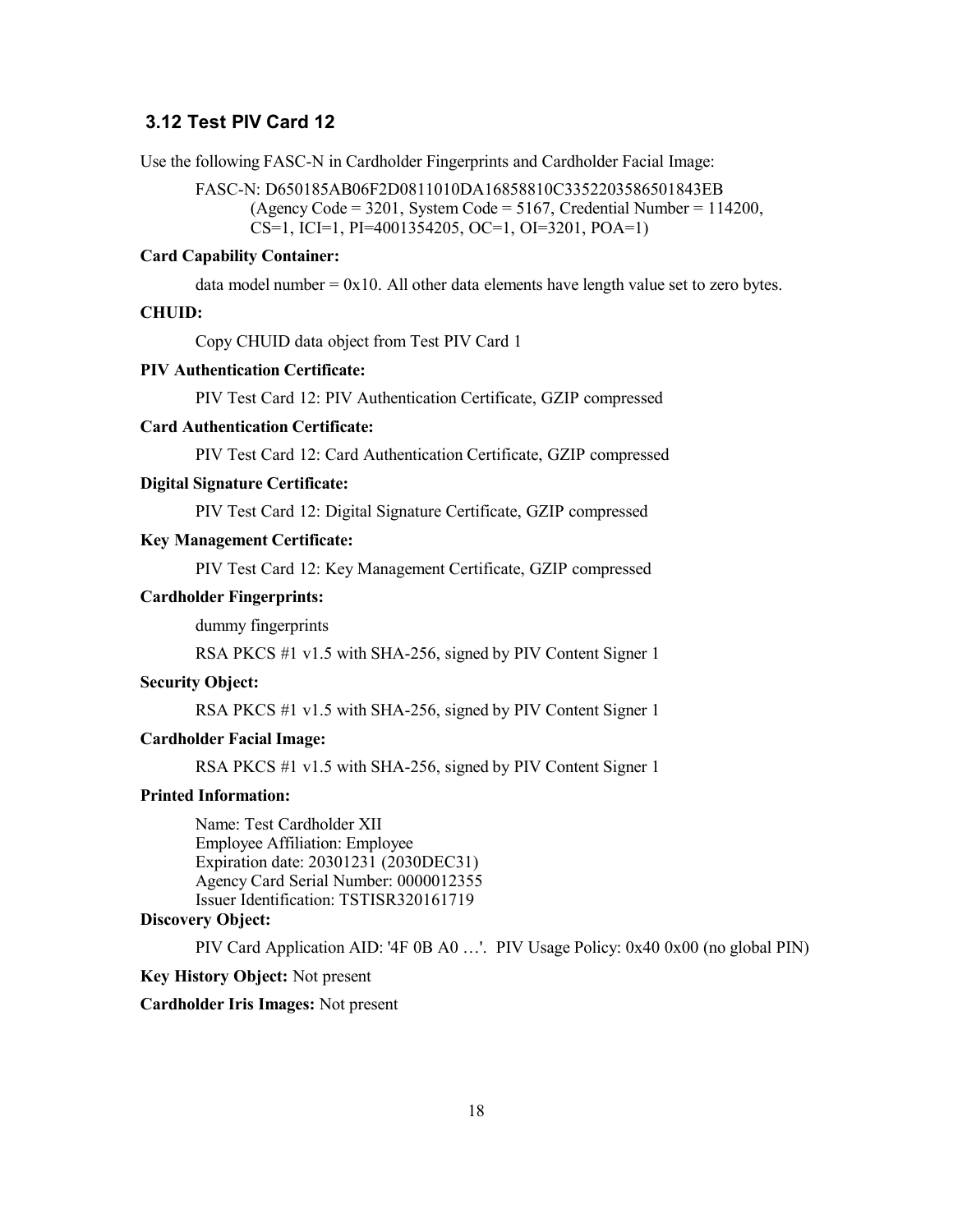# **3.13 Test PIV Card 13**

### **Card Capability Container:**

data model number  $= 0x10$ . All other data elements have length value set to zero bytes.

# **CHUID:**

(Agency Code =  $3201$ , System Code =  $2096$ , Credential Number =  $177465$ , CS=1, ICI=1, PI=8949244215, OC=1, OI=3201, POA=1) GUID: all 0x00 Expiration Date: 20301231 Asymmetric signature: RSA PKCS #1 v1.5 with SHA-256, signed by [PIV Content Signer 1](#page-29-0)  FASC-N: D6501859019B6D0E708DADA168585324D042221586501843EB

#### **PIV Authentication Certificate:**

[PIV Test Card 13: PIV Authentication Certificate](#page-119-0) 

# **Card Authentication Certificate:**

[PIV Test Card 13: Card Authentication Certificate](#page-120-0) 

### **Digital Signature Certificate:**

[PIV Test Card 13: Digital Signature Certificate](#page-121-0) 

# **Key Management Certificate:**

[PIV Test Card 13: Key Management Certificate](#page-122-0) 

### **Cardholder Fingerprints:**

dummy fingerprints

RSA PKCS #1 v1.5 with SHA-256, signed by [PIV Content Signer 1](#page-29-0)

### **Security Object:**

RSA PKCS #1 v1.5 with SHA-256, signed by [PIV Content Signer 1](#page-29-0) 

#### **Cardholder Facial Image:**

RSA PKCS #1 v1.5 with SHA-256, signed by [PIV Content Signer 1](#page-29-0) 

# **Printed Information:**

 Name: Test Cardholder XIII Employee Affiliation: Employee Expiration date: 20301231 (2030DEC31) Agency Card Serial Number: 0000012356 Issuer Identification: TSTISR320161719

### **Discovery Object:**

PIV Card Application AID: '4F 0B A0 …'. PIV Usage Policy: 0x40 0x00 (no global PIN)

### **Key History Object:** Not present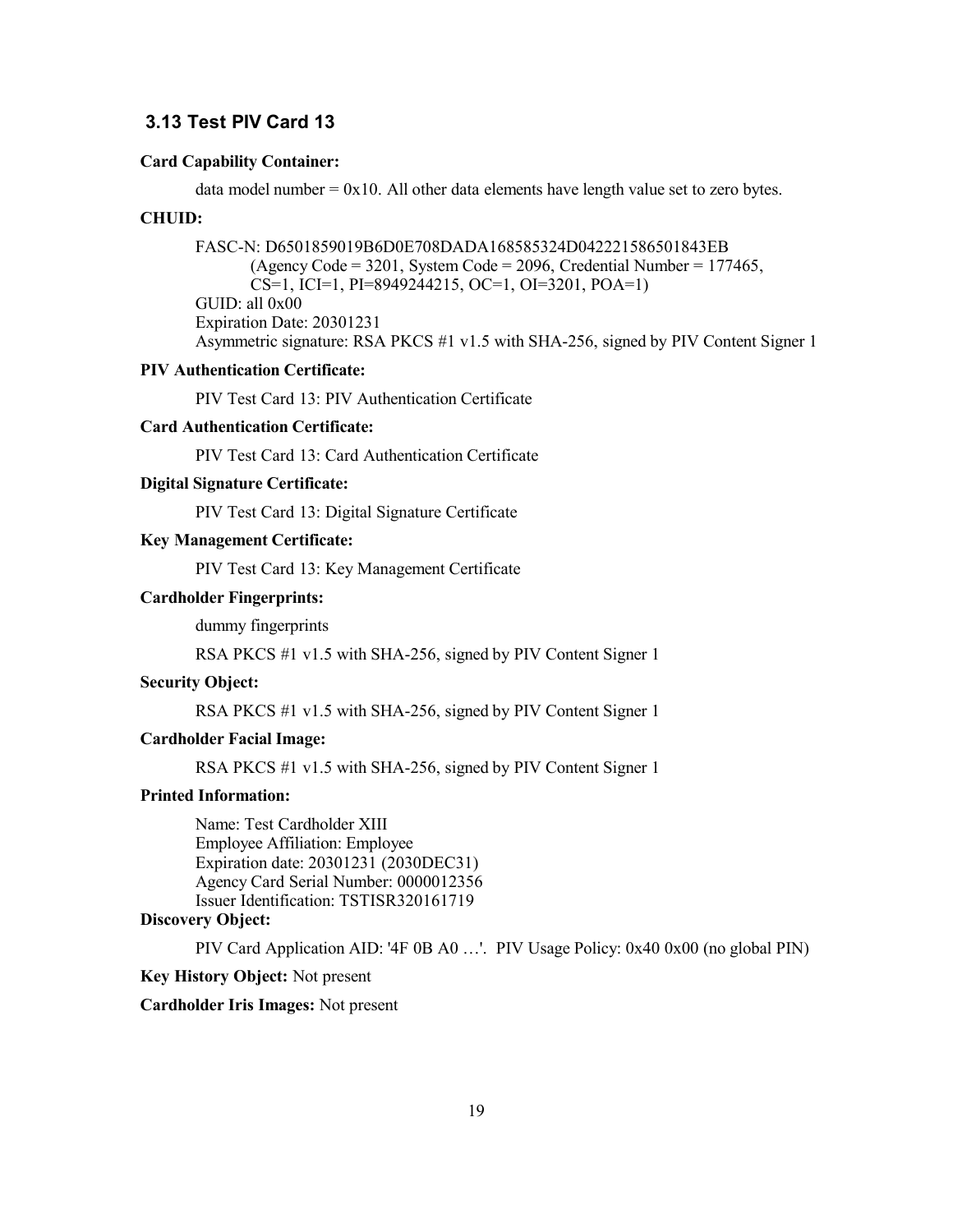# **3.14 Test PIV Card 14**

### **Card Capability Container:**

data model number  $= 0x10$ . All other data elements have length value set to zero bytes.

#### **CHUID:**

 (Agency Code = 3201, System Code = 4399, Credential Number = 394149, CS=1, ICI=5, PI=6091935084, OC=1, OI=3201, POA=1) GUID: all 0x00 Expiration Date: 20301231 Asymmetric signature: RSA PKCS #1 v1.5 with SHA-256, signed by [PIV Content Signer 5](#page-33-0)  FASC-N: D6501858999CED9992049DA16AD9A19C279A844486501843F5

 **PIV Authentication Certificate:** [PIV Test Card 14: PIV Authentication Certificate,](#page-123-0) GZIP compressed **Card Authentication Certificate:** [PIV Test Card 14: Card Authentication Certificate,](#page-124-0) GZIP compressed  **Digital Signature Certificate:** [PIV Test Card 14: Digital Signature Certificate,](#page-125-0) GZIP compressed **Key Management Certificate:** [PIV Test Card 14: Key Management Certificate,](#page-126-0) GZIP compressed

# **Cardholder Fingerprints:**

dummy fingerprints

RSA PKCS #1 v1.5 with SHA-256, signed by [PIV Content Signer 5](#page-33-0) 

 **Security Object:** RSA PKCS #1 v1.5 with SHA-256, signed by [PIV Content Signer 5](#page-33-0) 

 **Cardholder Facial Image:** RSA PKCS #1 v1.5 with SHA-256, signed by [PIV Content Signer 5](#page-33-0) 

# **Printed Information:**

 Name: Test Cardholder XIV Employee Affiliation: Employee Expiration date: 20301231 (2030DEC31) Agency Card Serial Number: 0000012357 Issuer Identification: TSTISR320161719

# **Discovery Object:**

PIV Card Application AID: '4F 0B A0 …'. PIV Usage Policy: 0x40 0x00 (no global PIN)

## **Key History Object:**

 *keysWithOnCardCerts* = 1, *keysWithOffCardCerts* = 4, *offCardCertURL*: http://smime2.nist.gov/D4746E140242D1786EA2FB41337D65391CECAAB8D6DDCC2E47CF01F42567A801

 key reference 82: [PIV Test Card 14: Retired Key Management Key E](#page-131-0)  Certificate Tag 5FC10D: [PIV Test Card 14: Retired Key Management Certificate E,](#page-131-0) GZIP compressed

key reference 92: [PIV Test Card 14: Retired Key Management Key D](#page-130-0) 

key reference 93: [PIV Test Card 14: Retired Key Management Key C](#page-129-0) 

key reference 94: [PIV Test Card 14: Retired Key Management Key B](#page-128-0) 

key reference 95: [PIV Test Card 14: Retired Key Management Key A](#page-127-0)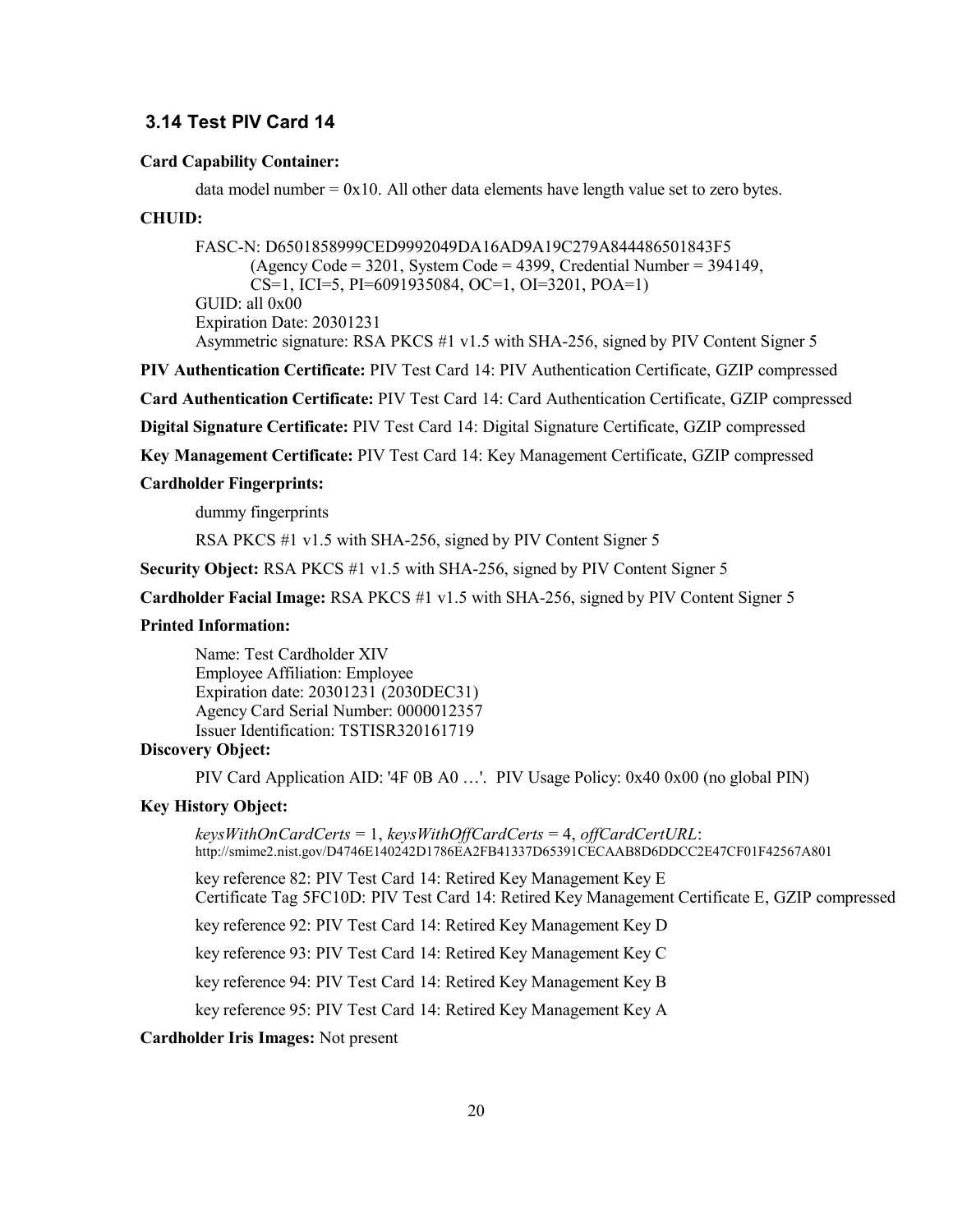# **3.15 Test PIV Card 15**

### **Card Capability Container:**

data model number  $= 0x10$ . All other data elements have length value set to zero bytes.

### **CHUID:**

 (Agency Code = 3201, System Code = 2722, Credential Number = 693276, CS=1, ICI=4, PI=7241649364, OC=1, OI=3201, POA=1) GUID: all 0x00 Expiration Date: 20301231 Asymmetric signature: ECDSA, signed by [PIV Content Signer 3](#page-31-0) FASC-N: D65018591C422CD9E51C6DA1625B88241A49E5A486501843E7

**PIV Authentication Certificate:** [PIV Test Card 15: PIV Authentication Certificate](#page-132-0) 

**Card Authentication Certificate:** [PIV Test Card 15: Card Authentication Certificate](#page-133-0) 

 **Digital Signature Certificate:** [PIV Test Card 15: Digital Signature Certificate](#page-134-0) 

**Key Management Certificate:** [PIV Test Card 15: Key Management Certificate](#page-135-0) 

### **Cardholder Fingerprints:**

dummy fingerprints, ECDSA, signed by [PIV Content Signer 3](#page-31-0) 

 **Security Object:** ECDSA, signed by [PIV Content Signer 3](#page-31-0) 

 **Cardholder Facial Image:** ECDSA, signed by [PIV Content Signer 3](#page-31-0) 

### **Printed Information:**

 Name: Test Cardholder XV Employee Affiliation: Employee Expiration date: 20301231 (2030DEC31) Agency Card Serial Number: 0000012358 Issuer Identification: TSTISR320161719

# **Discovery Object:**

PIV Card Application AID: '4F 0B A0 …'. PIV Usage Policy: 0x40 0x00 (no global PIN)

#### **Key History Object:**

 *keysWithOnCardCerts* = 3, *keysWithOffCardCerts* = 2, *offCardCertURL*: http://smime2.nist.gov/8B26C59AD929132F405314DD95D8D8243645FC174B7C219D2A9F392E4C52359E

 key reference 82: [PIV Test Card 15: Retired Key Management Key E](#page-140-0)  Certificate Tag 5FC10D: [PIV Test Card 15: Retired Key Management Certificate E](#page-140-0) 

 key reference 83: [PIV Test Card 15: Retired Key Management Key C](#page-138-0)  Certificate Tag 5FC10E: [PIV Test Card 15: Retired Key Management Certificate C](#page-138-0) 

 key reference 84: [PIV Test Card 15: Retired Key Management Key D](#page-139-0)  Certificate Tag 5FC10F: [PIV Test Card 15: Retired Key Management Certificate D](#page-139-0) 

key reference 94: [PIV Test Card 15: Retired Key Management Key B](#page-137-0) 

key reference 95: [PIV Test Card 15: Retired Key Management Key A](#page-136-0)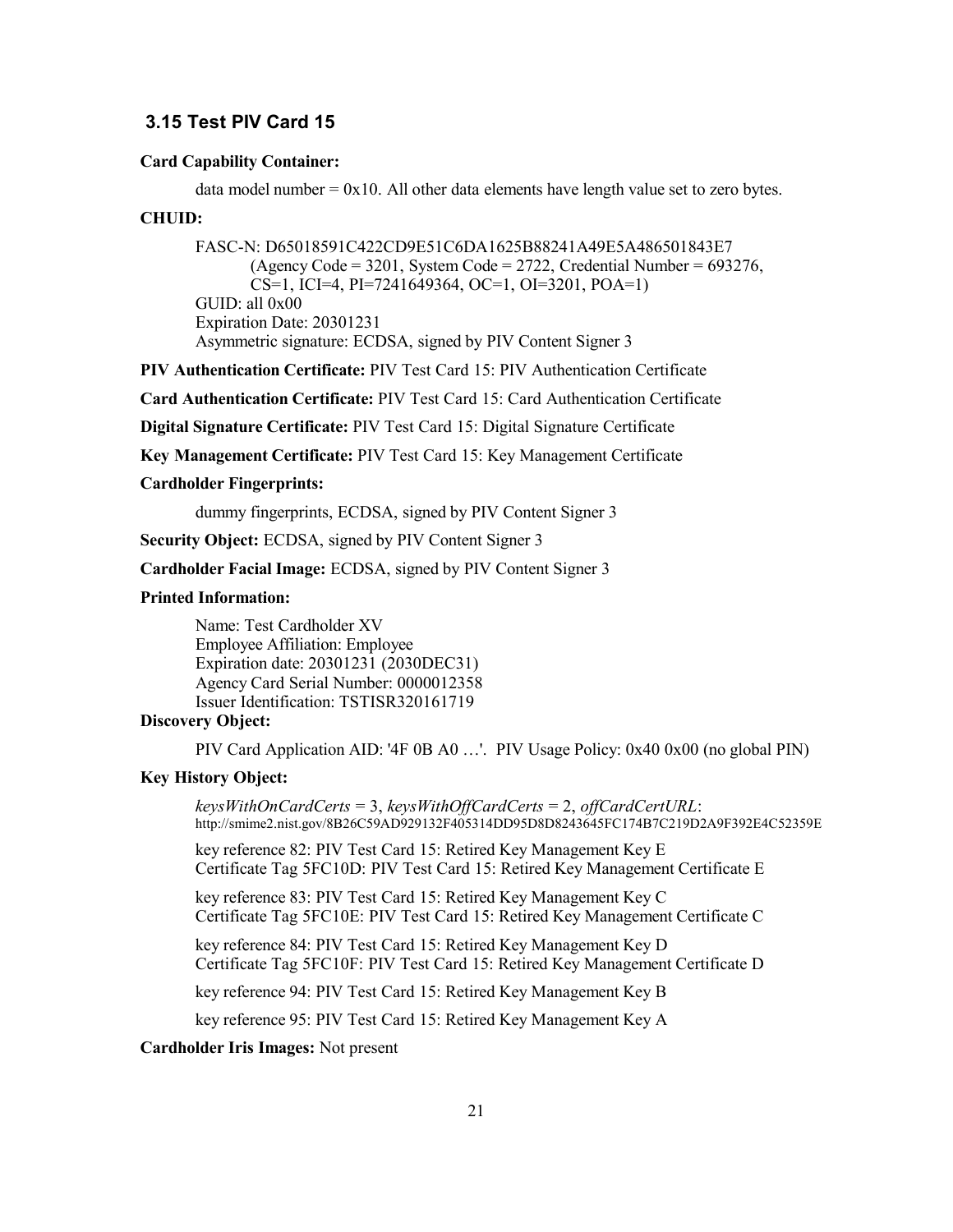# **3.16 Test PIV-I Card 16**

### **Card Capability Container:**

data model number  $= 0x10$ . All other data elements have length value set to zero bytes.

# **CHUID:**

 (Agency Code = 9999, System Code = 9999, Credential Number = 999999, CS=1, ICI=1, PI=6998931393, OC=1, OI=3201, POA=6) Expiration Date: 20301231 Asymmetric signature: RSA PKCS #1 v1.5 with SHA-256, signed by [PIV-I Content Signer 1](#page-34-0)  FASC-N: D4E739DA739CED39CE739DA16859B398A798667986501837E8 GUID: 048051b4-2288-41fd-b895-5fe9945e1c63

 **PIV Authentication Certificate:** [PIV-I Test Card 16: PIV-I Authentication Certificate](#page-141-0) 

 **Card Authentication Certificate:** [PIV-I Test Card 16: Card Authentication Certificate](#page-142-0) 

 **Digital Signature Certificate:** Not present

**Key Management Certificate:** Not present

### **Cardholder Fingerprints:**

dummy fingerprints

RSA PKCS #1 v1.5 with SHA-256, signed by [PIV-I Content Signer 1](#page-34-0)

### **Security Object:**

RSA PKCS #1 v1.5 with SHA-256, signed by [PIV-I Content Signer 1](#page-34-0) 

### **Cardholder Facial Image:**

RSA PKCS #1 v1.5 with SHA-256, signed by [PIV-I Content Signer 1](#page-34-0) 

### **Printed Information:**

 Name: Test Cardholder XVI Employee Affiliation: Affiliate Expiration date: 20301231 (2030DEC31) Agency Card Serial Number: 0000012359 Issuer Identification: TSTISR320161719

# **Discovery Object:**

PIV Card Application AID: '4F 0B A0 …'. PIV Usage Policy: 0x40 0x00 (no global PIN)

#### **Key History Object:** Not present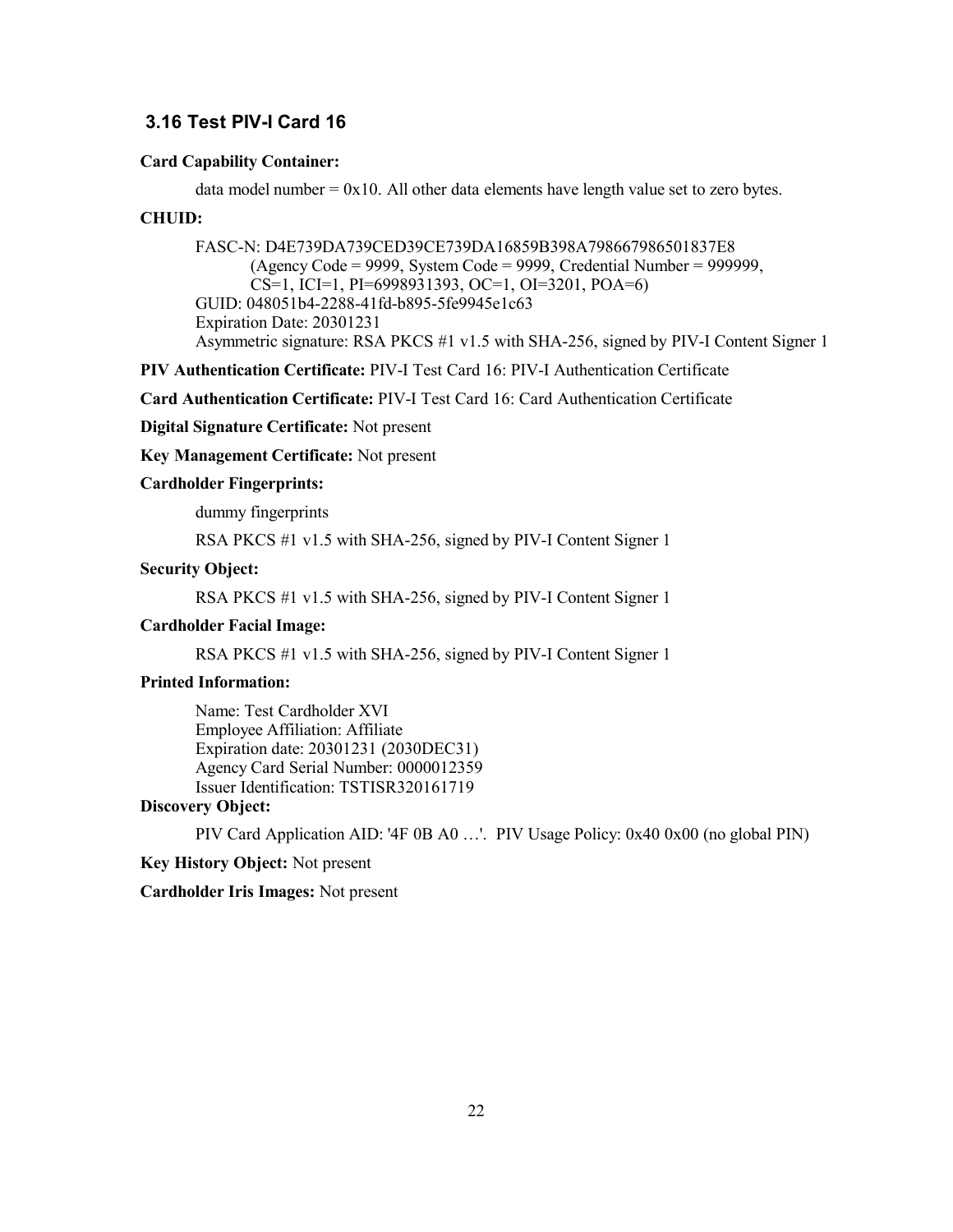# **4 Certificate Details**

# **4.1 CA Certificates**

# <span id="page-22-0"></span> **4.1.1 Self-signed Trust Anchor Certificate**

**serialNumber**: 1

**signature**: sha256WithRSAEncryption (PKCS #1 v1.5)

**issuer**: cn=Test Trust Anchor for Test PIV Cards, ou=Test CA, o=Test Certificates 2010, c=US

**validity**: notBefore = 10/1/2010 08:30:00Z, notAfter = 10/1/2030 08:30:00Z

**subject**: cn=Test Trust Anchor for Test PIV Cards, ou=Test CA, o=Test Certificates 2010, c=US

**subjectPublicKeyInfo**: rsaEncryption, 2048-bit modulus, e=65537

# **Extensions**:

**keyUsage** (critical): keyCertSign, cRLSign

**BasicConstraints** (critical): cA = TRUE, pathLenConstraint not present

**subjectKeyIdentifier** (not critical): SHA-1 hash of subject public key

**subjectInfoAccess** (not critical)

id-ad-caRepository: ldap://smime2.nist.gov/cn=Test%20Trust%20Anchor%20for %20Test%20PIV%20Cards,ou=Test%20CA,o=Test%20Certificates %202010,c=US?cACertificate;binary,crossCertificatePair;binary

id-ad-caRepository: http://smime2.nist.gov/PIVTest/CACertsIssuedByTrustAnchor.p7c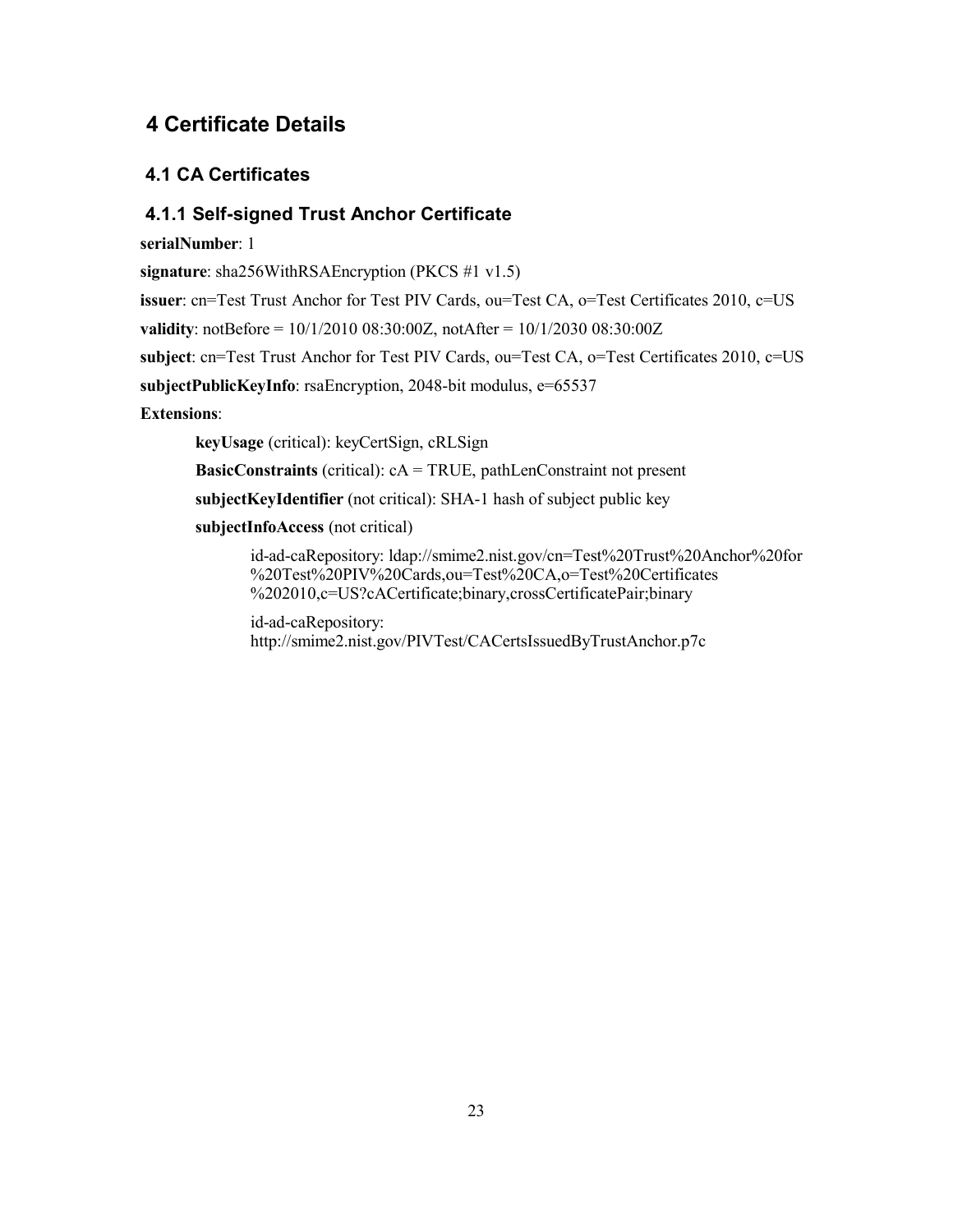# <span id="page-23-0"></span> **4.1.2 RSA 2048 Issuing CA Certificate**

Status: not revoked

**serialNumber**: 2

**signature**: sha256WithRSAEncryption (PKCS #1 v1.5)

**issuer**: [cn=Test Trust Anchor for Test PIV Cards, ou=Test CA, o=Test Certificates 2010, c=US](#page-22-0) 

**validity**: notBefore = 10/1/2010 08:30:00Z, notAfter = 10/1/2030 08:30:00Z

**subject**: cn=Test RSA 2048-bit CA for Test PIV Cards, ou=Test CA, o=Test Certificates 2010, c=US

**subjectPublicKeyInfo**: rsaEncryption, 2048-bit modulus, e=65537

**Extensions**:

**keyUsage** (critical): keyCertSign, cRLSign

**BasicConstraints** (critical): cA = TRUE, pathLenConstraint not present

**certificatePolicies** (not critical):

2.16.840.1.101.3.2.1.3.7 (id-fpki-common-hardware) 2.16.840.1.101.3.2.1.3.8 (id-fpki-common-devices) 2.16.840.1.101.3.2.1.3.13 (id-fpki-common-authentication) 2.16.840.1.101.3.2.1.3.17 (id-fpki-common-cardAuth)

**authorityKeyIdentifier** (not critical): SKI from Self-signed Trust Anchor Certificate

**subjectKeyIdentifier** (not critical): SHA-1 hash of subject public key

**cRLDistributionPoints** (not critical):

ldap://smime2.nist.gov/cn=Test%20Trust%20Anchor%20for%20Test%20PIV %20Cards,ou=Test%20CA,o=Test%20Certificates%202010,c=US? certificateRevocationList;binary

http://smime2.nist.gov/PIVTest/TrustAnchor.crl

#### **authorityInfoAccess** (not critical):

id-ad-caIssuers: ldap://smime2.nist.gov/cn=Test%20Trust%20Anchor%20for %20Test%20PIV%20Cards,ou=Test%20CA,o=Test%20Certificates %202010,c=US?cACertificate;binary,crossCertificatePair;binary

 http://smime2.nist.gov/PIVTest/CACertsIssuedToTrustAnchor.p7c (certs-only CMS with no certificates) id-ad-caIssuers:

### **subjectInfoAccess** (not critical):

id-ad-caRepository: ldap://smime2.nist.gov/cn=Test%20RSA%202048-bit%20CA %20for%20Test%20PIV%20Cards,ou=Test%20CA,o=Test%20Certificates %202010,c=US?cACertificate;binary

 http://smime2.nist.gov/PIVTest/CACertsIssuedByRSA2048CA.p7c (certs-only CMS with no certificates) id-ad-caRepository: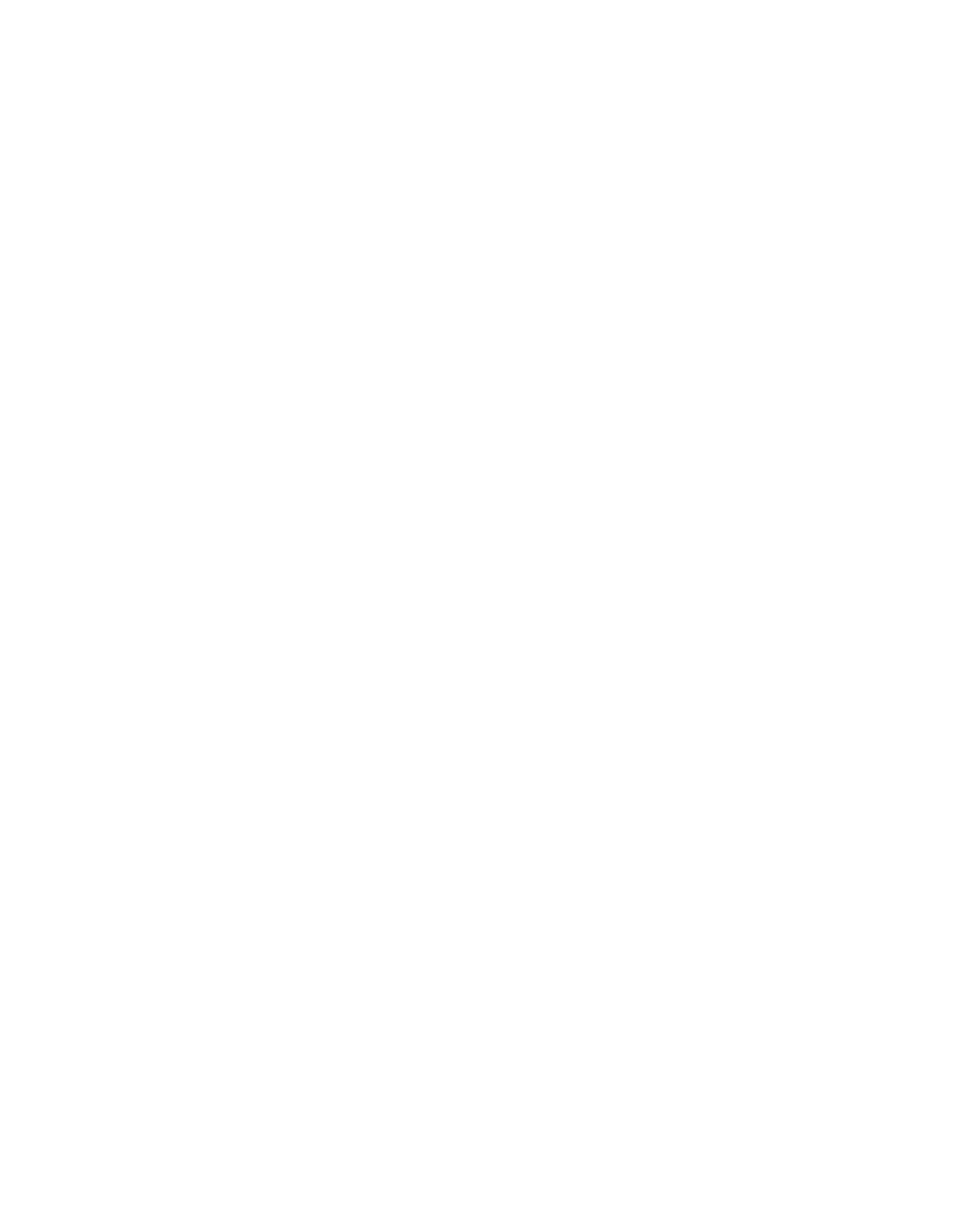# <span id="page-25-0"></span> **4.1.4 ECC P-256 Issuing CA Certificate**

Status: not revoked

**serialNumber**: 4

**signature**: sha256WithRSAEncryption (PKCS #1 v1.5)

**issuer**: [cn=Test Trust Anchor for Test PIV Cards, ou=Test CA, o=Test Certificates 2010, c=US](#page-22-0) 

**validity**: notBefore = 10/1/2010 08:30:00Z, notAfter = 10/1/2030 08:30:00Z

**subject**: cn=Test ECC P-256 CA for Test PIV Cards, ou=Test CA, o=Test Certificates 2010, c=US

#### **subjectPublicKeyInfo**: id-ecPublicKey, P-256

**Extensions**:

**keyUsage** (critical): keyCertSign, cRLSign

**BasicConstraints** (critical): cA = TRUE, pathLenConstraint not present

**certificatePolicies** (not critical):

2.16.840.1.101.3.2.1.3.7 (id-fpki-common-hardware) 2.16.840.1.101.3.2.1.3.8 (id-fpki-common-devices) 2.16.840.1.101.3.2.1.3.13 (id-fpki-common-authentication) 2.16.840.1.101.3.2.1.3.17 (id-fpki-common-cardAuth)

**authorityKeyIdentifier** (not critical): SKI from Self-signed Trust Anchor Certificate

**subjectKeyIdentifier** (not critical): SHA-1 hash of subject public key

#### **cRLDistributionPoints** (not critical):

ldap://smime2.nist.gov/cn=Test%20Trust%20Anchor%20for%20Test%20PIV %20Cards,ou=Test%20CA,o=Test%20Certificates%202010,c=US? certificateRevocationList;binary

http://smime2.nist.gov/PIVTest/TrustAnchor.crl

#### **authorityInfoAccess** (not critical):

id-ad-caIssuers: ldap://smime2.nist.gov/cn=Test%20Trust%20Anchor%20for %20Test%20PIV%20Cards,ou=Test%20CA,o=Test%20Certificates %202010,c=US?cACertificate;binary,crossCertificatePair;binary

id-ad-caIssuers:

 http://smime2.nist.gov/PIVTest/CACertsIssuedToTrustAnchor.p7c (certs-only CMS with no certificates)

### **subjectInfoAccess** (not critical):

id-ad-caRepository: ldap://smime2.nist.gov/cn=Test%20ECC%20P-256%20CA %20for%20Test%20PIV%20Cards,ou=Test%20CA,o=Test%20Certificates %202010,c=US?cACertificate;binary

 256CA.p7c (certs-only CMS with no certificates) id-ad-caRepository: http://smime2.nist.gov/PIVTest/CACertsIssuedByECCP-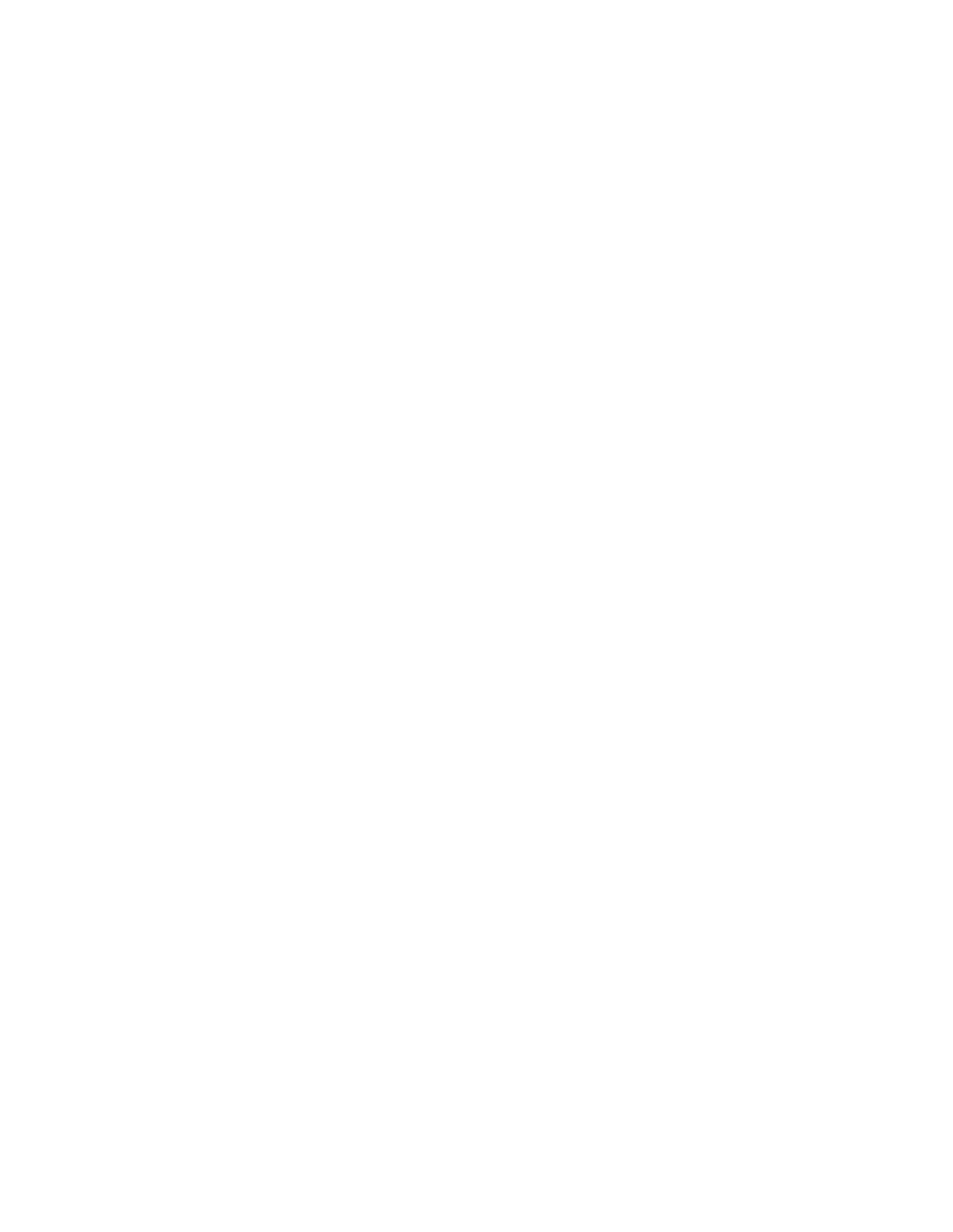# **4.1.6 Expired RSA 2048 Issuing CA Certificate**

Status: not revoked

**serialNumber**: 6

**signature**: sha1WithRSAEncryption (PKCS #1 v1.5)

**issuer**: [cn=Test Trust Anchor for Test PIV Cards, ou=Test CA, o=Test Certificates 2010, c=US](#page-22-0) 

**validity**: notBefore = 7/23/2005 14:23:35Z, notAfter = 7/23/2010 14:23:35Z

**subject**: cn=Expired Test RSA 2048-bit CA for Test PIV Cards, ou=Test CA, o=Test Certificates 2010, c=US

**subjectPublicKeyInfo**: rsaEncryption, 2048-bit modulus, e=65537

**Extensions**:

**keyUsage** (critical): keyCertSign, cRLSign

**BasicConstraints** (critical): cA = TRUE, pathLenConstraint not present

**certificatePolicies** (not critical):

2.16.840.1.101.3.2.1.3.7 (id-fpki-common-hardware) 2.16.840.1.101.3.2.1.3.8 (id-fpki-common-devices) 2.16.840.1.101.3.2.1.3.13 (id-fpki-common-authentication) 2.16.840.1.101.3.2.1.3.17 (id-fpki-common-cardAuth)

**authorityKeyIdentifier** (not critical): SKI from Self-signed Trust Anchor Certificate

**subjectKeyIdentifier** (not critical): SHA-1 hash of subject public key

**cRLDistributionPoints** (not critical):

ldap://smime2.nist.gov/cn=Test%20Trust%20Anchor%20for%20Test%20PIV %20Cards,ou=Test%20CA,o=Test%20Certificates%202010,c=US? certificateRevocationList;binary

http://smime2.nist.gov/PIVTest/OldTrustAnchor.crl (file does not exist)

**authorityInfoAccess** (not critical):

id-ad-caIssuers: ldap://smime2.nist.gov/cn=Test%20Trust%20Anchor%20for %20Test%20PIV%20Cards,ou=Test%20CA,o=Test%20Certificates %202010,c=US?cACertificate;binary,crossCertificatePair;binary

 http://smime2.nist.gov/PIVTest/CACertsIssuedToTrustAnchor.p7c (certs-only CMS with no certificates) id-ad-caIssuers:

**subjectInfoAccess** (not critical):

 %20Certificates%202010,c=US?cACertificate;binary (directory entry does not id-ad-caRepository: ldap://smime2.nist.gov/cn=Expired%20Test%20RSA %202048-bit%20CA%20for%20Test%20PIV%20Cards,ou=Test%20CA,o=Test exist)

id-ad-caRepository:

 http://smime2.nist.gov/PIVTest/CACertsIssuedByExpiredRSA2048CA.p7c (file does not exist)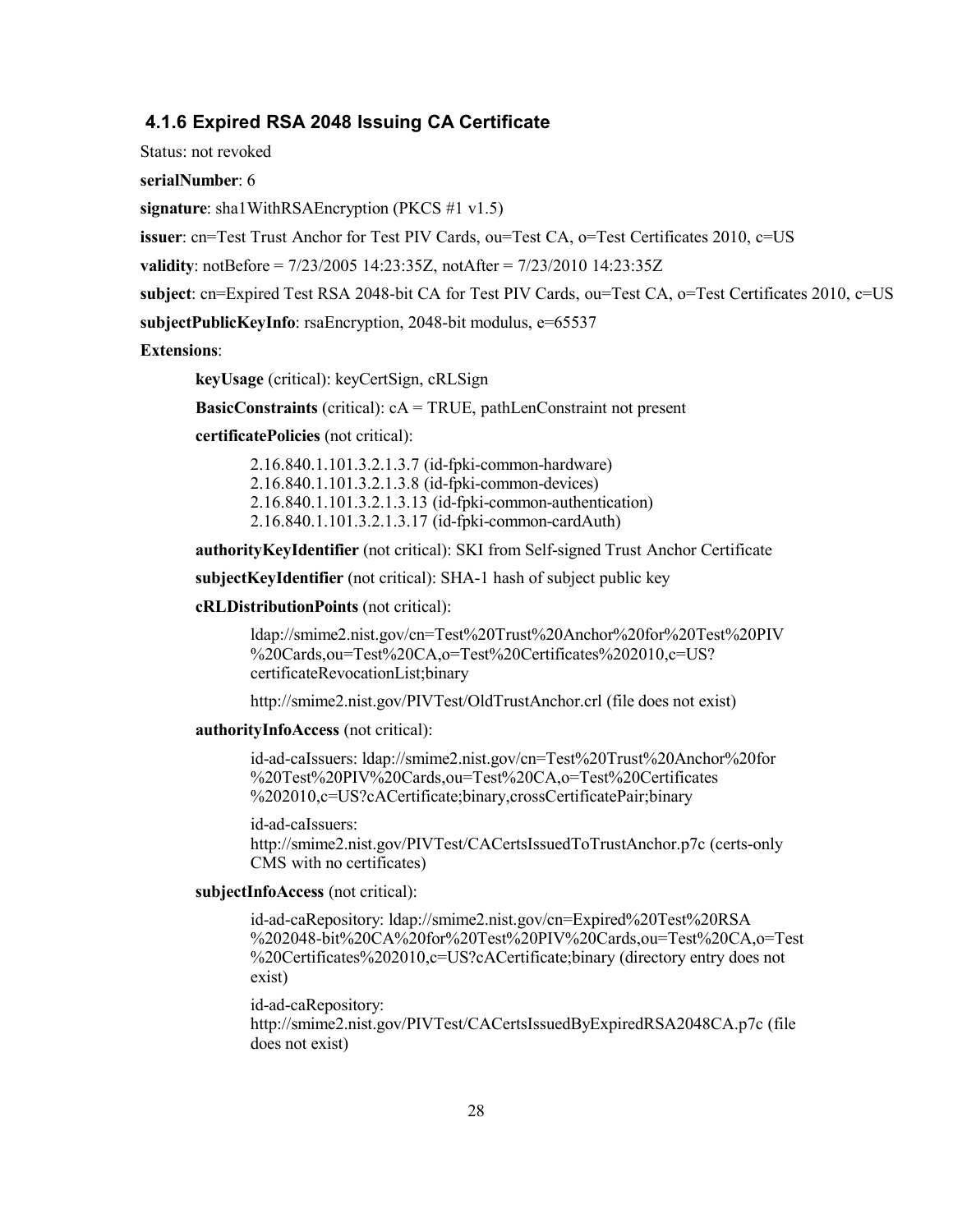# <span id="page-28-0"></span> **4.1.7 RSA 2048 PIV-I Issuing CA Certificate**

Status: not revoked

**serialNumber**: 7

**signature**: sha256WithRSAEncryption (PKCS #1 v1.5)

**issuer**: [cn=Test Trust Anchor for Test PIV Cards, ou=Test CA, o=Test Certificates 2010, c=US](#page-22-0) 

**validity**: notBefore = 10/1/2010 08:30:00Z, notAfter = 10/1/2030 08:30:00Z

**subject**: cn=Test PIV-I RSA 2048-bit CA for Test PIV Cards, ou=Test CA, o=Test Certificates 2010, c=US

**subjectPublicKeyInfo**: rsaEncryption, 2048-bit modulus, e=65537

**Extensions**:

**keyUsage** (critical): keyCertSign, cRLSign

**BasicConstraints** (critical): cA = TRUE, pathLenConstraint not present

**certificatePolicies** (not critical):

2.16.840.1.101.3.2.1.3.18 (id-fpki-certpcy-pivi-hardware) 2.16.840.1.101.3.2.1.3.19 (id-fpki-certpcy-pivi-cardAuth) 2.16.840.1.101.3.2.1.3.20 (id-fpki-certpcy-pivi-contentSigning)

**policyMappings** (not critical):

**issuerDomainPolicy**: 2.16.840.1.101.3.2.1.3.18 (id-fpki-certpcy-pivi-hardware) **subjectDomainPolicy**: 2.16.840.1.101.3.2.1.48.71

**issuerDomainPolicy**: 2.16.840.1.101.3.2.1.3.19 (id-fpki-certpcy-pivi-cardAuth) **subjectDomainPolicy**: 2.16.840.1.101.3.2.1.48.72

**issuerDomainPolicy**: 2.16.840.1.101.3.2.1.3.20 (id-fpki-certpcy-pivicontentSigning)

**subjectDomainPolicy**: 2.16.840.1.101.3.2.1.48.73

**authorityKeyIdentifier** (not critical): SKI from Self-signed Trust Anchor Certificate

**subjectKeyIdentifier** (not critical): SHA-1 hash of subject public key

**cRLDistributionPoints** (not critical):

ldap://smime2.nist.gov/cn=Test%20Trust%20Anchor%20for%20Test%20PIV %20Cards,ou=Test%20CA,o=Test%20Certificates%202010,c=US? certificateRevocationList;binary

http://smime2.nist.gov/PIVTest/TrustAnchor.crl

**authorityInfoAccess** (not critical):

id-ad-caIssuers: ldap://smime2.nist.gov/cn=Test%20Trust%20Anchor%20for %20Test%20PIV%20Cards,ou=Test%20CA,o=Test%20Certificates %202010,c=US?cACertificate;binary,crossCertificatePair;binary

id-ad-caIssuers:

 http://smime2.nist.gov/PIVTest/CACertsIssuedToTrustAnchor.p7c (certs-only CMS with no certificates)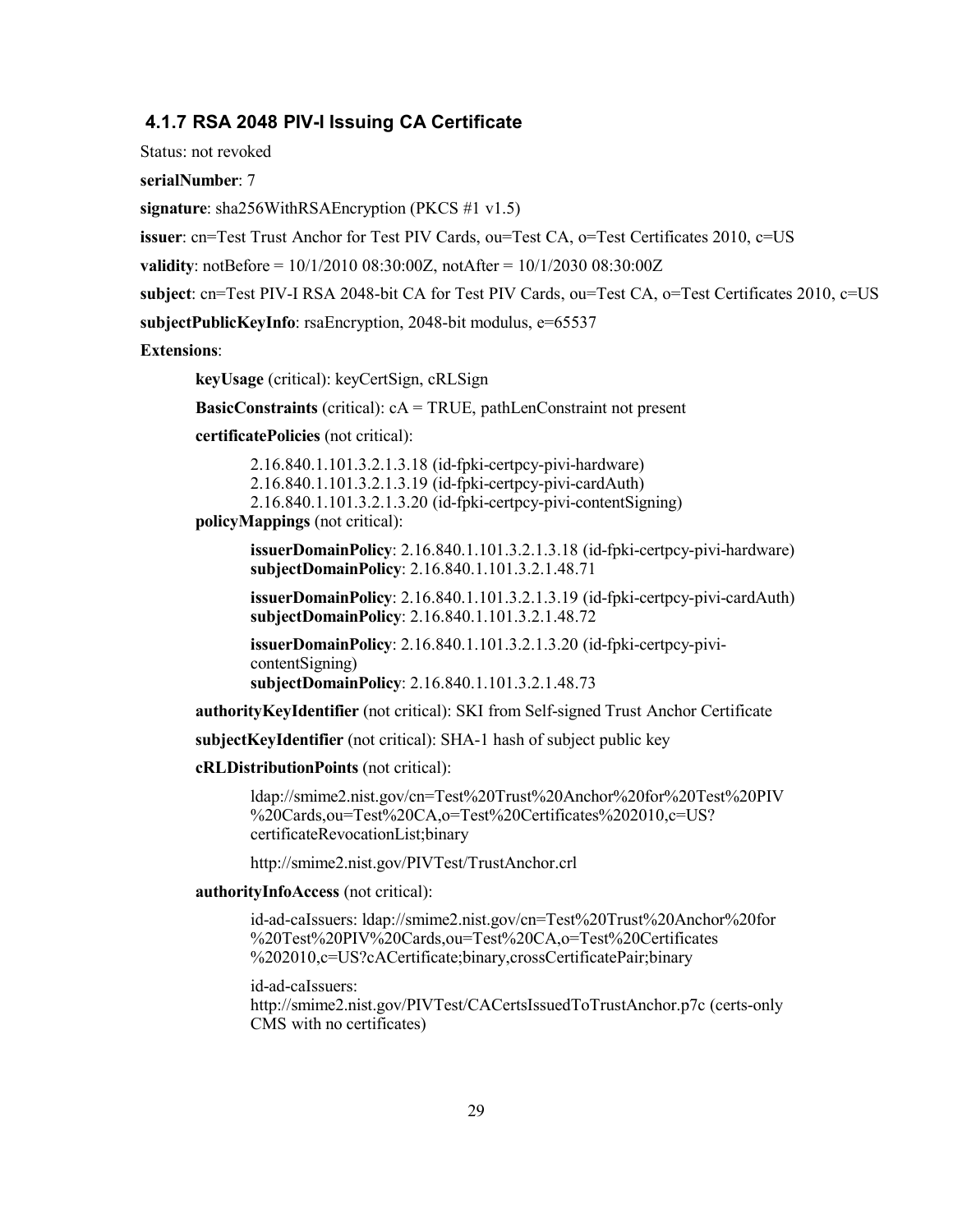# **4.2 Content Signer Certificates**

# <span id="page-29-0"></span> **4.2.1 PIV Content Signer 1**

Status: not revoked

**serialNumber**: 1

**signature**: sha256WithRSAEncryption (PKCS #1 v1.5)

**issuer**: [cn=Test RSA 2048-bit CA for Test PIV Cards, ou=Test CA, o=Test Certificates 2010, c=US](#page-23-0) 

**validity**: notBefore = 10/1/2010 08:30:00Z, notAfter = 10/1/2030 08:30:00Z

**subject**: cn=Test PIV Content Signer 1, ou=Test Department, o=Test Government, c=US

**subjectPublicKeyInfo**: rsaEncryption, 2048-bit modulus, e=65537

**Extensions**:

**keyUsage** (critical): digitalSignature

**extKeyUsage** (not critical): 2.16.840.1.101.3.6.7 (id-PIV-content-signing)

**certificatePolicies** (not critical): 2.16.840.1.101.3.2.1.3.8 (id-fpki-common-devices)

**authorityKeyIdentifier** (not critical): SKI from RSA 2048 Issuing CA Certificate

**subjectKeyIdentifier** (not critical): SHA-1 hash of subject public key

**cRLDistributionPoints** (not critical):

ldap://smime2.nist.gov/cn=Test%20RSA%202048-bit%20CA%20for%20Test %20PIV%20Cards,ou=Test%20CA,o=Test%20Certificates%202010,c=US? certificateRevocationList;binary

http://smime2.nist.gov/PIVTest/RSA2048CA.crl

#### **authorityInfoAccess** (not critical):

id-ad-ocsp: http://seclab7.ncsl.nist.gov

id-ad-caIssuers: ldap://smime2.nist.gov/cn=Test%20RSA%202048-bit%20CA %20for%20Test%20PIV%20Cards,ou=Test%20CA,o=Test%20Certificates %202010,c=US?cACertificate;binary,crossCertificatePair;binary

id-ad-caIssuers: http://smime2.nist.gov/PIVTest/CACertsIssuedToRSA2048CA.p7c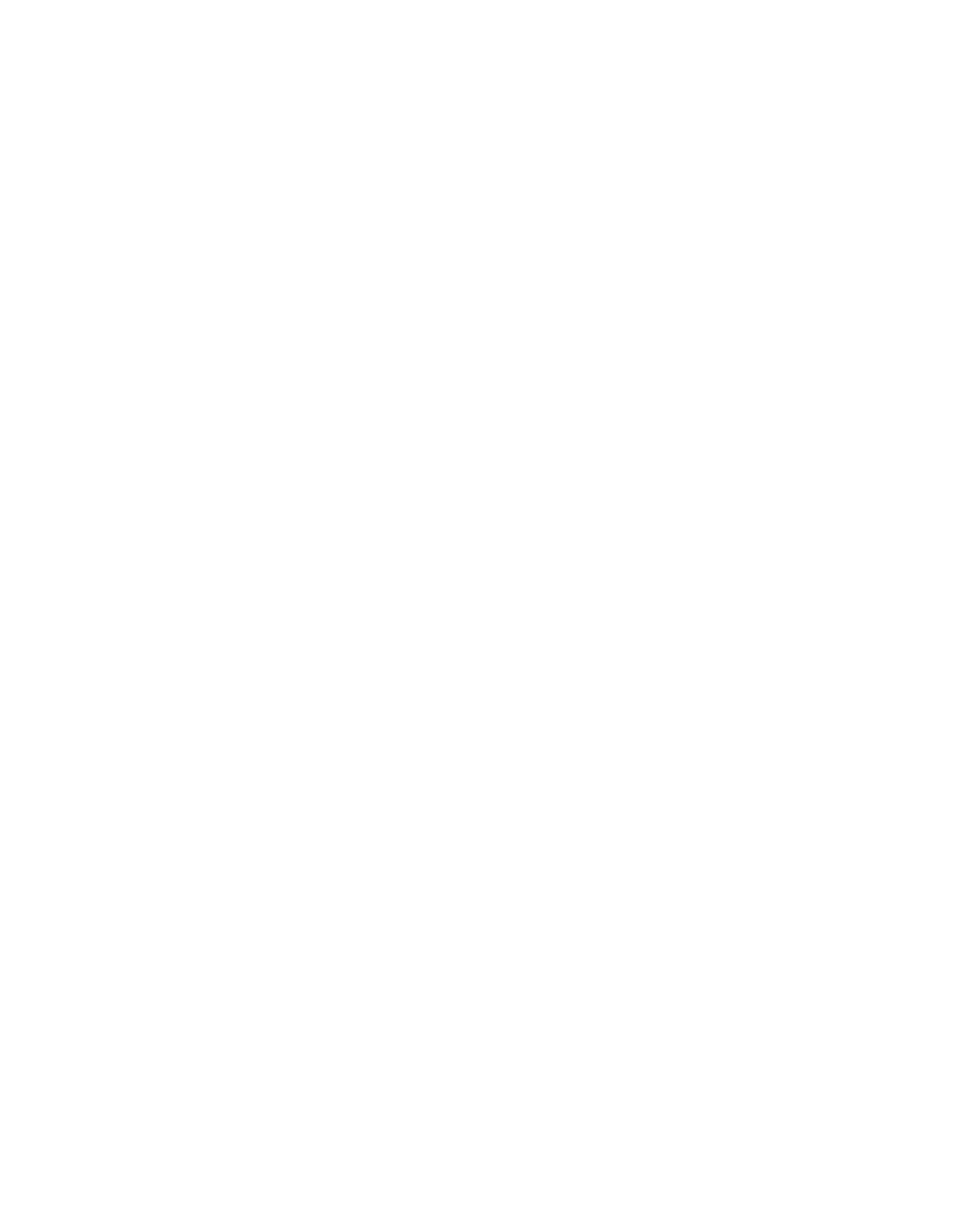# <span id="page-31-0"></span> **4.2.3 PIV Content Signer 3**

Status: not revoked

**serialNumber**: 3

**signature**: ecdsa-with-SHA256

**issuer**: [cn=Test ECC P-256 CA for Test PIV Cards, ou=Test CA, o=Test Certificates 2010, c=US](#page-25-0) 

**validity**: notBefore = 10/1/2010 08:30:00Z, notAfter = 10/1/2030 08:30:00Z

**subject**: cn=Test PIV Content Signer 3, ou=Test Department, o=Test Government, c=US

**subjectPublicKeyInfo**: id-ecPublicKey, P-256

**Extensions**:

**keyUsage** (critical): digitalSignature

**extKeyUsage** (not critical): 2.16.840.1.101.3.6.7 (id-PIV-content-signing)

**certificatePolicies** (not critical): 2.16.840.1.101.3.2.1.3.8 (id-fpki-common-devices)

**authorityKeyIdentifier** (not critical): SKI from ECC P-256 Issuing CA Certificate

**subjectKeyIdentifier** (not critical): SHA-1 hash of subject public key

### **cRLDistributionPoints** (not critical):

ldap://smime2.nist.gov/cn=Test%20ECC%20P-256%20CA%20for%20Test %20PIV%20Cards,ou=Test%20CA,o=Test%20Certificates%202010,c=US? certificateRevocationList;binary

http://smime2.nist.gov/PIVTest/ECCP-256CA.crl

#### **authorityInfoAccess** (not critical):

id-ad-ocsp: http://seclab7.ncsl.nist.gov

id-ad-caIssuers: ldap://smime2.nist.gov/cn=Test%20ECC%20P-256%20CA %20for%20Test%20PIV%20Cards,ou=Test%20CA,o=Test%20Certificates %202010,c=US?cACertificate;binary,crossCertificatePair;binary

id-ad-caIssuers: http://smime2.nist.gov/PIVTest/CACertsIssuedToECCP-256CA.p7c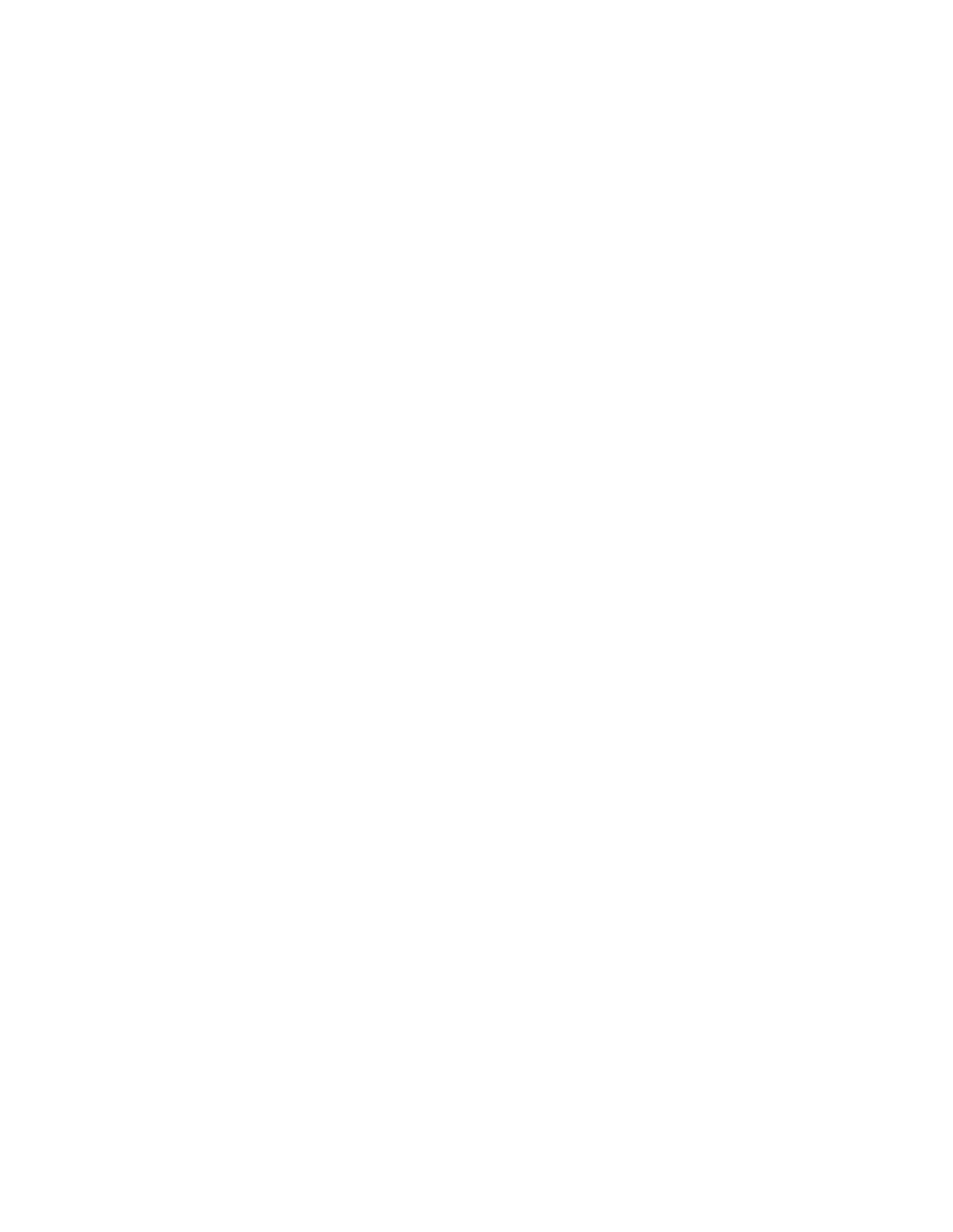# <span id="page-33-0"></span> **4.2.5 PIV Content Signer 5**

Status: revoked, reason code: key compromise

**serialNumber**: 5

**signature**: sha256WithRSAEncryption (PKCS #1 v1.5)

**issuer**: [cn=Test RSA 2048-bit CA for Test PIV Cards, ou=Test CA, o=Test Certificates 2010, c=US](#page-23-0) 

**validity**: notBefore = 10/1/2010 08:30:00Z, notAfter = 10/1/2030 08:30:00Z

**subject**: cn=Test PIV Content Signer 5, ou=Test Department, o=Test Government, c=US

**subjectPublicKeyInfo**: rsaEncryption, 2048-bit modulus, e=65537

**Extensions**:

**keyUsage** (critical): digitalSignature

**extKeyUsage** (not critical): 2.16.840.1.101.3.6.7 (id-PIV-content-signing)

**certificatePolicies** (not critical): 2.16.840.1.101.3.2.1.3.8 (id-fpki-common-devices)

**authorityKeyIdentifier** (not critical): SKI from RSA 2048 Issuing CA Certificate

**subjectKeyIdentifier** (not critical): SHA-1 hash of subject public key

### **cRLDistributionPoints** (not critical):

ldap://smime2.nist.gov/cn=Test%20RSA%202048-bit%20CA%20for%20Test %20PIV%20Cards,ou=Test%20CA,o=Test%20Certificates%202010,c=US? certificateRevocationList;binary

http://smime2.nist.gov/PIVTest/RSA2048CA.crl

#### **authorityInfoAccess** (not critical):

id-ad-ocsp: http://seclab7.ncsl.nist.gov

id-ad-caIssuers: ldap://smime2.nist.gov/cn=Test%20RSA%202048-bit%20CA %20for%20Test%20PIV%20Cards,ou=Test%20CA,o=Test%20Certificates %202010,c=US?cACertificate;binary,crossCertificatePair;binary

id-ad-caIssuers: http://smime2.nist.gov/PIVTest/CACertsIssuedToRSA2048CA.p7c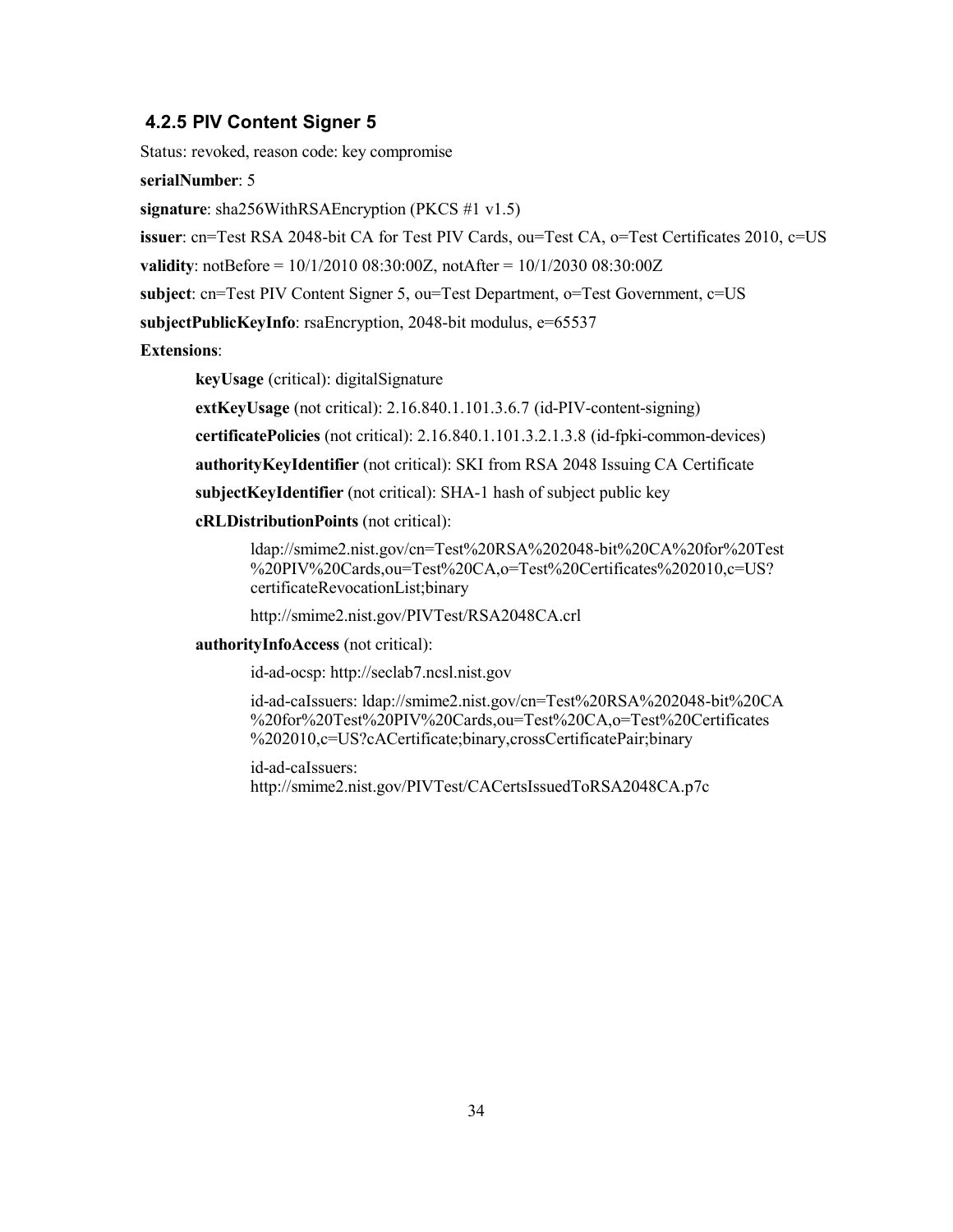# <span id="page-34-0"></span> **4.2.6 PIV-I Content Signer 1**

Status: not revoked

**serialNumber**: 6

**signature**: sha256WithRSAEncryption (PKCS #1 v1.5)

**issuer**: [cn=Test PIV-I RSA 2048-bit CA for Test PIV Cards, ou=Test CA, o=Test Certificates 2010, c=US](#page-28-0) 

**validity**: notBefore = 10/1/2010 08:30:00Z, notAfter = 10/1/2030 08:30:00Z

**subject**: cn=Test PIV-I Content Signer 1, ou=Test Department, o=Test Government, c=US

**subjectPublicKeyInfo**: rsaEncryption, 2048-bit modulus, e=65537

**Extensions**:

**keyUsage** (critical): digitalSignature

**extKeyUsage** (critical): 2.16.840.1.101.3.8.7 (id-fpki-pivi-content-signing)

**certificatePolicies** (not critical): 2.16.840.1.101.3.2.1.48.73

**authorityKeyIdentifier** (not critical): SKI from RSA 2048 PIV-I Issuing CA Certificate

**subjectKeyIdentifier** (not critical): SHA-1 hash of subject public key

#### **cRLDistributionPoints** (not critical):

ldap://smime2.nist.gov/cn=Test%20PIV-I%20RSA%202048-bit%20CA%20for %20Test%20PIV%20Cards,ou=Test%20CA,o=Test%20Certificates %202010,c=US?certificateRevocationList;binary

http://smime2.nist.gov/PIVTest/RSA2048PIVICA.crl

#### **authorityInfoAccess** (not critical):

id-ad-ocsp: http://seclab7.ncsl.nist.gov

id-ad-caIssuers: ldap://smime2.nist.gov/cn=Test%20PIV-I%20RSA%202048-bit %20CA%20for%20Test%20PIV%20Cards,ou=Test%20CA,o=Test %20Certificates%202010,c=US?cACertificate;binary,crossCertificatePair;binary

id-ad-caIssuers: http://smime2.nist.gov/PIVTest/CACertsIssuedToRSA2048PIVICA.p7c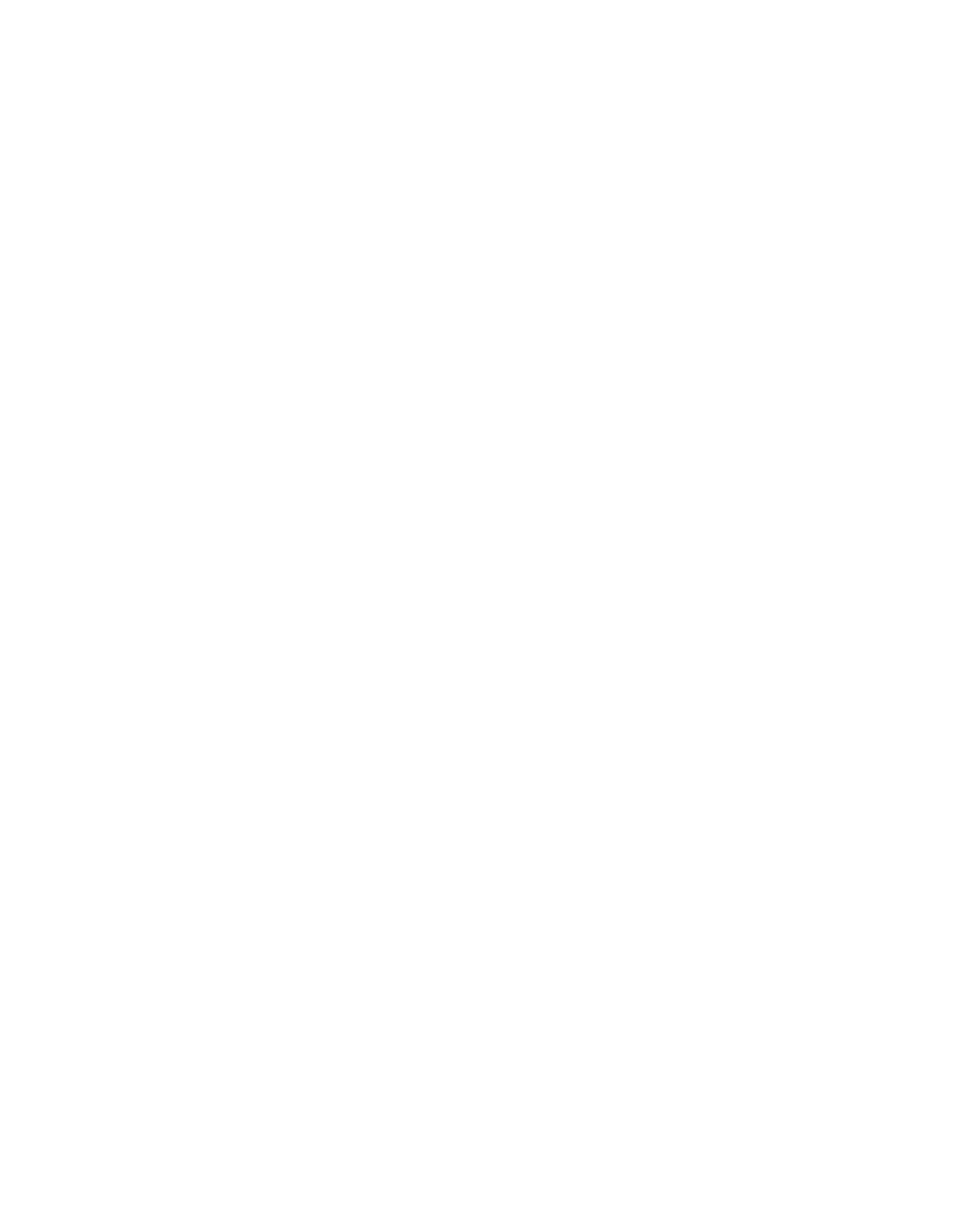## **4.13 PIV Test Card 10**

## **4.13.1 PIV Test Card 10: PIV Authentication Certificate**

Status: revoked, reason code: key compromise

**serialNumber**: 1001 (0x3e9)

**signature**: sha256WithRSAEncryption (PKCS #1 v1.5)

**issuer**: [cn=Test RSA 2048-bit CA for Test PIV Cards, ou=Test CA, o=Test Certificates 2010, c=US](#page-23-0) 

**validity**: notBefore = 10/1/2010 08:30:00Z, notAfter = 10/1/2030 08:30:00Z

**subject**: cn=Test Cardholder X, ou=Test Agency, ou=Test Department, o=Test Government, c=US

**subjectPublicKeyInfo**: rsaEncryption, 2048-bit modulus, e=65537

**Extensions**:

**keyUsage** (critical): digitalSignature

**extKeyUsage** (not critical):

 1.3.6.1.4.1.311.20.2.2 (Microsoft Smartcardlogin) 1.3.6.1.5.5.7.3.2 (id-kp-clientAuth) 2.5.29.37.0 (anyExtendedKeyUsage)

**certificatePolicies** (not critical): 2.16.840.1.101.3.2.1.3.13 (id-fpki-common-authentication)

**authorityKeyIdentifier** (not critical): SKI from RSA 2048 Issuing CA Certificate

**subjectKeyIdentifier** (not critical): SHA-1 hash of subject public key

**id-piv-interim** (not critical): FALSE

**subjectAltName** (not critical):

```
(Agency Code = 3201, System Code = 1624, Credential Number =

556438, CS=1, ICI=3, PI=9545326551, OC=1, OI=3201, POA=1) 
FASC-N: D650185A0D412D5AB49915A16CDA75257286D6B086501843E2 
UPN: 32019545326551@upn.example.com
```
**cRLDistributionPoints** (not critical):

ldap://smime2.nist.gov/cn=Test%20RSA%202048-bit%20CA%20for%20Test %20PIV%20Cards,ou=Test%20CA,o=Test%20Certificates%202010,c=US? certificateRevocationList;binary

http://smime2.nist.gov/PIVTest/RSA2048CA.crl

**authorityInfoAccess** (not critical):

id-ad-ocsp: http://seclab7.ncsl.nist.gov

id-ad-caIssuers: ldap://smime2.nist.gov/cn=Test%20RSA%202048-bit%20CA %20for%20Test%20PIV%20Cards,ou=Test%20CA,o=Test%20Certificates %202010,c=US?cACertificate;binary,crossCertificatePair;binary

id-ad-caIssuers: http://smime2.nist.gov/PIVTest/CACertsIssuedToRSA2048CA.p7c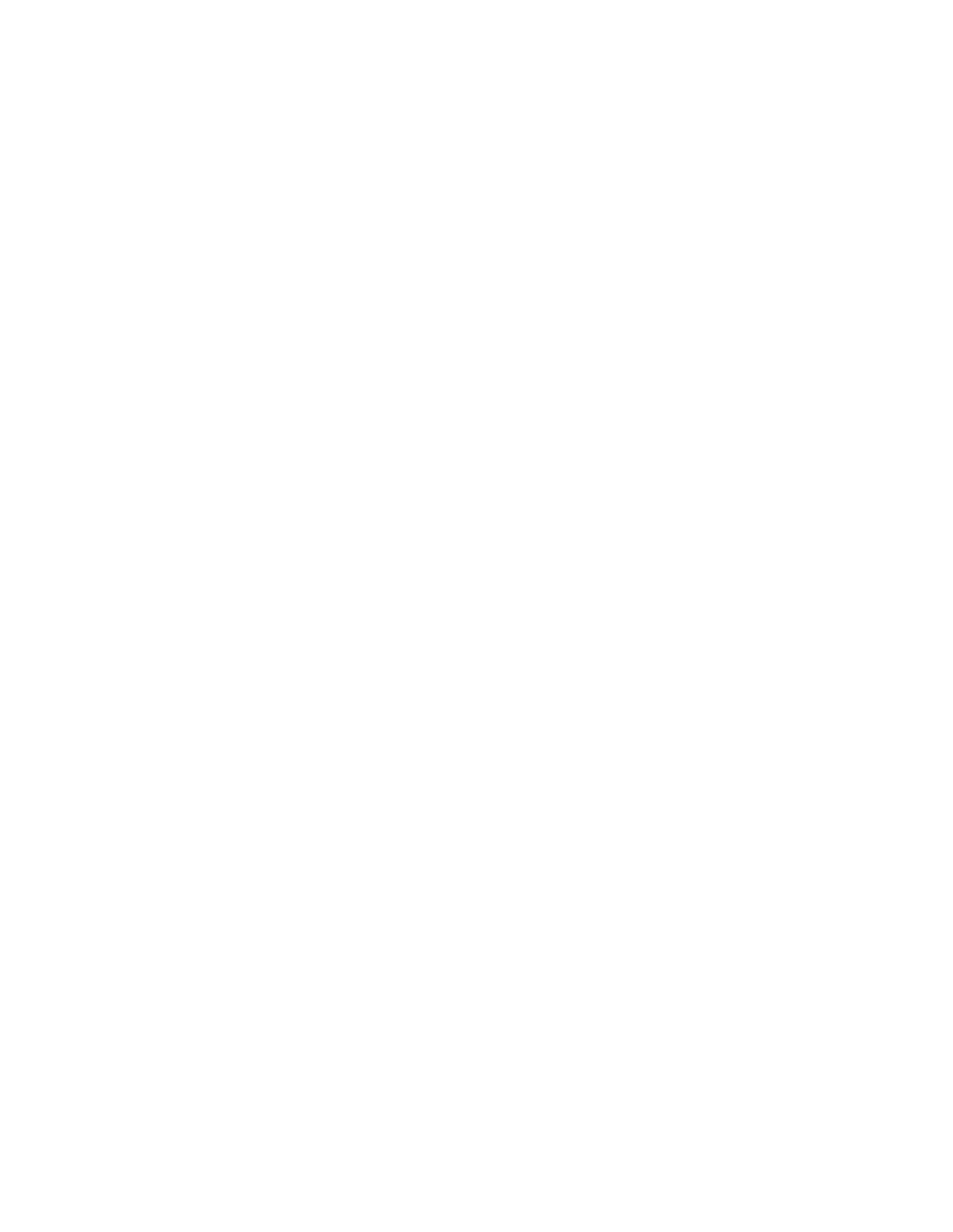## **4.14 PIV Test Card 11**

## **4.14.1 PIV Test Card 11: PIV Authentication Certificate**

Status: not revoked

**serialNumber**: 101 (0x65)

**signature**: sha256WithRSAEncryption (PKCS #1 v1.5), but with some bits in signature block changed.

**issuer**: [cn=Test RSA 2048-bit CA for Test PIV Cards, ou=Test CA, o=Test Certificates 2010, c=US](#page-23-0) 

**validity**: notBefore = 10/1/2010 08:30:00Z, notAfter = 10/1/2030 08:30:00Z

**subject**: cn=Test Cardholder, ou=Test Agency, ou=Test Department, o=Test Government, c=US

**subjectPublicKeyInfo**: rsaEncryption, 2048-bit modulus, e=65537

### **Extensions**:

**keyUsage** (critical): digitalSignature

**extKeyUsage** (not critical):

 1.3.6.1.4.1.311.20.2.2 (Microsoft Smartcardlogin) 1.3.6.1.5.5.7.3.2 (id-kp-clientAuth) 2.5.29.37.0 (anyExtendedKeyUsage)

**certificatePolicies** (not critical): 2.16.840.1.101.3.2.1.3.13 (id-fpki-common-authentication)

**authorityKeyIdentifier** (not critical): SKI from RSA 2048 Issuing CA Certificate

**subjectKeyIdentifier** (not critical): SHA-1 hash of subject public key

**id-piv-interim** (not critical): FALSE

**subjectAltName** (not critical):

```
(Agency Code = 3201, System Code = 0295, Credential Number =

759494, CS=1, ICI=1, PI=6464979587, OC=1, OI=3201, POA=1) 
FASC-N: D6501858289D6DCACC9325A16859A46927C9D45C86501843E2 
UPN: 32015465737401@upn.example.com
```
**cRLDistributionPoints** (not critical):

ldap://smime2.nist.gov/cn=Test%20RSA%202048-bit%20CA%20for%20Test %20PIV%20Cards,ou=Test%20CA,o=Test%20Certificates%202010,c=US? certificateRevocationList;binary

http://smime2.nist.gov/PIVTest/RSA2048CA.crl

**authorityInfoAccess** (not critical):

id-ad-ocsp: http://seclab7.ncsl.nist.gov

id-ad-caIssuers: ldap://smime2.nist.gov/cn=Test%20RSA%202048-bit%20CA %20for%20Test%20PIV%20Cards,ou=Test%20CA,o=Test%20Certificates %202010,c=US?cACertificate;binary,crossCertificatePair;binary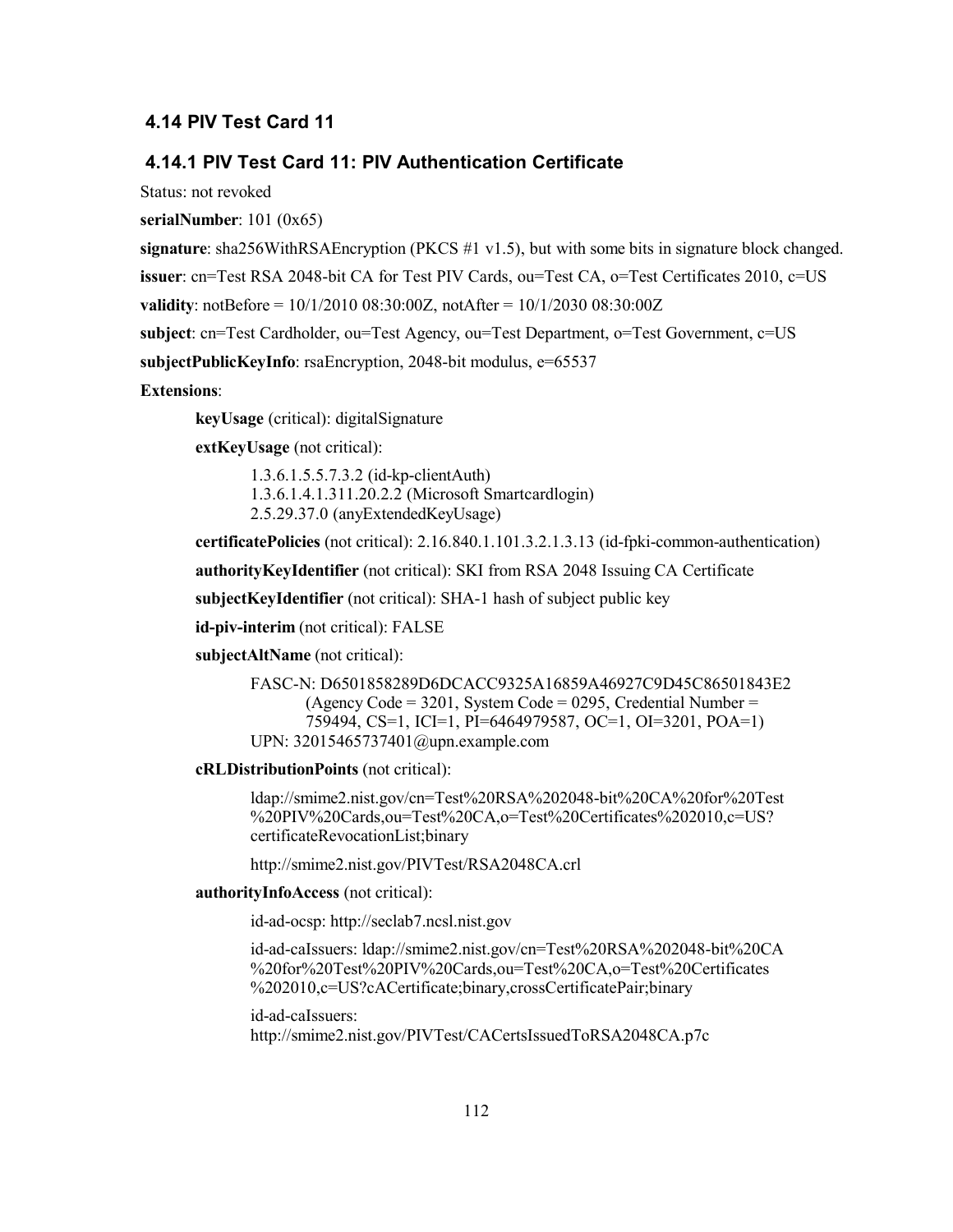### **4.14.2 PIV Test Card 11: Card Authentication Certificate**

Status: not revoked

**serialNumber**: 102 (0x66)

**signature**: sha256WithRSAEncryption (PKCS #1 v1.5), but with some bits in signature block changed.

**issuer**: [cn=Test RSA 2048-bit CA for Test PIV Cards, ou=Test CA, o=Test Certificates 2010, c=US](#page-23-0)

**validity**: notBefore = 10/1/2010 08:30:00Z, notAfter = 10/1/2030 08:30:00Z

 ou=Test Agency, ou=Test Department, o=Test Government, c=US **subject**: serialNumber=D6501858289D6DCACC9325A16859A46927C9D45C86501843E2,

**subjectPublicKeyInfo**: rsaEncryption, 2048-bit modulus, e=65537

#### **Extensions**:

**keyUsage** (critical): digitalSignature

**extKeyUsage** (critical): 2.16.840.1.101.3.6.8 (id-PIV-cardAuth)

**certificatePolicies** (not critical): 2.16.840.1.101.3.2.1.3.17 (id-fpki-common-cardAuth)

**authorityKeyIdentifier** (not critical): SKI from RSA 2048 Issuing CA Certificate

**subjectKeyIdentifier** (not critical): SHA-1 hash of subject public key

**id-piv-interim** (not critical): FALSE

**subjectAltName** (not critical):

(Agency Code =  $3201$ , System Code =  $0295$ , Credential Number = 759494, CS=1, ICI=1, PI=6464979587, OC=1, OI=3201, POA=1) FASC-N: D6501858289D6DCACC9325A16859A46927C9D45C86501843E2

## **cRLDistributionPoints** (not critical):

ldap://smime2.nist.gov/cn=Test%20RSA%202048-bit%20CA%20for%20Test %20PIV%20Cards,ou=Test%20CA,o=Test%20Certificates%202010,c=US? certificateRevocationList;binary

http://smime2.nist.gov/PIVTest/RSA2048CA.crl

#### **authorityInfoAccess** (not critical):

id-ad-ocsp: http://seclab7.ncsl.nist.gov

id-ad-caIssuers: ldap://smime2.nist.gov/cn=Test%20RSA%202048-bit%20CA %20for%20Test%20PIV%20Cards,ou=Test%20CA,o=Test%20Certificates %202010,c=US?cACertificate;binary,crossCertificatePair;binary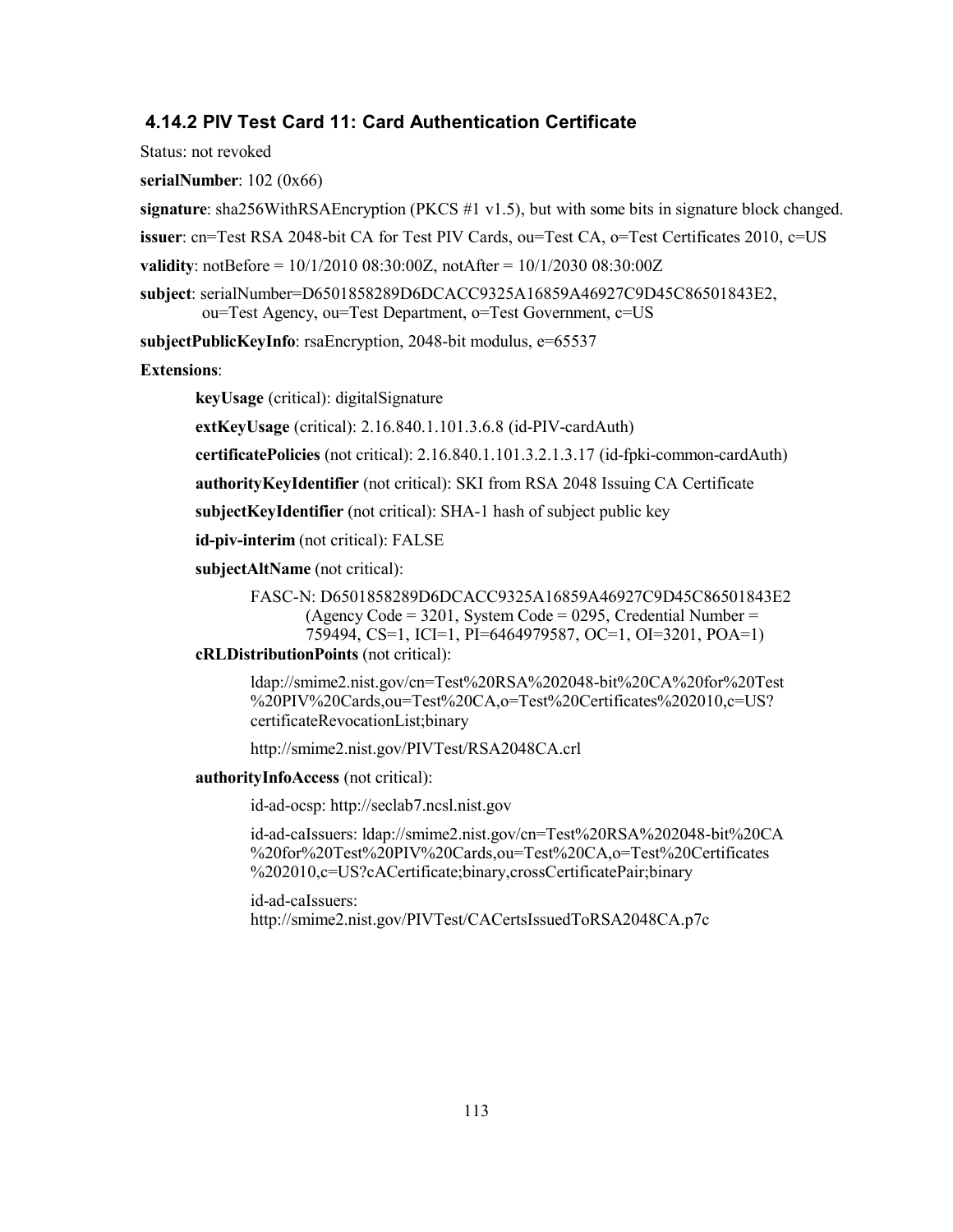### **4.14.3 PIV Test Card 11: Digital Signature Certificate**

Status: not revoked

**serialNumber**: 103 (0x67)

**signature**: sha256WithRSAEncryption (PKCS #1 v1.5), but with some bits in signature block changed.

**issuer**: [cn=Test RSA 2048-bit CA for Test PIV Cards, ou=Test CA, o=Test Certificates 2010, c=US](#page-23-0) 

```
 
validity: notBefore = 10/1/2010 08:30:00Z, notAfter = 10/1/2030 08:30:00Z
```

```
 
subject: cn=Test Cardholder, ou=Test Agency, ou=Test Department, o=Test Government, c=US
```
**subjectPublicKeyInfo**: rsaEncryption, 2048-bit modulus, e=65537

**Extensions**:

**keyUsage** (critical): digitalSignature, nonRepudiation

**certificatePolicies** (not critical): 2.16.840.1.101.3.2.1.3.7 (id-fpki-common-hardware)

**authorityKeyIdentifier** (not critical): SKI from RSA 2048 Issuing CA Certificate

**subjectKeyIdentifier** (not critical): SHA-1 hash of subject public key

**subjectAltName** (not critical):

rfc822Name: test.cardholder@mail.example.com

### **cRLDistributionPoints** (not critical):

ldap://smime2.nist.gov/cn=Test%20RSA%202048-bit%20CA%20for%20Test %20PIV%20Cards,ou=Test%20CA,o=Test%20Certificates%202010,c=US? certificateRevocationList;binary

http://smime2.nist.gov/PIVTest/RSA2048CA.crl

#### **authorityInfoAccess** (not critical):

id-ad-ocsp: http://seclab7.ncsl.nist.gov

id-ad-caIssuers: ldap://smime2.nist.gov/cn=Test%20RSA%202048-bit%20CA %20for%20Test%20PIV%20Cards,ou=Test%20CA,o=Test%20Certificates %202010,c=US?cACertificate;binary,crossCertificatePair;binary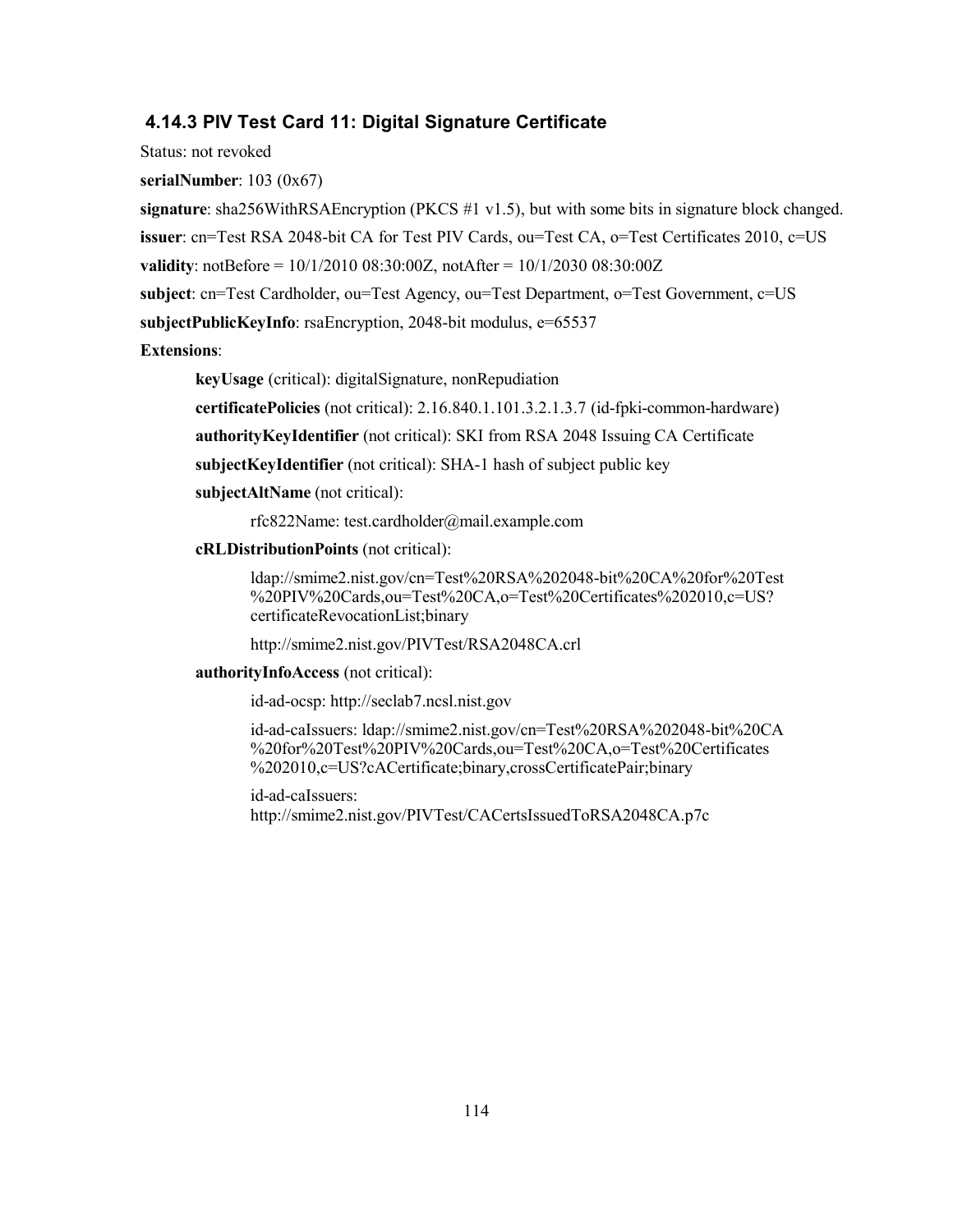### **4.14.4 PIV Test Card 11: Key Management Certificate**

Status: not revoked

**serialNumber**: 104 (0x68)

**signature**: sha256WithRSAEncryption (PKCS #1 v1.5), but with some bits in signature block changed.

**issuer**: [cn=Test RSA 2048-bit CA for Test PIV Cards, ou=Test CA, o=Test Certificates 2010, c=US](#page-23-0) 

```
 
validity: notBefore = 10/1/2010 08:30:00Z, notAfter = 10/1/2030 08:30:00Z
```
**subject**: cn=Test Cardholder, ou=Test Agency, ou=Test Department, o=Test Government, c=US

**subjectPublicKeyInfo**: rsaEncryption, 2048-bit modulus, e=65537

**Extensions**:

**keyUsage** (critical): keyEncipherment

**certificatePolicies** (not critical): 2.16.840.1.101.3.2.1.3.7 (id-fpki-common-hardware)

**authorityKeyIdentifier** (not critical): SKI from RSA 2048 Issuing CA Certificate

**subjectKeyIdentifier** (not critical): SHA-1 hash of subject public key

**subjectAltName** (not critical):

rfc822Name: test.cardholder@mail.example.com

### **cRLDistributionPoints** (not critical):

ldap://smime2.nist.gov/cn=Test%20RSA%202048-bit%20CA%20for%20Test %20PIV%20Cards,ou=Test%20CA,o=Test%20Certificates%202010,c=US? certificateRevocationList;binary

http://smime2.nist.gov/PIVTest/RSA2048CA.crl

#### **authorityInfoAccess** (not critical):

id-ad-ocsp: http://seclab7.ncsl.nist.gov

id-ad-caIssuers: ldap://smime2.nist.gov/cn=Test%20RSA%202048-bit%20CA %20for%20Test%20PIV%20Cards,ou=Test%20CA,o=Test%20Certificates %202010,c=US?cACertificate;binary,crossCertificatePair;binary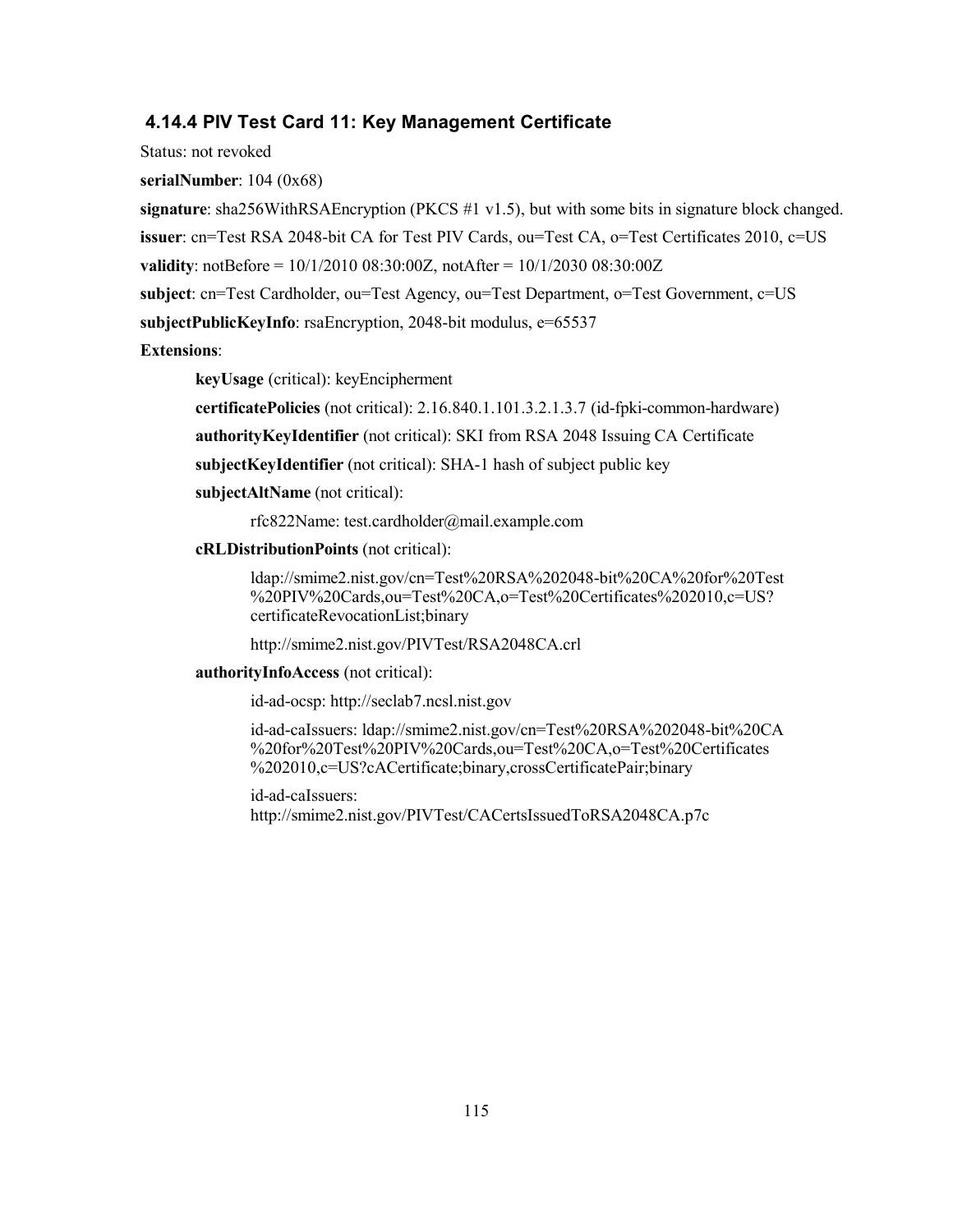## **4.15 PIV Test Card 12**

### **4.15.1 PIV Test Card 12: PIV Authentication Certificate**

Status: not revoked

**serialNumber**: 1201 (0x4b1)

**signature**: sha256WithRSAEncryption (PKCS #1 v1.5)

**issuer**: [cn=Test RSA 2048-bit CA for Test PIV Cards, ou=Test CA, o=Test Certificates 2010, c=US](#page-23-0) 

**validity**: notBefore = 10/1/2010 08:30:00Z, notAfter = 10/1/2030 08:30:00Z

**subject**: cn=Test Cardholder XII, ou=Test Agency, ou=Test Department, o=Test Government, c=US

**subjectPublicKeyInfo**: rsaEncryption, 2048-bit modulus, e=65537

**Extensions**:

**keyUsage** (critical): digitalSignature

**extKeyUsage** (not critical):

 1.3.6.1.4.1.311.20.2.2 (Microsoft Smartcardlogin) 1.3.6.1.5.5.7.3.2 (id-kp-clientAuth) 2.5.29.37.0 (anyExtendedKeyUsage)

**certificatePolicies** (not critical): 2.16.840.1.101.3.2.1.3.13 (id-fpki-common-authentication)

**authorityKeyIdentifier** (not critical): SKI from RSA 2048 Issuing CA Certificate

**subjectKeyIdentifier** (not critical): SHA-1 hash of subject public key

**id-piv-interim** (not critical): FALSE

**subjectAltName** (not critical):

```
 
(Agency Code = 3201, System Code = 5167, Credential Number = 

114200, CS=1, ICI=1, PI=4001354205, OC=1, OI=3201, POA=1) 
FASC-N: D650185AB06F2D0811010DA16858810C3352203586501843EB 
UPN: 32014001354205@upn.example.com
```
**cRLDistributionPoints** (not critical):

ldap://smime2.nist.gov/cn=Test%20RSA%202048-bit%20CA%20for%20Test %20PIV%20Cards,ou=Test%20CA,o=Test%20Certificates%202010,c=US? certificateRevocationList;binary

http://smime2.nist.gov/PIVTest/RSA2048CA.crl

**authorityInfoAccess** (not critical):

id-ad-ocsp: http://seclab7.ncsl.nist.gov

id-ad-caIssuers: ldap://smime2.nist.gov/cn=Test%20RSA%202048-bit%20CA %20for%20Test%20PIV%20Cards,ou=Test%20CA,o=Test%20Certificates %202010,c=US?cACertificate;binary,crossCertificatePair;binary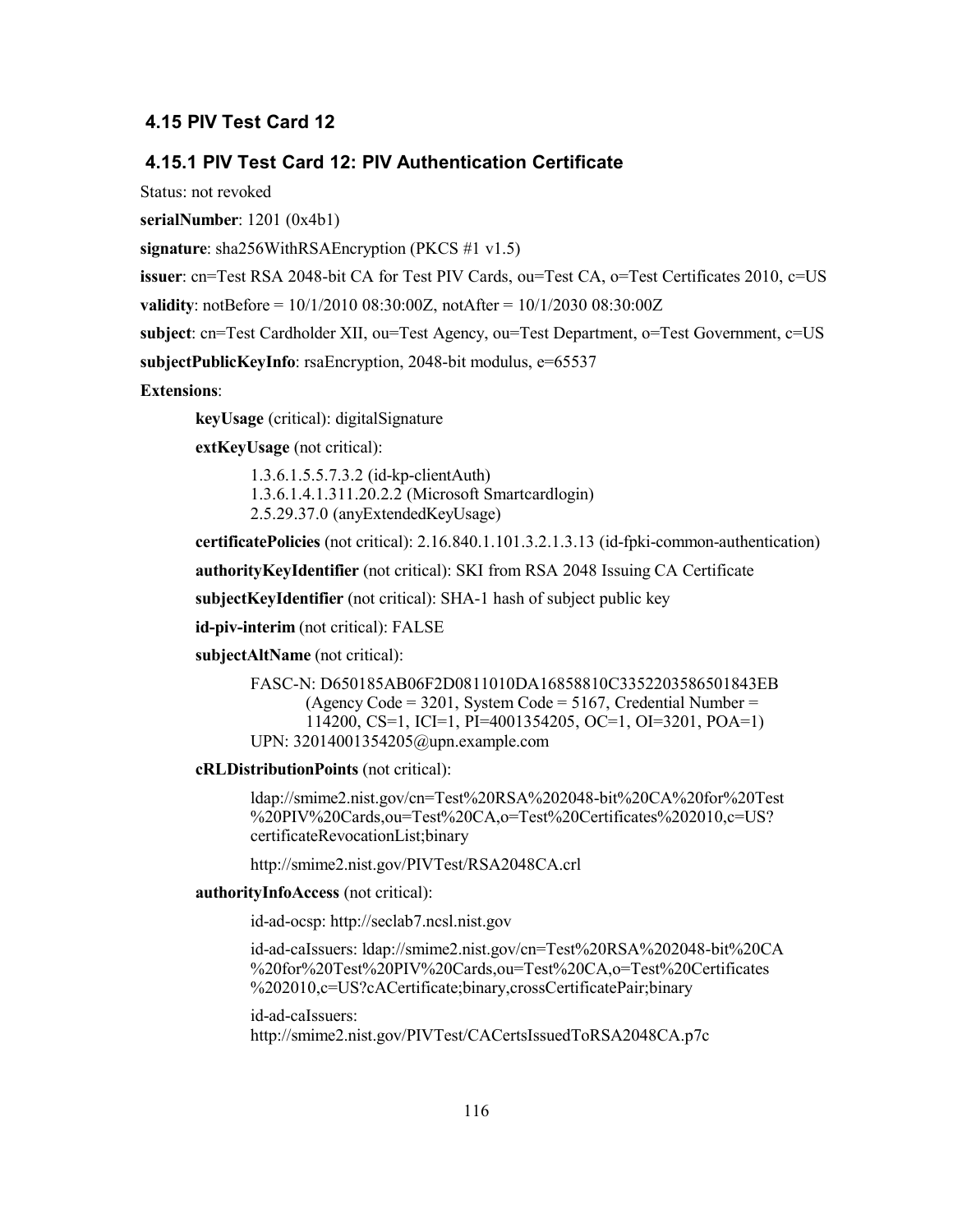### **4.15.2 PIV Test Card 12: Card Authentication Certificate**

Status: not revoked

**serialNumber**: 1202 (0x4b2)

**signature**: sha256WithRSAEncryption (PKCS #1 v1.5)

**issuer**: [cn=Test RSA 2048-bit CA for Test PIV Cards, ou=Test CA, o=Test Certificates 2010, c=US](#page-23-0)

**validity**: notBefore = 10/1/2010 08:30:00Z, notAfter = 10/1/2030 08:30:00Z

 ou=Test Agency, ou=Test Department, o=Test Government, c=US **subject**: serialNumber=D650185AB06F2D0811010DA16858810C3352203586501843EB,

**subjectPublicKeyInfo**: rsaEncryption, 2048-bit modulus, e=65537

#### **Extensions**:

**keyUsage** (critical): digitalSignature

**extKeyUsage** (critical): 2.16.840.1.101.3.6.8 (id-PIV-cardAuth)

**certificatePolicies** (not critical): 2.16.840.1.101.3.2.1.3.17 (id-fpki-common-cardAuth)

**authorityKeyIdentifier** (not critical): SKI from RSA 2048 Issuing CA Certificate

**subjectKeyIdentifier** (not critical): SHA-1 hash of subject public key

**id-piv-interim** (not critical): FALSE

**subjectAltName** (not critical):

(Agency Code =  $3201$ , System Code =  $5167$ , Credential Number = 114200, CS=1, ICI=1, PI=4001354205, OC=1, OI=3201, POA=1) FASC-N: D650185AB06F2D0811010DA16858810C3352203586501843EB

### **cRLDistributionPoints** (not critical):

ldap://smime2.nist.gov/cn=Test%20RSA%202048-bit%20CA%20for%20Test %20PIV%20Cards,ou=Test%20CA,o=Test%20Certificates%202010,c=US? certificateRevocationList;binary

http://smime2.nist.gov/PIVTest/RSA2048CA.crl

#### **authorityInfoAccess** (not critical):

id-ad-ocsp: http://seclab7.ncsl.nist.gov

id-ad-caIssuers: ldap://smime2.nist.gov/cn=Test%20RSA%202048-bit%20CA %20for%20Test%20PIV%20Cards,ou=Test%20CA,o=Test%20Certificates %202010,c=US?cACertificate;binary,crossCertificatePair;binary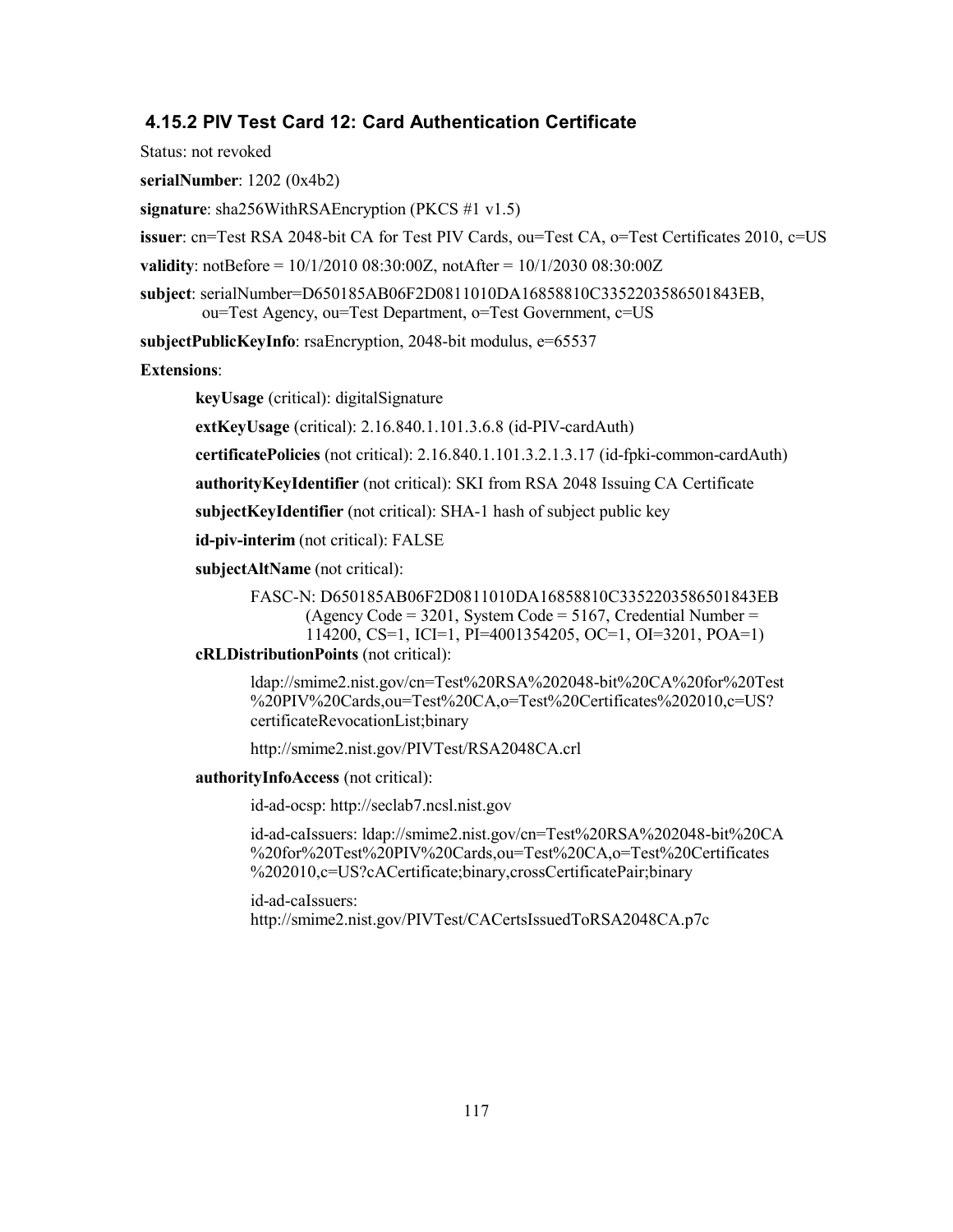### **4.15.3 PIV Test Card 12: Digital Signature Certificate**

Status: not revoked

**serialNumber**: 1203 (0x4b3)

**signature**: sha256WithRSAEncryption (PKCS #1 v1.5)

**issuer**: [cn=Test RSA 2048-bit CA for Test PIV Cards, ou=Test CA, o=Test Certificates 2010, c=US](#page-23-0) 

```
 
validity: notBefore = 10/1/2010 08:30:00Z, notAfter = 10/1/2030 08:30:00Z
```
**subject**: cn=Test Cardholder XII, ou=Test Agency, ou=Test Department, o=Test Government, c=US

**subjectPublicKeyInfo**: rsaEncryption, 2048-bit modulus, e=65537

**Extensions**:

**keyUsage** (critical): digitalSignature, nonRepudiation

**certificatePolicies** (not critical): 2.16.840.1.101.3.2.1.3.7 (id-fpki-common-hardware)

**authorityKeyIdentifier** (not critical): SKI from RSA 2048 Issuing CA Certificate

**subjectKeyIdentifier** (not critical): SHA-1 hash of subject public key

**subjectAltName** (not critical):

rfc822Name: test.cardholder12@mail.example.com

### **cRLDistributionPoints** (not critical):

ldap://smime2.nist.gov/cn=Test%20RSA%202048-bit%20CA%20for%20Test %20PIV%20Cards,ou=Test%20CA,o=Test%20Certificates%202010,c=US? certificateRevocationList;binary

http://smime2.nist.gov/PIVTest/RSA2048CA.crl

#### **authorityInfoAccess** (not critical):

id-ad-ocsp: http://seclab7.ncsl.nist.gov

id-ad-caIssuers: ldap://smime2.nist.gov/cn=Test%20RSA%202048-bit%20CA %20for%20Test%20PIV%20Cards,ou=Test%20CA,o=Test%20Certificates %202010,c=US?cACertificate;binary,crossCertificatePair;binary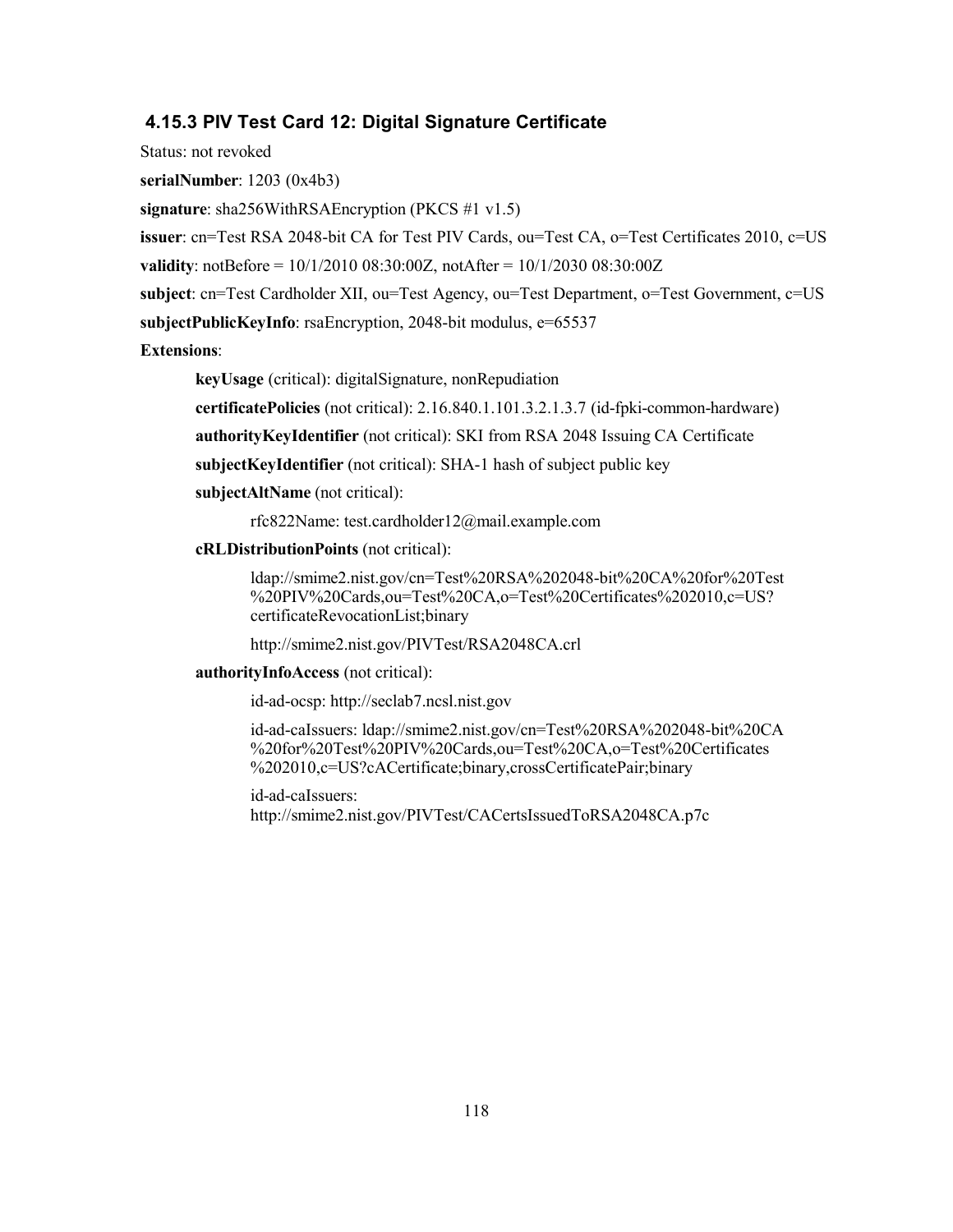### **4.15.4 PIV Test Card 12: Key Management Certificate**

Status: not revoked

**serialNumber**: 1204 (0x4b4)

**signature**: sha256WithRSAEncryption (PKCS #1 v1.5)

**issuer**: [cn=Test RSA 2048-bit CA for Test PIV Cards, ou=Test CA, o=Test Certificates 2010, c=US](#page-23-0) 

```
 
validity: notBefore = 10/1/2010 08:30:00Z, notAfter = 10/1/2030 08:30:00Z
```
 **subject**: cn=Test Cardholder XII, ou=Test Agency, ou=Test Department, o=Test Government, c=US **subjectPublicKeyInfo**: rsaEncryption, 2048-bit modulus, e=65537

**Extensions**:

**keyUsage** (critical): keyEncipherment

**certificatePolicies** (not critical): 2.16.840.1.101.3.2.1.3.7 (id-fpki-common-hardware)

**authorityKeyIdentifier** (not critical): SKI from RSA 2048 Issuing CA Certificate

**subjectKeyIdentifier** (not critical): SHA-1 hash of subject public key

**subjectAltName** (not critical):

rfc822Name: test.cardholder12@mail.example.com

### **cRLDistributionPoints** (not critical):

ldap://smime2.nist.gov/cn=Test%20RSA%202048-bit%20CA%20for%20Test %20PIV%20Cards,ou=Test%20CA,o=Test%20Certificates%202010,c=US? certificateRevocationList;binary

http://smime2.nist.gov/PIVTest/RSA2048CA.crl

#### **authorityInfoAccess** (not critical):

id-ad-ocsp: http://seclab7.ncsl.nist.gov

id-ad-caIssuers: ldap://smime2.nist.gov/cn=Test%20RSA%202048-bit%20CA %20for%20Test%20PIV%20Cards,ou=Test%20CA,o=Test%20Certificates %202010,c=US?cACertificate;binary,crossCertificatePair;binary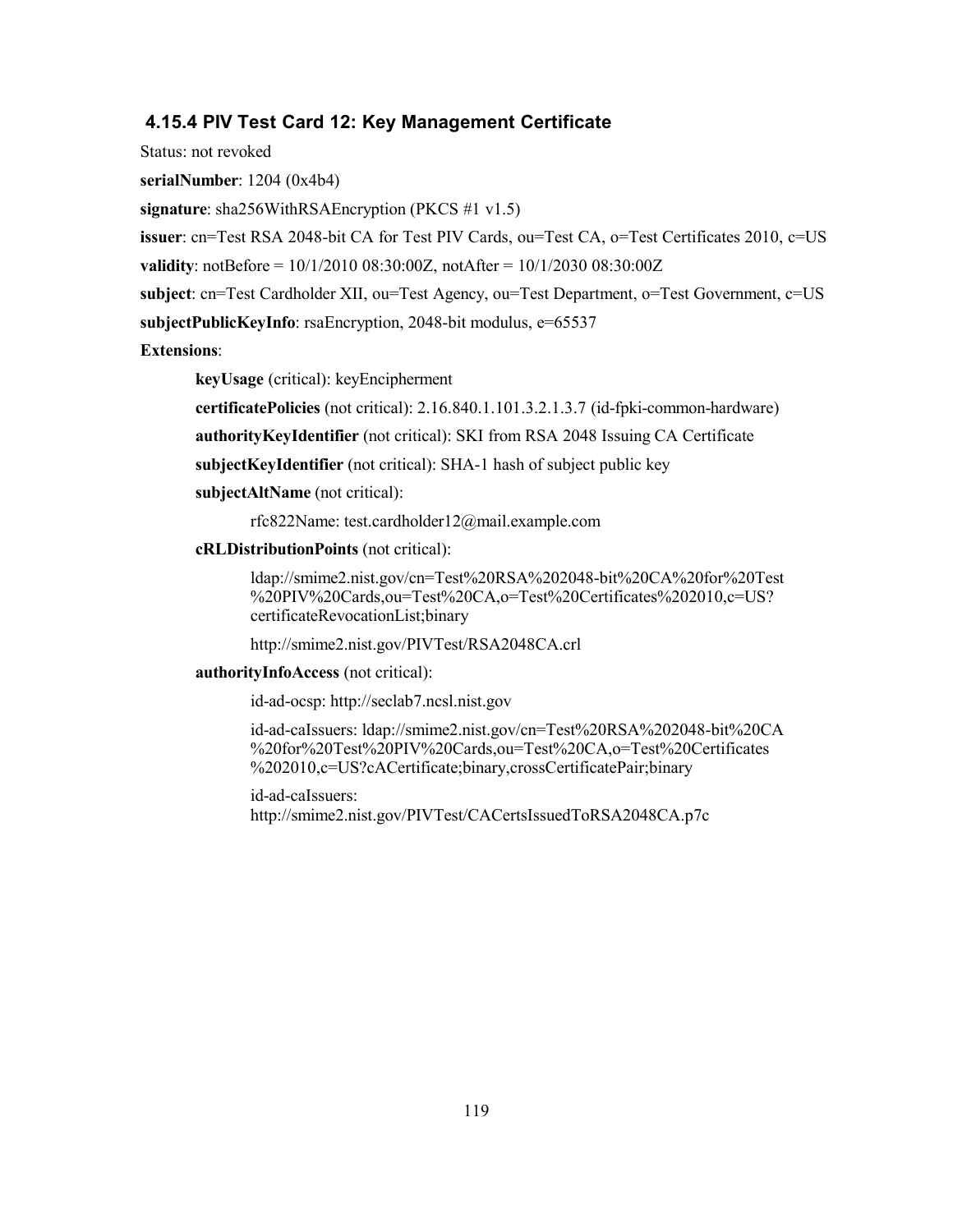## **4.16 PIV Test Card 13**

### **4.16.1 PIV Test Card 13: PIV Authentication Certificate**

Status: not revoked

**serialNumber**: 1301 (0x515)

**signature**: sha1WithRSAEncryption (PKCS #1 v1.5)

**issuer**: [cn=Test RSA 2048-bit CA for Test PIV Cards, ou=Test CA, o=Test Certificates 2010, c=US](#page-23-0) 

**validity**: notBefore = 3/1/2008 08:30:00Z, notAfter = 3/1/2011 08:30:00Z

**subject**: cn=Test Cardholder XIII, ou=Test Agency, ou=Test Department, o=Test Government, c=US

**subjectPublicKeyInfo**: rsaEncryption, 1024-bit modulus, e=65537

**Extensions**:

**keyUsage** (critical): digitalSignature

**extKeyUsage** (not critical):

 1.3.6.1.4.1.311.20.2.2 (Microsoft Smartcardlogin) 1.3.6.1.5.5.7.3.2 (id-kp-clientAuth) 2.5.29.37.0 (anyExtendedKeyUsage)

**certificatePolicies** (not critical): 2.16.840.1.101.3.2.1.3.13 (id-fpki-common-authentication)

**authorityKeyIdentifier** (not critical): SKI from RSA 2048 Issuing CA Certificate

**subjectKeyIdentifier** (not critical): SHA-1 hash of subject public key

**id-piv-interim** (not critical): FALSE

**subjectAltName** (not critical):

```
 
(Agency Code = 3201, System Code = 2096, Credential Number = 

177465, CS=1, ICI=1, PI=8949244215, OC=1, OI=3201, POA=1) 
FASC-N: D6501859019B6D0E708DADA168585324D042221586501843EB 
UPN: 32018949244215@upn.example.com
```
**cRLDistributionPoints** (not critical):

ldap://smime2.nist.gov/cn=Test%20RSA%202048-bit%20CA%20for%20Test %20PIV%20Cards,ou=Test%20CA,o=Test%20Certificates%202010,c=US? certificateRevocationList;binary

http://smime2.nist.gov/PIVTest/RSA2048CA.crl

**authorityInfoAccess** (not critical):

id-ad-ocsp: http://seclab7.ncsl.nist.gov

id-ad-caIssuers: ldap://smime2.nist.gov/cn=Test%20RSA%202048-bit%20CA %20for%20Test%20PIV%20Cards,ou=Test%20CA,o=Test%20Certificates %202010,c=US?cACertificate;binary,crossCertificatePair;binary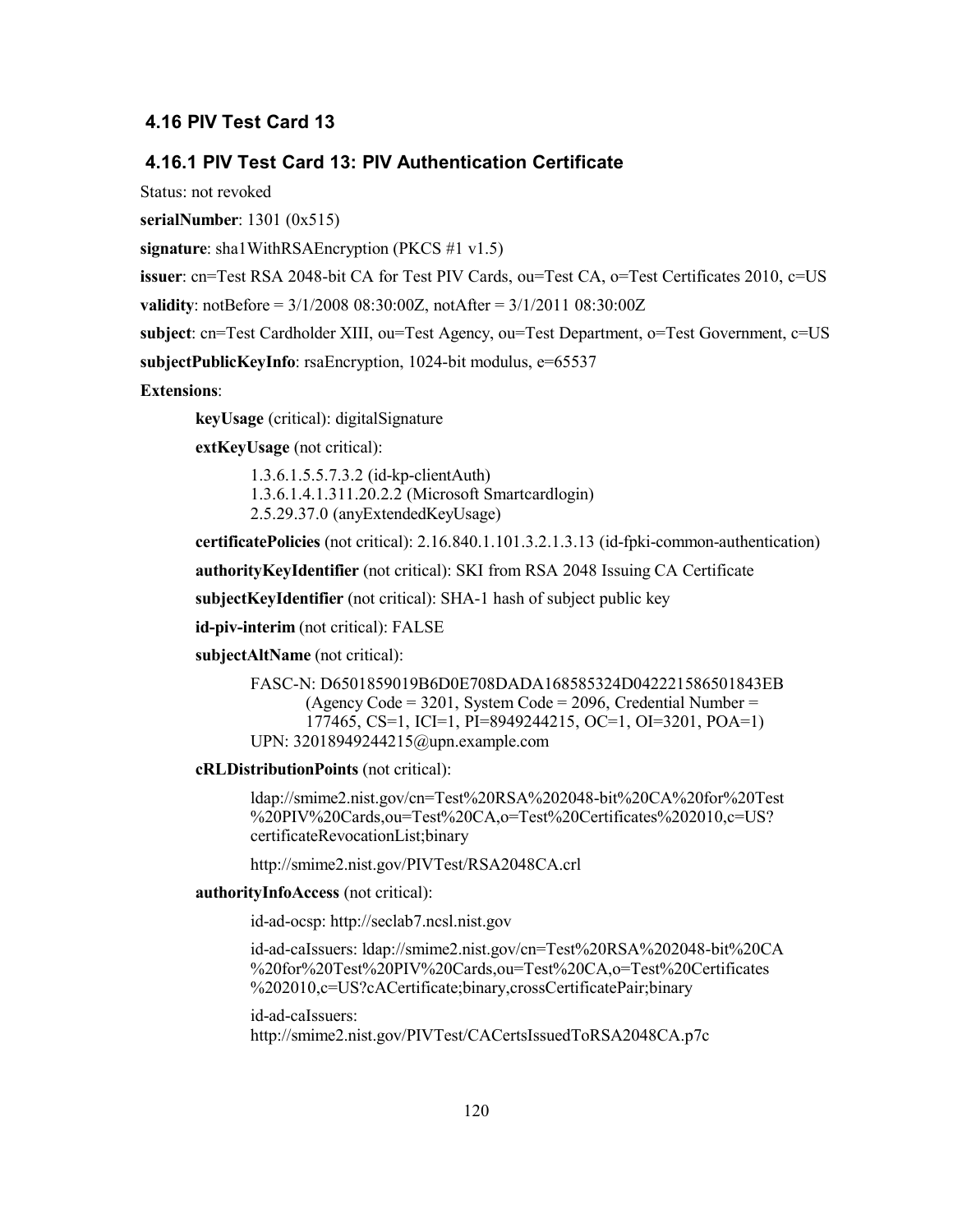### **4.16.2 PIV Test Card 13: Card Authentication Certificate**

Status: not revoked

**serialNumber**: 1302 (0x516)

**signature**: sha1WithRSAEncryption (PKCS #1 v1.5)

**issuer**: [cn=Test RSA 2048-bit CA for Test PIV Cards, ou=Test CA, o=Test Certificates 2010, c=US](#page-23-0)

**validity**: notBefore = 3/1/2008 08:30:00Z, notAfter = 3/1/2011 08:30:00Z

 ou=Test Agency, ou=Test Department, o=Test Government, c=US **subject**: serialNumber=D6501859019B6D0E708DADA168585324D042221586501843EB,

**subjectPublicKeyInfo**: rsaEncryption, 1024-bit modulus, e=65537

#### **Extensions**:

**keyUsage** (critical): digitalSignature

**extKeyUsage** (critical): 2.16.840.1.101.3.6.8 (id-PIV-cardAuth)

**certificatePolicies** (not critical): 2.16.840.1.101.3.2.1.3.17 (id-fpki-common-cardAuth)

**authorityKeyIdentifier** (not critical): SKI from RSA 2048 Issuing CA Certificate

**subjectKeyIdentifier** (not critical): SHA-1 hash of subject public key

**id-piv-interim** (not critical): FALSE

**subjectAltName** (not critical):

 (Agency Code = 3201, System Code = 2096, Credential Number = 177465, CS=1, ICI=1, PI=8949244215, OC=1, OI=3201, POA=1) FASC-N: D6501859019B6D0E708DADA168585324D042221586501843EB

### **cRLDistributionPoints** (not critical):

ldap://smime2.nist.gov/cn=Test%20RSA%202048-bit%20CA%20for%20Test %20PIV%20Cards,ou=Test%20CA,o=Test%20Certificates%202010,c=US? certificateRevocationList;binary

http://smime2.nist.gov/PIVTest/RSA2048CA.crl

#### **authorityInfoAccess** (not critical):

id-ad-ocsp: http://seclab7.ncsl.nist.gov

id-ad-caIssuers: ldap://smime2.nist.gov/cn=Test%20RSA%202048-bit%20CA %20for%20Test%20PIV%20Cards,ou=Test%20CA,o=Test%20Certificates %202010,c=US?cACertificate;binary,crossCertificatePair;binary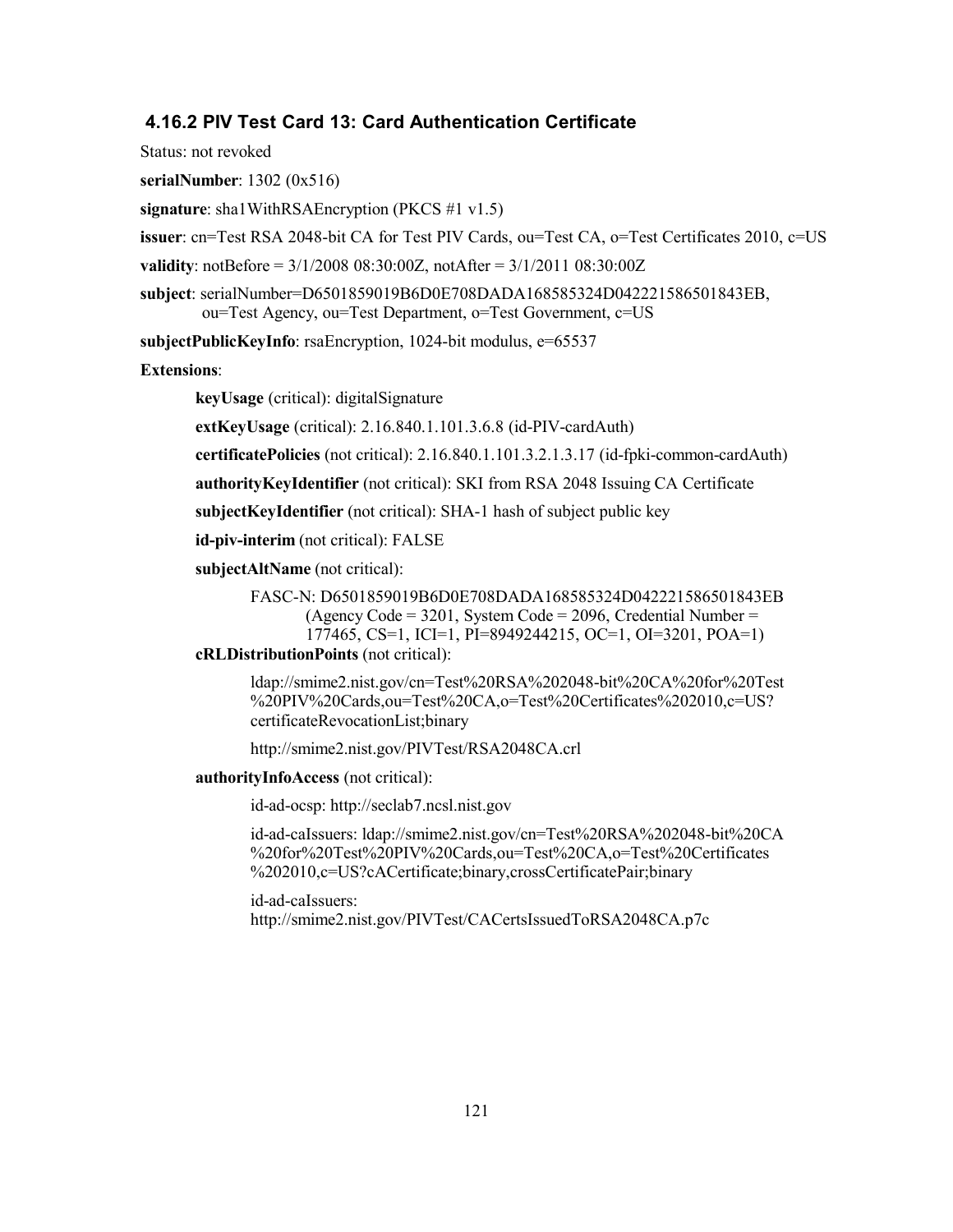### **4.16.3 PIV Test Card 13: Digital Signature Certificate**

Status: not revoked

**serialNumber**: 1303 (0x517)

**signature**: sha1WithRSAEncryption (PKCS #1 v1.5)

**issuer**: [cn=Test RSA 2048-bit CA for Test PIV Cards, ou=Test CA, o=Test Certificates 2010, c=US](#page-23-0) 

```
 
validity: notBefore = 3/1/2008 08:30:00Z, notAfter = 3/1/2011 08:30:00Z
```
**subject**: cn=Test Cardholder XIII, ou=Test Agency, ou=Test Department, o=Test Government, c=US

**subjectPublicKeyInfo**: rsaEncryption, 2048-bit modulus, e=65537

**Extensions**:

**keyUsage** (critical): digitalSignature, nonRepudiation

**certificatePolicies** (not critical): 2.16.840.1.101.3.2.1.3.7 (id-fpki-common-hardware)

**authorityKeyIdentifier** (not critical): SKI from RSA 2048 Issuing CA Certificate

**subjectKeyIdentifier** (not critical): SHA-1 hash of subject public key

**subjectAltName** (not critical):

rfc822Name: test.cardholder13@mail.example.com

#### **cRLDistributionPoints** (not critical):

ldap://smime2.nist.gov/cn=Test%20RSA%202048-bit%20CA%20for%20Test %20PIV%20Cards,ou=Test%20CA,o=Test%20Certificates%202010,c=US? certificateRevocationList;binary

http://smime2.nist.gov/PIVTest/RSA2048CA.crl

#### **authorityInfoAccess** (not critical):

id-ad-ocsp: http://seclab7.ncsl.nist.gov

id-ad-caIssuers: ldap://smime2.nist.gov/cn=Test%20RSA%202048-bit%20CA %20for%20Test%20PIV%20Cards,ou=Test%20CA,o=Test%20Certificates %202010,c=US?cACertificate;binary,crossCertificatePair;binary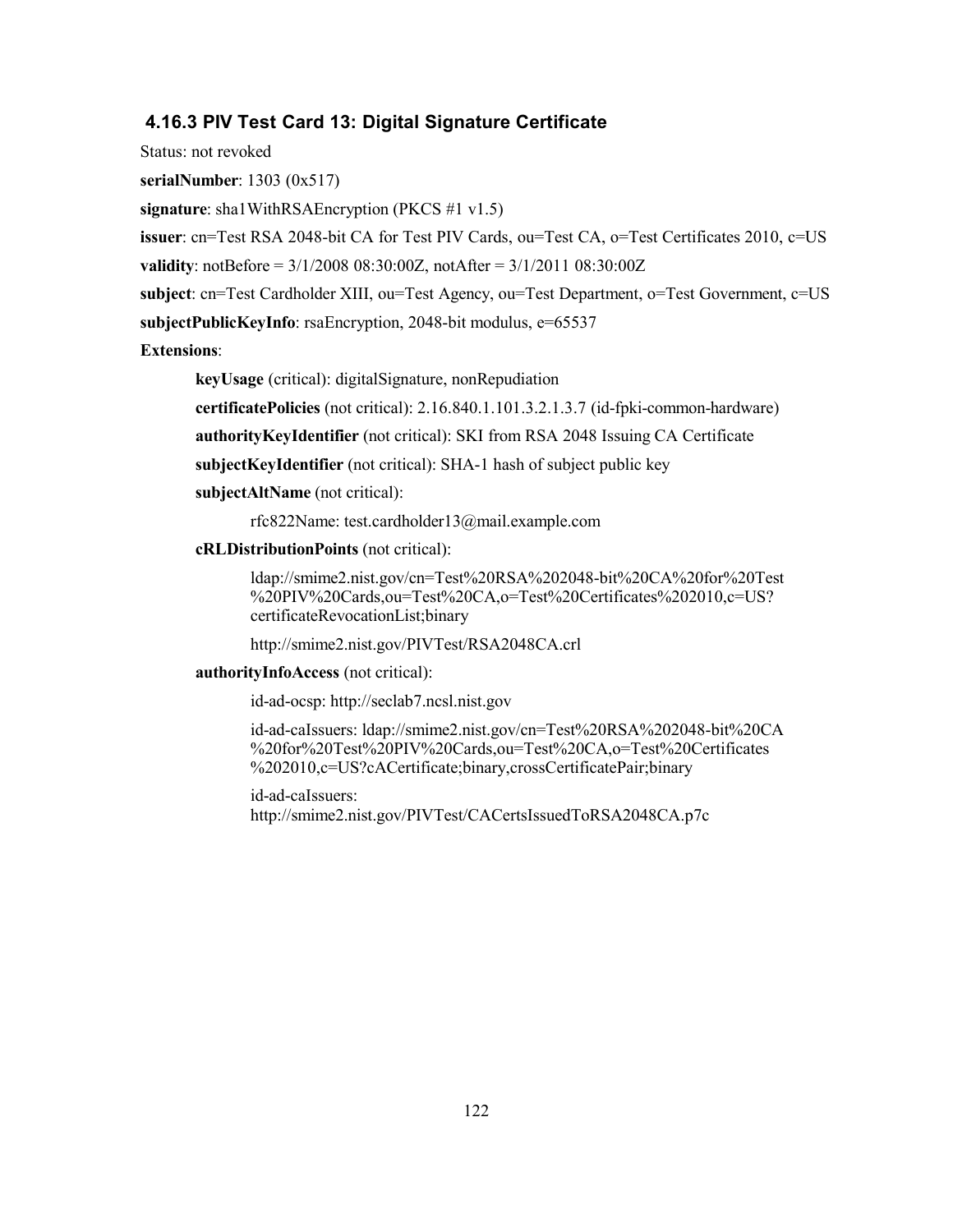### **4.16.4 PIV Test Card 13: Key Management Certificate**

Status: not revoked

**serialNumber**: 1304 (0x518)

**signature**: sha1WithRSAEncryption (PKCS #1 v1.5)

**issuer**: [cn=Test RSA 2048-bit CA for Test PIV Cards, ou=Test CA, o=Test Certificates 2010, c=US](#page-23-0) 

```
 
validity: notBefore = 3/1/2008 08:30:00Z, notAfter = 3/1/2011 08:30:00Z
```
 **subject**: cn=Test Cardholder XIII, ou=Test Agency, ou=Test Department, o=Test Government, c=US **subjectPublicKeyInfo**: rsaEncryption, 2048-bit modulus, e=65537

**Extensions**:

**keyUsage** (critical): keyEncipherment

**certificatePolicies** (not critical): 2.16.840.1.101.3.2.1.3.7 (id-fpki-common-hardware)

**authorityKeyIdentifier** (not critical): SKI from RSA 2048 Issuing CA Certificate

**subjectKeyIdentifier** (not critical): SHA-1 hash of subject public key

**subjectAltName** (not critical):

rfc822Name: test.cardholder13@mail.example.com

### **cRLDistributionPoints** (not critical):

ldap://smime2.nist.gov/cn=Test%20RSA%202048-bit%20CA%20for%20Test %20PIV%20Cards,ou=Test%20CA,o=Test%20Certificates%202010,c=US? certificateRevocationList;binary

http://smime2.nist.gov/PIVTest/RSA2048CA.crl

#### **authorityInfoAccess** (not critical):

id-ad-ocsp: http://seclab7.ncsl.nist.gov

id-ad-caIssuers: ldap://smime2.nist.gov/cn=Test%20RSA%202048-bit%20CA %20for%20Test%20PIV%20Cards,ou=Test%20CA,o=Test%20Certificates %202010,c=US?cACertificate;binary,crossCertificatePair;binary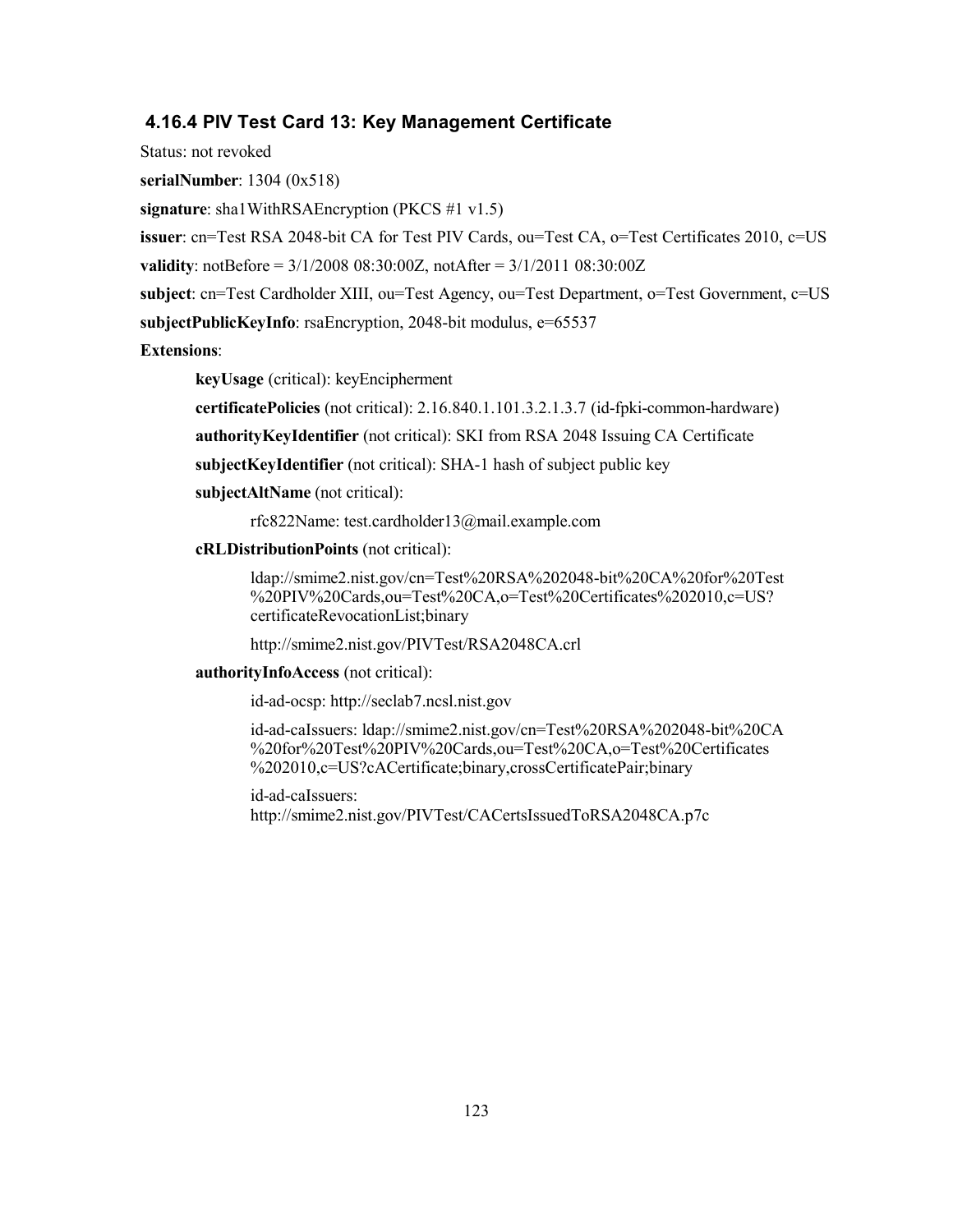## **4.17 PIV Test Card 14**

### **4.17.1 PIV Test Card 14: PIV Authentication Certificate**

Status: not revoked

**serialNumber**: 1401 (0x579)

**signature**: sha256WithRSAEncryption (PKCS #1 v1.5)

**issuer**: [cn=Test RSA 2048-bit CA for Test PIV Cards, ou=Test CA, o=Test Certificates 2010, c=US](#page-23-0) 

**validity**: notBefore = 10/1/2010 08:30:00Z, notAfter = 10/1/2030 08:30:00Z

**subject**: cn=Test Cardholder XIV, ou=Test Agency, ou=Test Department, o=Test Government, c=US

**subjectPublicKeyInfo**: rsaEncryption, 2048-bit modulus, e=65537

**Extensions**:

**keyUsage** (critical): digitalSignature

**extKeyUsage** (not critical):

 1.3.6.1.4.1.311.20.2.2 (Microsoft Smartcardlogin) 1.3.6.1.5.5.7.3.2 (id-kp-clientAuth) 2.5.29.37.0 (anyExtendedKeyUsage)

**certificatePolicies** (not critical): 2.16.840.1.101.3.2.1.3.13 (id-fpki-common-authentication)

**authorityKeyIdentifier** (not critical): SKI from RSA 2048 Issuing CA Certificate

**subjectKeyIdentifier** (not critical): SHA-1 hash of subject public key

**id-piv-interim** (not critical): FALSE

**subjectAltName** (not critical):

```
 
(Agency Code = 3201, System Code = 4399, Credential Number = 

394149, CS=1, ICI=5, PI=6091935084, OC=1, OI=3201, POA=1) 
FASC-N: D6501858999CED9992049DA16AD9A19C279A844486501843F5 
UPN: 32016091935084@upn.example.com
```
**cRLDistributionPoints** (not critical):

ldap://smime2.nist.gov/cn=Test%20RSA%202048-bit%20CA%20for%20Test %20PIV%20Cards,ou=Test%20CA,o=Test%20Certificates%202010,c=US? certificateRevocationList;binary

http://smime2.nist.gov/PIVTest/RSA2048CA.crl

**authorityInfoAccess** (not critical):

id-ad-ocsp: http://seclab7.ncsl.nist.gov

id-ad-caIssuers: ldap://smime2.nist.gov/cn=Test%20RSA%202048-bit%20CA %20for%20Test%20PIV%20Cards,ou=Test%20CA,o=Test%20Certificates %202010,c=US?cACertificate;binary,crossCertificatePair;binary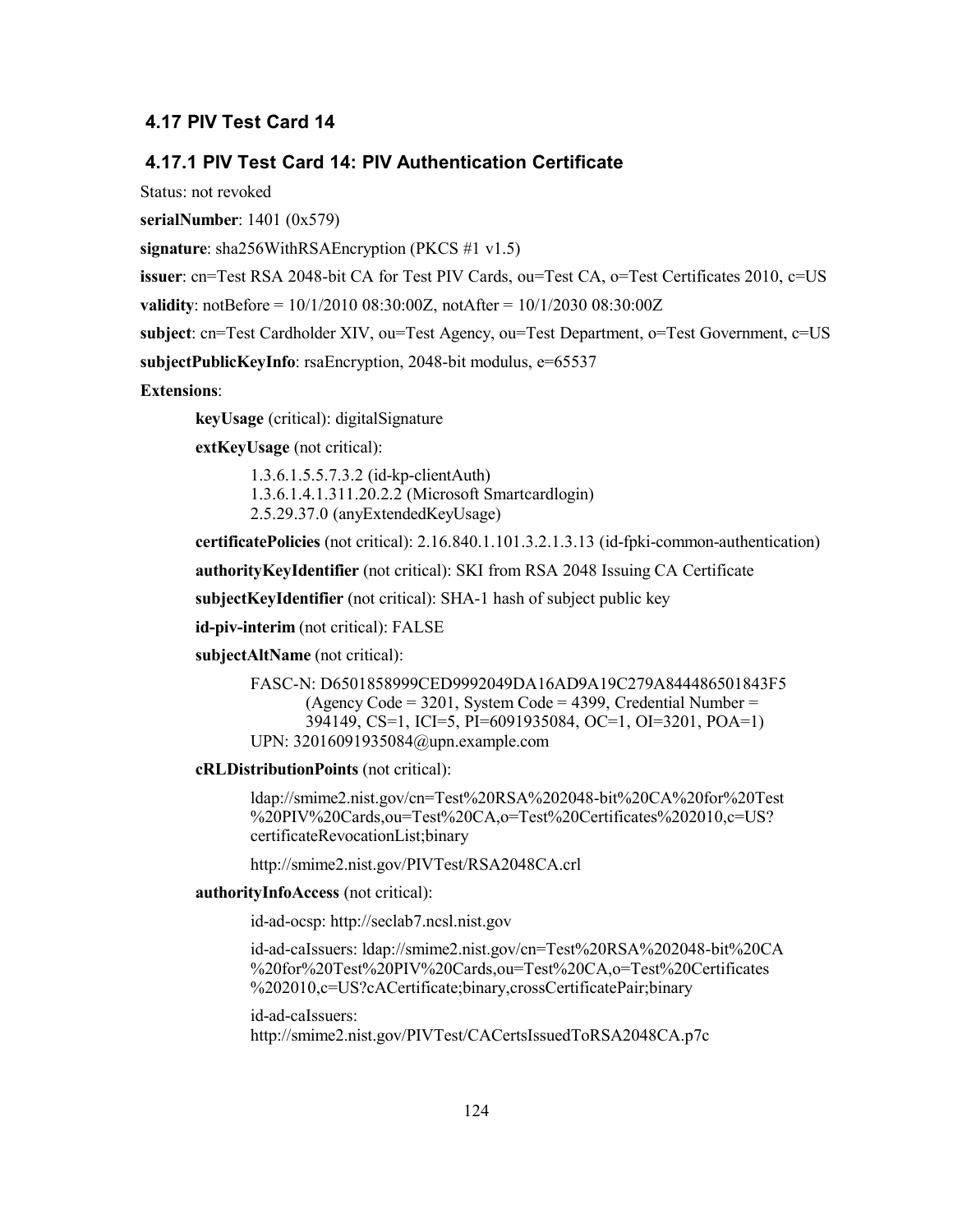### **4.17.2 PIV Test Card 14: Card Authentication Certificate**

Status: not revoked

**serialNumber**: 1402 (0x57a)

**signature**: sha256WithRSAEncryption (PKCS #1 v1.5)

**issuer**: [cn=Test RSA 2048-bit CA for Test PIV Cards, ou=Test CA, o=Test Certificates 2010, c=US](#page-23-0)

**validity**: notBefore = 10/1/2010 08:30:00Z, notAfter = 10/1/2030 08:30:00Z

 ou=Test Agency, ou=Test Department, o=Test Government, c=US **subject**: serialNumber=D6501858999CED9992049DA16AD9A19C279A844486501843F5,

**subjectPublicKeyInfo**: rsaEncryption, 2048-bit modulus, e=65537

#### **Extensions**:

**keyUsage** (critical): digitalSignature

**extKeyUsage** (critical): 2.16.840.1.101.3.6.8 (id-PIV-cardAuth)

**certificatePolicies** (not critical): 2.16.840.1.101.3.2.1.3.17 (id-fpki-common-cardAuth)

**authorityKeyIdentifier** (not critical): SKI from RSA 2048 Issuing CA Certificate

**subjectKeyIdentifier** (not critical): SHA-1 hash of subject public key

**id-piv-interim** (not critical): FALSE

**subjectAltName** (not critical):

 (Agency Code = 3201, System Code = 4399, Credential Number = 394149, CS=1, ICI=5, PI=6091935084, OC=1, OI=3201, POA=1) FASC-N: D6501858999CED9992049DA16AD9A19C279A844486501843F5

### **cRLDistributionPoints** (not critical):

ldap://smime2.nist.gov/cn=Test%20RSA%202048-bit%20CA%20for%20Test %20PIV%20Cards,ou=Test%20CA,o=Test%20Certificates%202010,c=US? certificateRevocationList;binary

http://smime2.nist.gov/PIVTest/RSA2048CA.crl

#### **authorityInfoAccess** (not critical):

id-ad-ocsp: http://seclab7.ncsl.nist.gov

id-ad-caIssuers: ldap://smime2.nist.gov/cn=Test%20RSA%202048-bit%20CA %20for%20Test%20PIV%20Cards,ou=Test%20CA,o=Test%20Certificates %202010,c=US?cACertificate;binary,crossCertificatePair;binary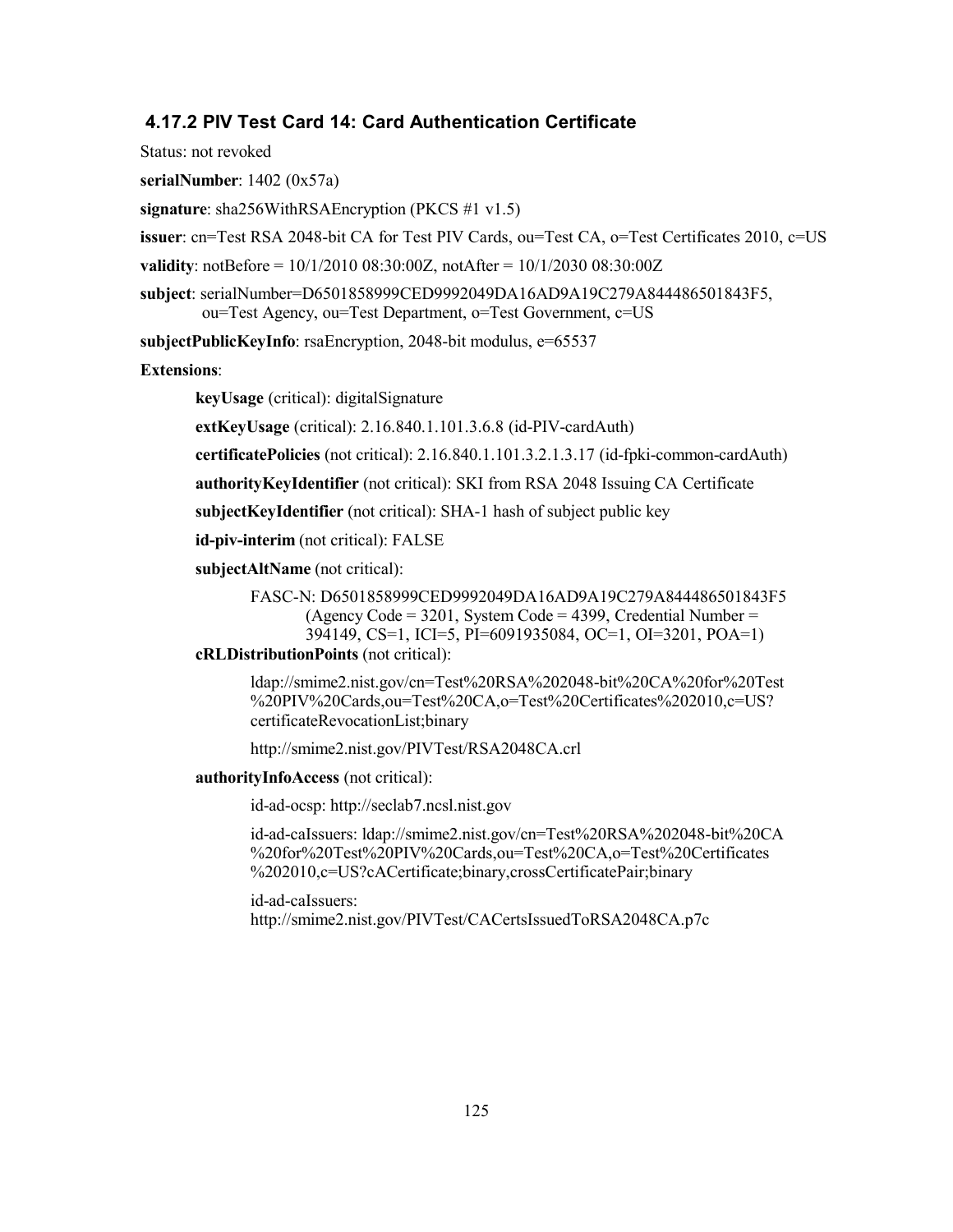### **4.17.3 PIV Test Card 14: Digital Signature Certificate**

Status: not revoked

**serialNumber**: 1403 (0x57b)

**signature**: sha256WithRSAEncryption (PKCS #1 v1.5)

**issuer**: [cn=Test RSA 2048-bit CA for Test PIV Cards, ou=Test CA, o=Test Certificates 2010, c=US](#page-23-0) 

```
 
validity: notBefore = 10/1/2010 08:30:00Z, notAfter = 10/1/2030 08:30:00Z
```
**subject**: cn=Test Cardholder XIV, ou=Test Agency, ou=Test Department, o=Test Government, c=US

**subjectPublicKeyInfo**: rsaEncryption, 2048-bit modulus, e=65537

**Extensions**:

**keyUsage** (critical): digitalSignature, nonRepudiation

**certificatePolicies** (not critical): 2.16.840.1.101.3.2.1.3.7 (id-fpki-common-hardware)

**authorityKeyIdentifier** (not critical): SKI from RSA 2048 Issuing CA Certificate

**subjectKeyIdentifier** (not critical): SHA-1 hash of subject public key

**subjectAltName** (not critical):

rfc822Name: test.cardholder14@mail.example.com

### **cRLDistributionPoints** (not critical):

ldap://smime2.nist.gov/cn=Test%20RSA%202048-bit%20CA%20for%20Test %20PIV%20Cards,ou=Test%20CA,o=Test%20Certificates%202010,c=US? certificateRevocationList;binary

http://smime2.nist.gov/PIVTest/RSA2048CA.crl

#### **authorityInfoAccess** (not critical):

id-ad-ocsp: http://seclab7.ncsl.nist.gov

id-ad-caIssuers: ldap://smime2.nist.gov/cn=Test%20RSA%202048-bit%20CA %20for%20Test%20PIV%20Cards,ou=Test%20CA,o=Test%20Certificates %202010,c=US?cACertificate;binary,crossCertificatePair;binary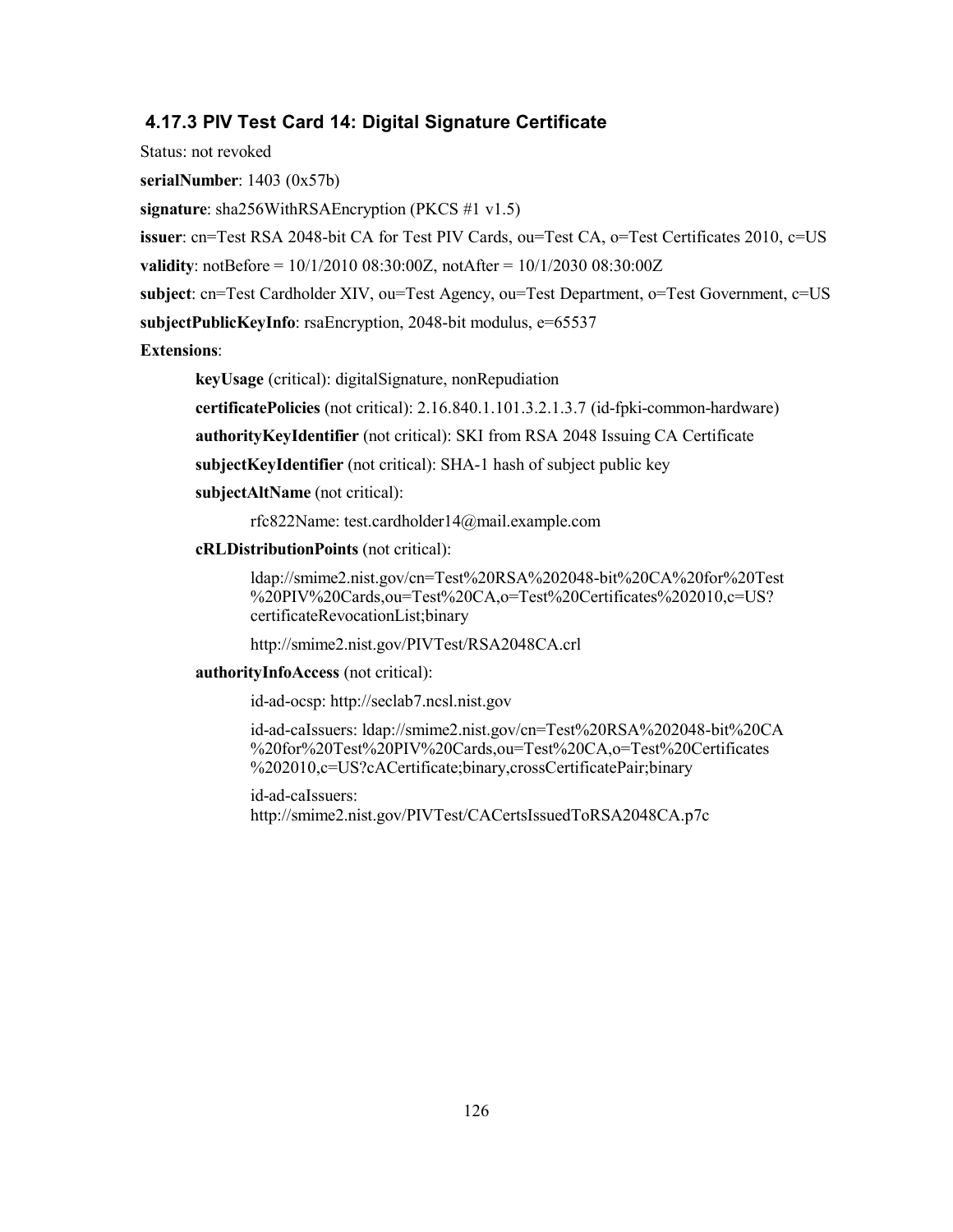### **4.17.4 PIV Test Card 14: Key Management Certificate**

Status: not revoked

**serialNumber**: 1404 (0x57c)

**signature**: sha256WithRSAEncryption (PKCS #1 v1.5)

**issuer**: [cn=Test RSA 2048-bit CA for Test PIV Cards, ou=Test CA, o=Test Certificates 2010, c=US](#page-23-0) 

```
 
validity: notBefore = 10/1/2010 08:30:00Z, notAfter = 10/1/2030 08:30:00Z
```

```
 
subject: cn=Test Cardholder XIV, ou=Test Agency, ou=Test Department, o=Test Government, c=US 

subjectPublicKeyInfo: rsaEncryption, 2048-bit modulus, e=65537
```
**Extensions**:

**keyUsage** (critical): keyEncipherment

**certificatePolicies** (not critical): 2.16.840.1.101.3.2.1.3.7 (id-fpki-common-hardware)

**authorityKeyIdentifier** (not critical): SKI from RSA 2048 Issuing CA Certificate

**subjectKeyIdentifier** (not critical): SHA-1 hash of subject public key

**subjectAltName** (not critical):

rfc822Name: test.cardholder14@mail.example.com

#### **cRLDistributionPoints** (not critical):

ldap://smime2.nist.gov/cn=Test%20RSA%202048-bit%20CA%20for%20Test %20PIV%20Cards,ou=Test%20CA,o=Test%20Certificates%202010,c=US? certificateRevocationList;binary

http://smime2.nist.gov/PIVTest/RSA2048CA.crl

#### **authorityInfoAccess** (not critical):

id-ad-ocsp: http://seclab7.ncsl.nist.gov

id-ad-caIssuers: ldap://smime2.nist.gov/cn=Test%20RSA%202048-bit%20CA %20for%20Test%20PIV%20Cards,ou=Test%20CA,o=Test%20Certificates %202010,c=US?cACertificate;binary,crossCertificatePair;binary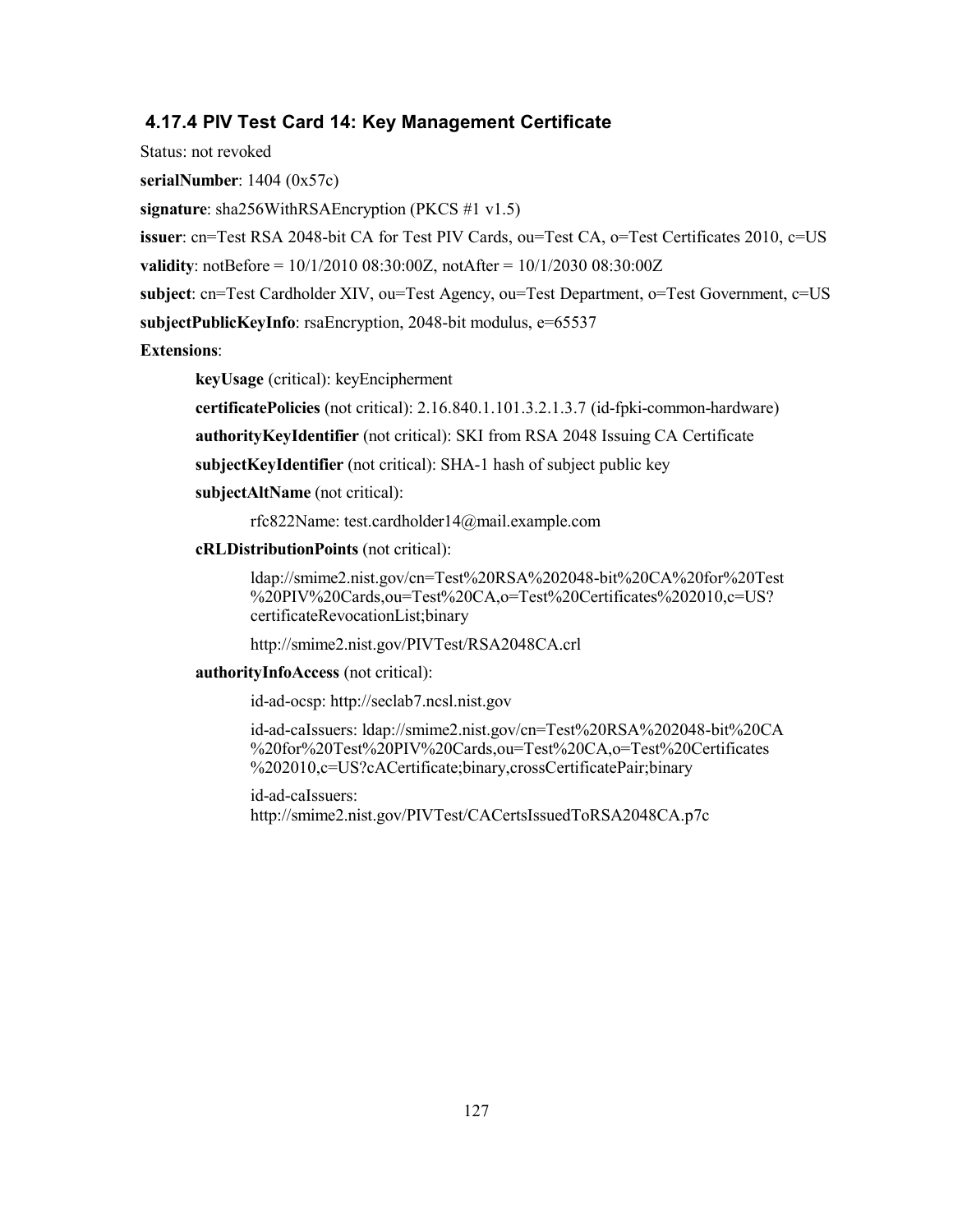### **4.17.5 PIV Test Card 14: Retired Key Management Certificate A**

Status: not revoked

**serialNumber**: 1405 (0x57d)

**signature**: sha1WithRSAEncryption (PKCS #1 v1.5)

**issuer**: [cn=Expired Test RSA 2048-bit CA for Test PIV Cards, ou=Test CA, o=Test Certificates 2010, c=US](#page-27-0) 

**validity**: notBefore = 4/03/2005 19:56:01Z, notAfter = 4/03/2008 19:56:01Z

**subject**: cn=Test Cardholder XIV, ou=Test Agency, ou=Test Department, o=Test Government, c=US

**subjectPublicKeyInfo**: rsaEncryption, 2048-bit modulus, e=65537

**Extensions**:

**keyUsage** (critical): keyEncipherment

**certificatePolicies** (not critical): 2.16.840.1.101.3.2.1.3.7 (id-fpki-common-hardware)

**authorityKeyIdentifier** (not critical): SKI from RSA 2048 Issuing CA Certificate

**subjectKeyIdentifier** (not critical): SHA-1 hash of subject public key

**subjectAltName** (not critical):

rfc822Name: test.cardholder14@mail.example.com

 **cRLDistributionPoints** (not critical): static CRL: thisUpdate = 7/23/2010 12:00:00Z, nextUpdate = 7/24/2010 06:00:00Z

ldap://smime2.nist.gov/cn=Expired%20Test%20RSA%202048-bit%20CA%20for %20Test%20PIV%20Cards,ou=Test%20CA,o=Test%20Certificates %202010,c=US?certificateRevocationList;binary

http://smime2.nist.gov/PIVTest/ExpiredRSA2048CA.crl

### **authorityInfoAccess** (not critical):

id-ad-ocsp: http://ocsp.example.com

id-ad-caIssuers: ldap://smime2.nist.gov/cn=Expired%20Test%20RSA%202048 bit%20CA%20for%20Test%20PIV%20Cards,ou=Test%20CA,o=Test %20Certificates%202010,c=US?cACertificate;binary,crossCertificatePair;binary

id-ad-caIssuers: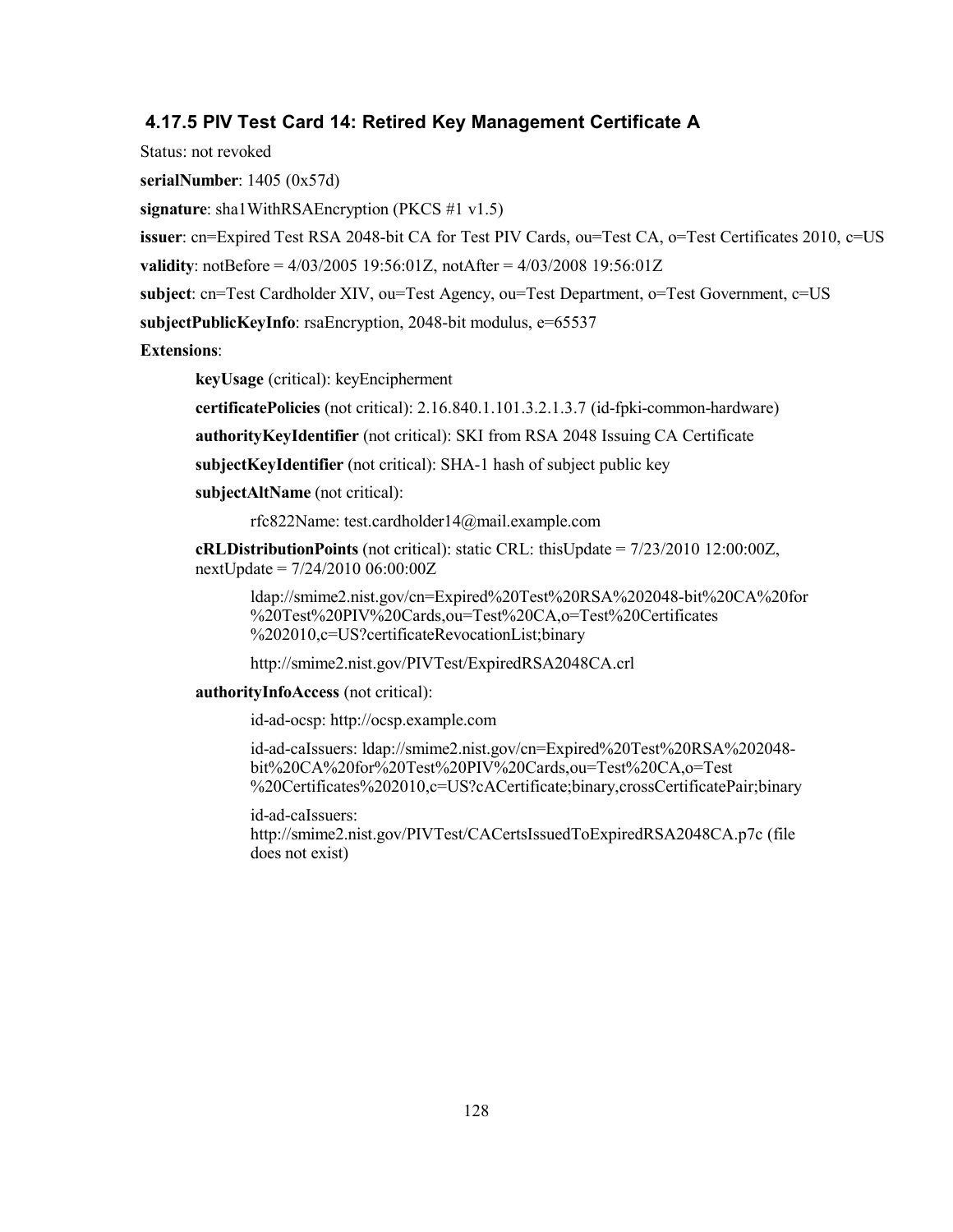### **4.17.6 PIV Test Card 14: Retired Key Management Certificate B**

Status: not revoked

**serialNumber**: 1406 (0x57e)

**signature**: sha1WithRSAEncryption (PKCS #1 v1.5)

**issuer**: [cn=Expired Test RSA 2048-bit CA for Test PIV Cards, ou=Test CA, o=Test Certificates 2010, c=US](#page-27-0) 

```
 
validity: notBefore = 4/03/2006 19:56:01Z, notAfter = 4/03/2009 19:56:01Z
```
**subject**: cn=Test Cardholder XIV, ou=Test Agency, ou=Test Department, o=Test Government, c=US

**subjectPublicKeyInfo**: rsaEncryption, 2048-bit modulus, e=65537

**Extensions**:

**keyUsage** (critical): keyEncipherment

**certificatePolicies** (not critical): 2.16.840.1.101.3.2.1.3.7 (id-fpki-common-hardware)

**authorityKeyIdentifier** (not critical): SKI from RSA 2048 Issuing CA Certificate

**subjectKeyIdentifier** (not critical): SHA-1 hash of subject public key

**subjectAltName** (not critical):

rfc822Name: test.cardholder14@mail.example.com

 **cRLDistributionPoints** (not critical): static CRL: thisUpdate = 7/23/2010 12:00:00Z, nextUpdate = 7/24/2010 06:00:00Z

ldap://smime2.nist.gov/cn=Expired%20Test%20RSA%202048-bit%20CA%20for %20Test%20PIV%20Cards,ou=Test%20CA,o=Test%20Certificates %202010,c=US?certificateRevocationList;binary

http://smime2.nist.gov/PIVTest/ExpiredRSA2048CA.crl

### **authorityInfoAccess** (not critical):

id-ad-ocsp: http://ocsp.example.com

id-ad-caIssuers: ldap://smime2.nist.gov/cn=Expired%20Test%20RSA%202048 bit%20CA%20for%20Test%20PIV%20Cards,ou=Test%20CA,o=Test %20Certificates%202010,c=US?cACertificate;binary,crossCertificatePair;binary

id-ad-caIssuers: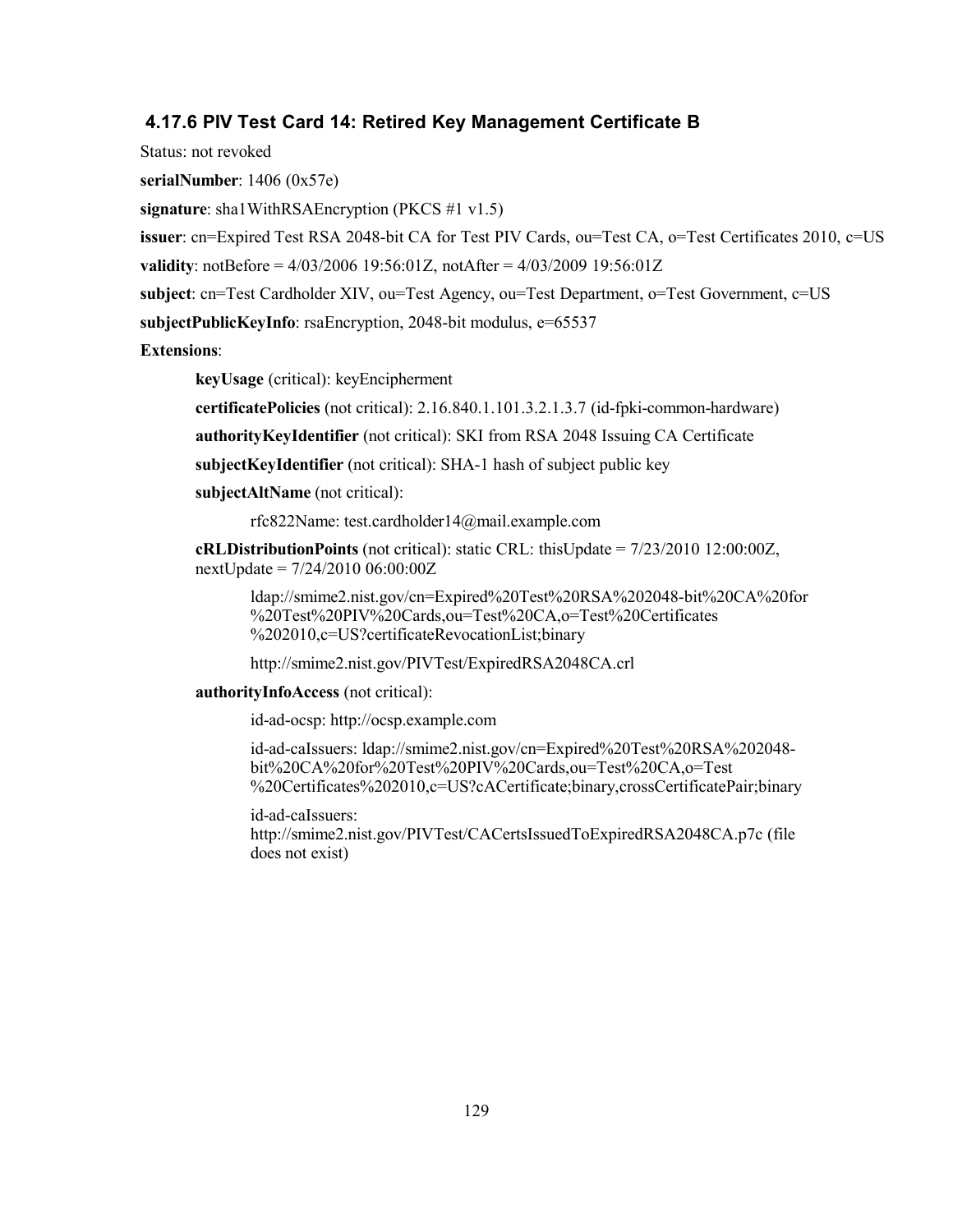### **4.17.7 PIV Test Card 14: Retired Key Management Certificate C**

Status: not revoked

**serialNumber**: 1407 (0x57f)

**signature**: sha1WithRSAEncryption (PKCS #1 v1.5)

**issuer**: [cn=Expired Test RSA 2048-bit CA for Test PIV Cards, ou=Test CA, o=Test Certificates 2010, c=US](#page-27-0) 

**validity**: notBefore = 4/03/2007 19:56:01Z, notAfter = 4/03/2010 19:56:01Z

**subject**: cn=Test Cardholder XIV, ou=Test Agency, ou=Test Department, o=Test Government, c=US

**subjectPublicKeyInfo**: rsaEncryption, 2048-bit modulus, e=65537

**Extensions**:

**keyUsage** (critical): keyEncipherment

**certificatePolicies** (not critical): 2.16.840.1.101.3.2.1.3.7 (id-fpki-common-hardware)

**authorityKeyIdentifier** (not critical): SKI from RSA 2048 Issuing CA Certificate

**subjectKeyIdentifier** (not critical): SHA-1 hash of subject public key

**subjectAltName** (not critical):

rfc822Name: test.cardholder14@mail.example.com

 **cRLDistributionPoints** (not critical): static CRL: thisUpdate = 7/23/2010 12:00:00Z, nextUpdate = 7/24/2010 06:00:00Z

ldap://smime2.nist.gov/cn=Expired%20Test%20RSA%202048-bit%20CA%20for %20Test%20PIV%20Cards,ou=Test%20CA,o=Test%20Certificates %202010,c=US?certificateRevocationList;binary

http://smime2.nist.gov/PIVTest/ExpiredRSA2048CA.crl

### **authorityInfoAccess** (not critical):

id-ad-ocsp: http://ocsp.example.com

id-ad-caIssuers: ldap://smime2.nist.gov/cn=Expired%20Test%20RSA%202048 bit%20CA%20for%20Test%20PIV%20Cards,ou=Test%20CA,o=Test %20Certificates%202010,c=US?cACertificate;binary,crossCertificatePair;binary

id-ad-caIssuers: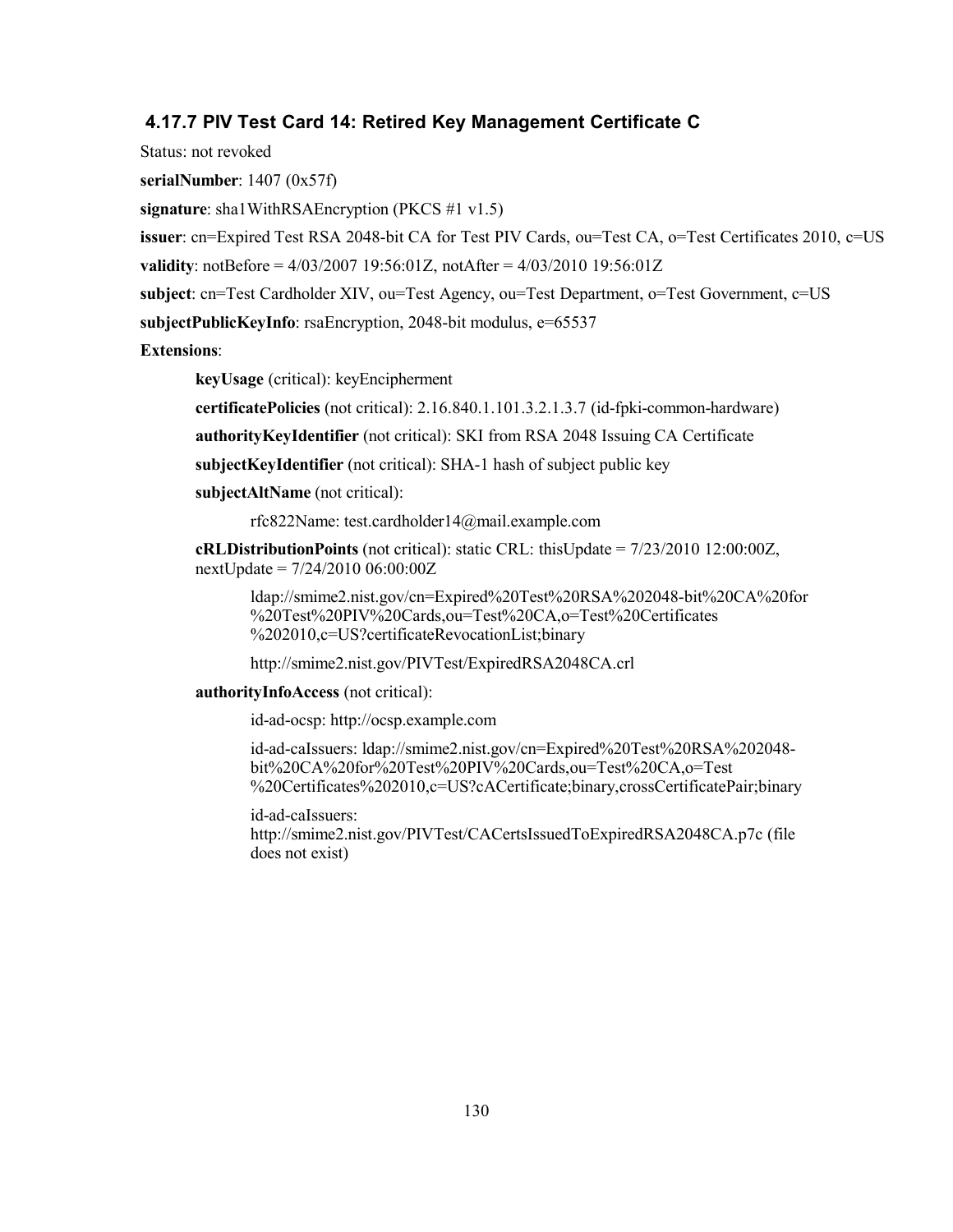### **4.17.8 PIV Test Card 14: Retired Key Management Certificate D**

```
 
Status: not revoked
```
**serialNumber**: 1408 (0x580)

**signature**: sha1WithRSAEncryption (PKCS #1 v1.5)

**issuer**: [cn=Test RSA 2048-bit CA for Test PIV Cards, ou=Test CA, o=Test Certificates 2010, c=US](#page-23-0) 

```
 
validity: notBefore = 4/03/2008 19:56:01Z, notAfter = 4/03/2011 19:56:01Z
```

```
 
subject: cn=Test Cardholder XIV, ou=Test Agency, ou=Test Department, o=Test Government, c=US 

subjectPublicKeyInfo: rsaEncryption, 2048-bit modulus, e=65537
```
**Extensions**:

**keyUsage** (critical): keyEncipherment

**certificatePolicies** (not critical): 2.16.840.1.101.3.2.1.3.7 (id-fpki-common-hardware)

**authorityKeyIdentifier** (not critical): SKI from RSA 2048 Issuing CA Certificate

**subjectKeyIdentifier** (not critical): SHA-1 hash of subject public key

**subjectAltName** (not critical):

rfc822Name: test.cardholder14@mail.example.com

#### **cRLDistributionPoints** (not critical):

ldap://smime2.nist.gov/cn=Test%20RSA%202048-bit%20CA%20for%20Test %20PIV%20Cards,ou=Test%20CA,o=Test%20Certificates%202010,c=US? certificateRevocationList;binary

http://smime2.nist.gov/PIVTest/RSA2048CA.crl

#### **authorityInfoAccess** (not critical):

id-ad-ocsp: http://seclab7.ncsl.nist.gov

id-ad-caIssuers: ldap://smime2.nist.gov/cn=Test%20RSA%202048-bit%20CA %20for%20Test%20PIV%20Cards,ou=Test%20CA,o=Test%20Certificates %202010,c=US?cACertificate;binary,crossCertificatePair;binary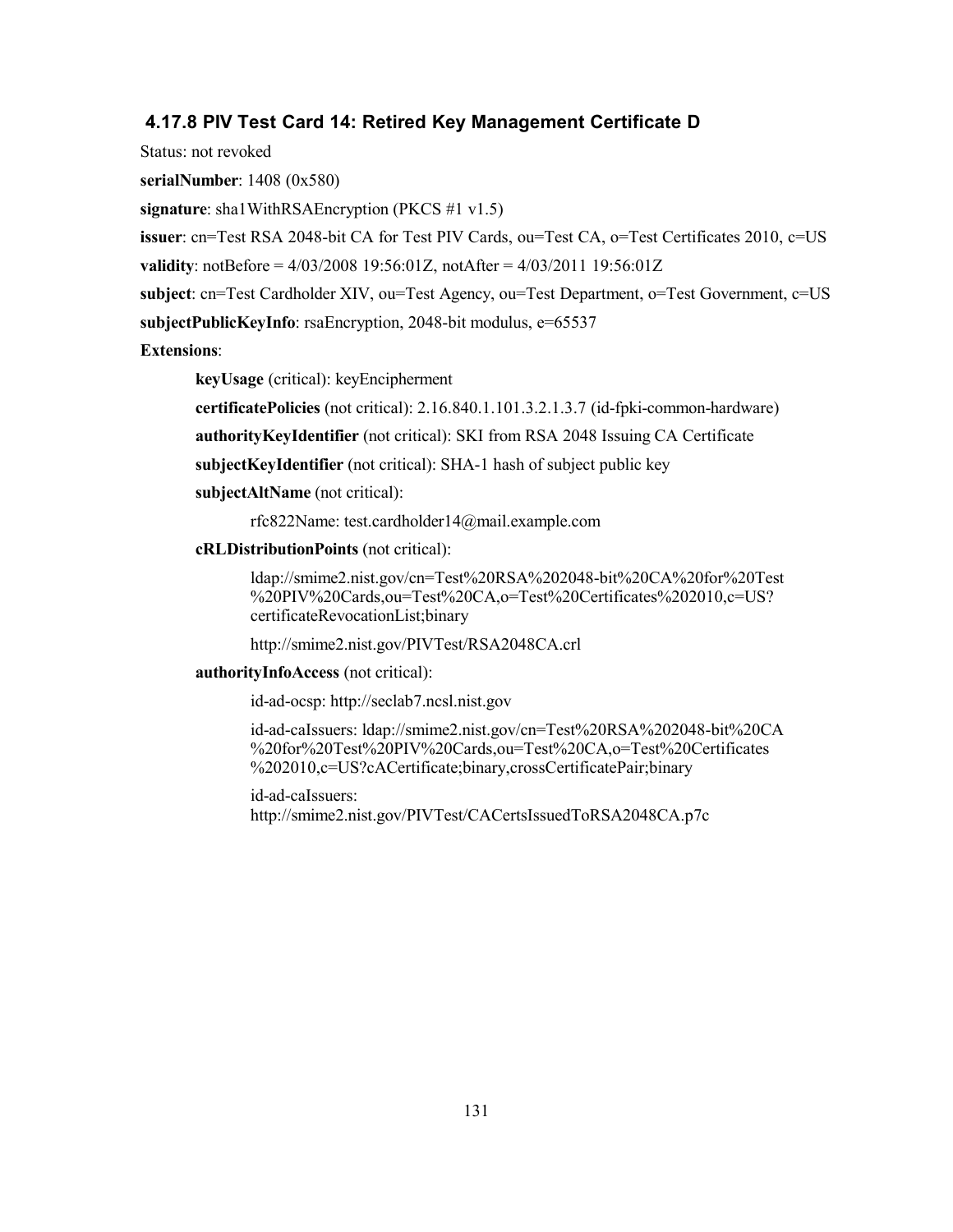### **4.17.9 PIV Test Card 14: Retired Key Management Certificate E**

Status: not revoked

**serialNumber**: 1409 (0x581)

**signature**: sha1WithRSAEncryption (PKCS #1 v1.5)

**issuer**: [cn=Test RSA 2048-bit CA for Test PIV Cards, ou=Test CA, o=Test Certificates 2010, c=US](#page-23-0) 

```
 
validity: notBefore = 4/03/2009 19:56:01Z, notAfter = 4/03/2012 19:56:01Z
```

```
 
subject: cn=Test Cardholder XIV, ou=Test Agency, ou=Test Department, o=Test Government, c=US 

subjectPublicKeyInfo: rsaEncryption, 2048-bit modulus, e=65537
```
**Extensions**:

**keyUsage** (critical): keyEncipherment

**certificatePolicies** (not critical): 2.16.840.1.101.3.2.1.3.7 (id-fpki-common-hardware)

**authorityKeyIdentifier** (not critical): SKI from RSA 2048 Issuing CA Certificate

**subjectKeyIdentifier** (not critical): SHA-1 hash of subject public key

**subjectAltName** (not critical):

rfc822Name: test.cardholder14@mail.example.com

#### **cRLDistributionPoints** (not critical):

ldap://smime2.nist.gov/cn=Test%20RSA%202048-bit%20CA%20for%20Test %20PIV%20Cards,ou=Test%20CA,o=Test%20Certificates%202010,c=US? certificateRevocationList;binary

http://smime2.nist.gov/PIVTest/RSA2048CA.crl

#### **authorityInfoAccess** (not critical):

id-ad-ocsp: http://seclab7.ncsl.nist.gov

id-ad-caIssuers: ldap://smime2.nist.gov/cn=Test%20RSA%202048-bit%20CA %20for%20Test%20PIV%20Cards,ou=Test%20CA,o=Test%20Certificates %202010,c=US?cACertificate;binary,crossCertificatePair;binary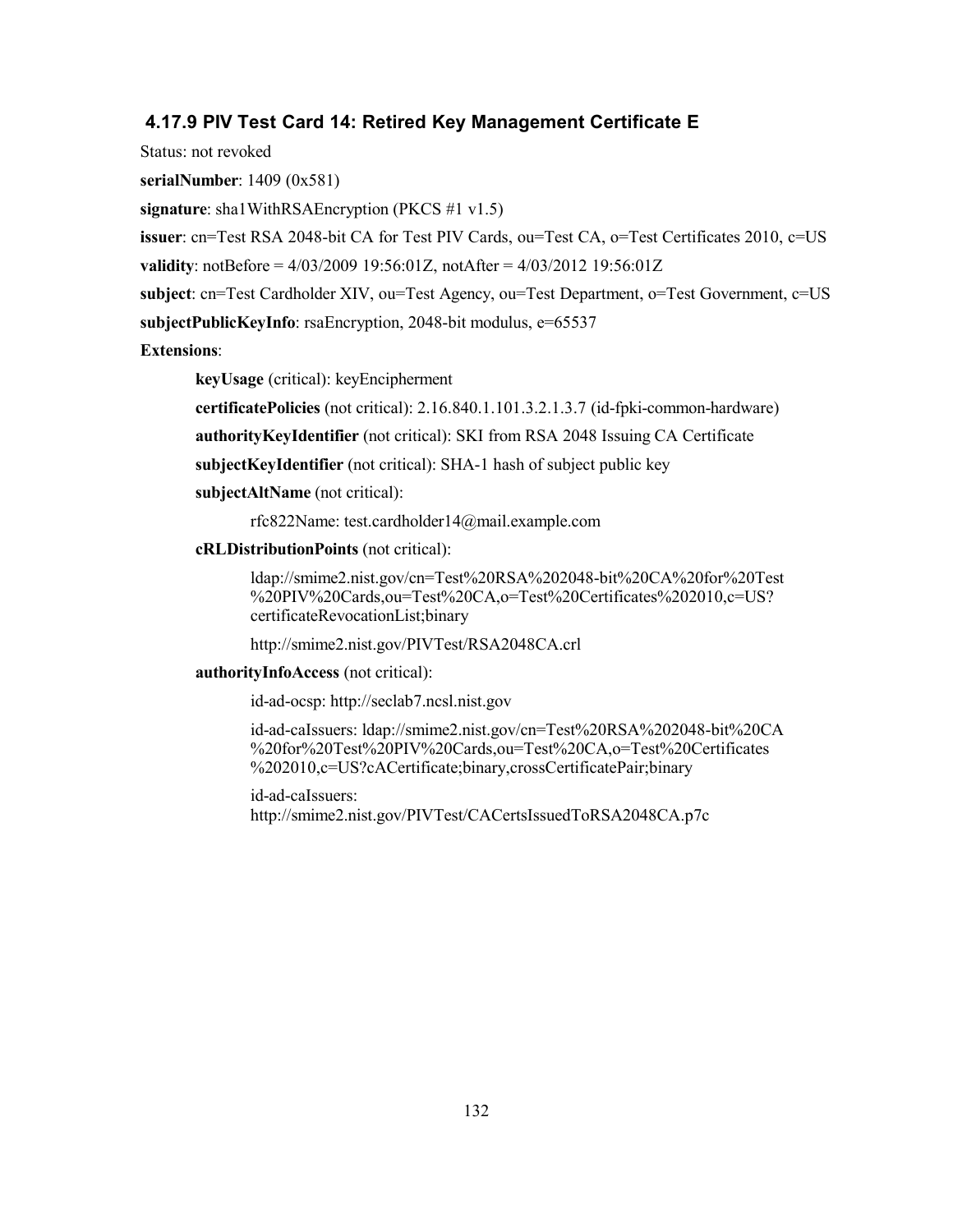## **4.18 PIV Test Card 15**

## **4.18.1 PIV Test Card 15: PIV Authentication Certificate**

Status: revoked, reason code: key compromise

**serialNumber**: 1501 (0x5dd)

**signature**: ecdsa-with-SHA256

**issuer**: [cn=Test ECC P-256 CA for Test PIV Cards, ou=Test CA, o=Test Certificates 2010, c=US](#page-25-0) 

**validity**: notBefore = 10/1/2010 08:30:00Z, notAfter = 10/1/2030 08:30:00Z

**subject**: cn=Test E. Cardholder XV, ou=Test Agency, ou=Test Department, o=Test Government, c=US

**subjectPublicKeyInfo**: id-ecPublicKey, P-256

**Extensions**:

**keyUsage** (critical): digitalSignature

**extKeyUsage** (not critical):

 1.3.6.1.4.1.311.20.2.2 (Microsoft Smartcardlogin) 1.3.6.1.5.5.7.3.2 (id-kp-clientAuth) 2.5.29.37.0 (anyExtendedKeyUsage)

**certificatePolicies** (not critical): 2.16.840.1.101.3.2.1.3.13 (id-fpki-common-authentication)

**authorityKeyIdentifier** (not critical): SKI from ECC P-256 Issuing CA Certificate

**subjectKeyIdentifier** (not critical): SHA-1 hash of subject public key

**id-piv-interim** (not critical): FALSE

**subjectAltName** (not critical):

```
 
(Agency Code = 3201, System Code = 2722, Credential Number = 

693276, CS=1, ICI=4, PI=7241649364, OC=1, OI=3201, POA=1) 
FASC-N: D65018591C422CD9E51C6DA1625B88241A49E5A486501843E7 
UPN: 32017241649364@upn.example.com
```
**cRLDistributionPoints** (not critical):

ldap://smime2.nist.gov/cn=Test%20ECC%20P-256%20CA%20for%20Test %20PIV%20Cards,ou=Test%20CA,o=Test%20Certificates%202010,c=US? certificateRevocationList;binary

http://smime2.nist.gov/PIVTest/ECCP-256CA.crl

**authorityInfoAccess** (not critical):

id-ad-ocsp: http://seclab7.ncsl.nist.gov

id-ad-caIssuers: ldap://smime2.nist.gov/cn=Test%20ECC%20P-256%20CA %20for%20Test%20PIV%20Cards,ou=Test%20CA,o=Test%20Certificates %202010,c=US?cACertificate;binary,crossCertificatePair;binary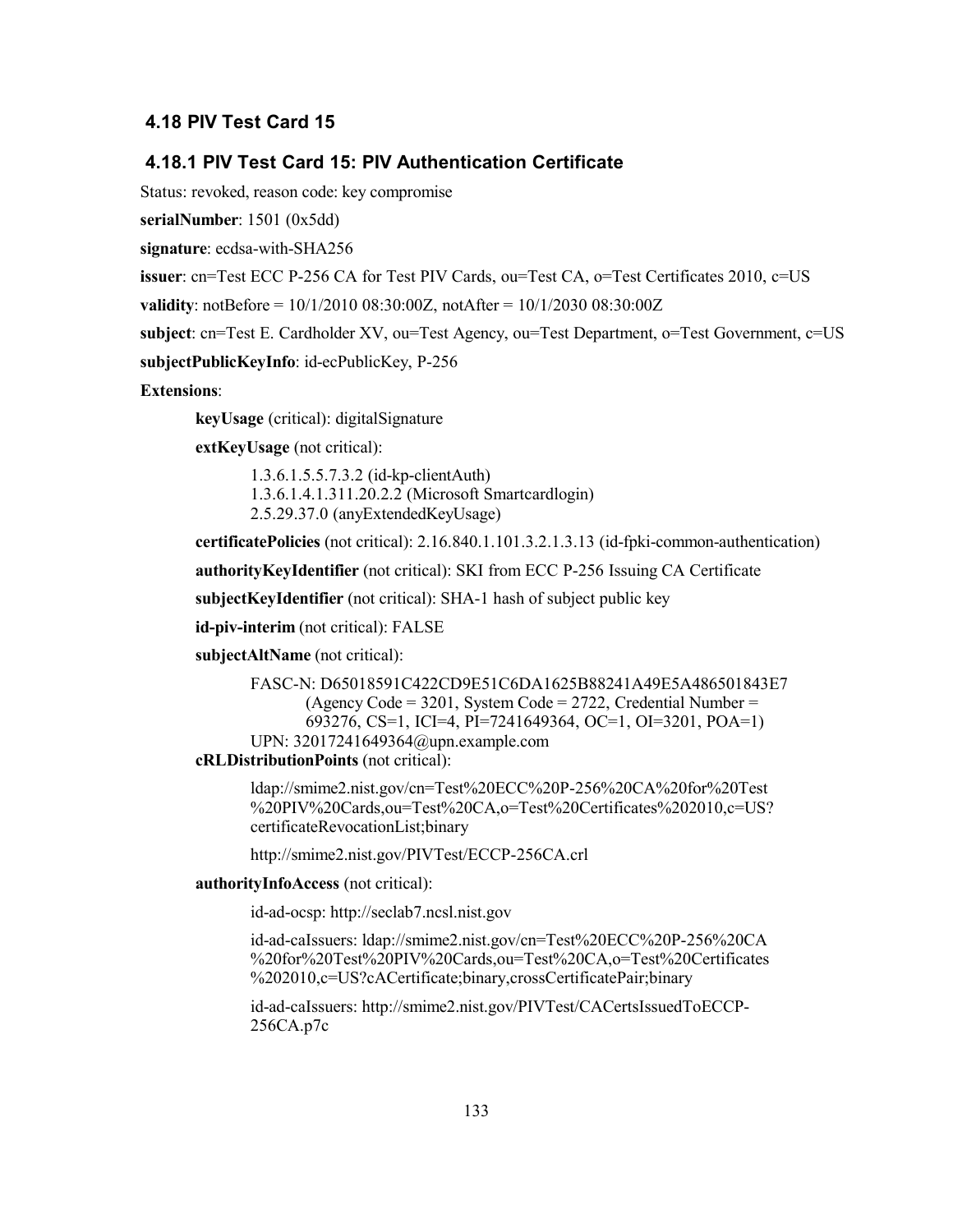### **4.18.2 PIV Test Card 15: Card Authentication Certificate**

Status: revoked, reason code: key compromise

**serialNumber**: 1502 (0x5de)

**signature**: ecdsa-with-SHA256

**issuer**: [cn=Test ECC P-256 CA for Test PIV Cards, ou=Test CA, o=Test Certificates 2010, c=US](#page-25-0) 

**validity**: notBefore = 10/1/2010 08:30:00Z, notAfter = 10/1/2030 08:30:00Z

 ou=Test Agency, ou=Test Department, o=Test Government, c=US **subject**: serialNumber=D65018591C422CD9E51C6DA1625B88241A49E5A486501843E7,

**subjectPublicKeyInfo**: id-ecPublicKey, P-256

**Extensions**:

**keyUsage** (critical): digitalSignature

**extKeyUsage** (critical): 2.16.840.1.101.3.6.8 (id-PIV-cardAuth)

**certificatePolicies** (not critical): 2.16.840.1.101.3.2.1.3.17 (id-fpki-common-cardAuth)

**authorityKeyIdentifier** (not critical): SKI from ECC P-256 Issuing CA Certificate

**subjectKeyIdentifier** (not critical): SHA-1 hash of subject public key

**id-piv-interim** (not critical): FALSE

**subjectAltName** (not critical):

 (Agency Code = 3201, System Code = 2722, Credential Number = 693276, CS=1, ICI=4, PI=7241649364, OC=1, OI=3201, POA=1) FASC-N: D65018591C422CD9E51C6DA1625B88241A49E5A486501843E7

### **cRLDistributionPoints** (not critical):

ldap://smime2.nist.gov/cn=Test%20ECC%20P-256%20CA%20for%20Test %20PIV%20Cards,ou=Test%20CA,o=Test%20Certificates%202010,c=US? certificateRevocationList;binary

http://smime2.nist.gov/PIVTest/ECCP-256CA.crl

#### **authorityInfoAccess** (not critical):

id-ad-ocsp: http://seclab7.ncsl.nist.gov

id-ad-caIssuers: ldap://smime2.nist.gov/cn=Test%20ECC%20P-256%20CA %20for%20Test%20PIV%20Cards,ou=Test%20CA,o=Test%20Certificates %202010,c=US?cACertificate;binary,crossCertificatePair;binary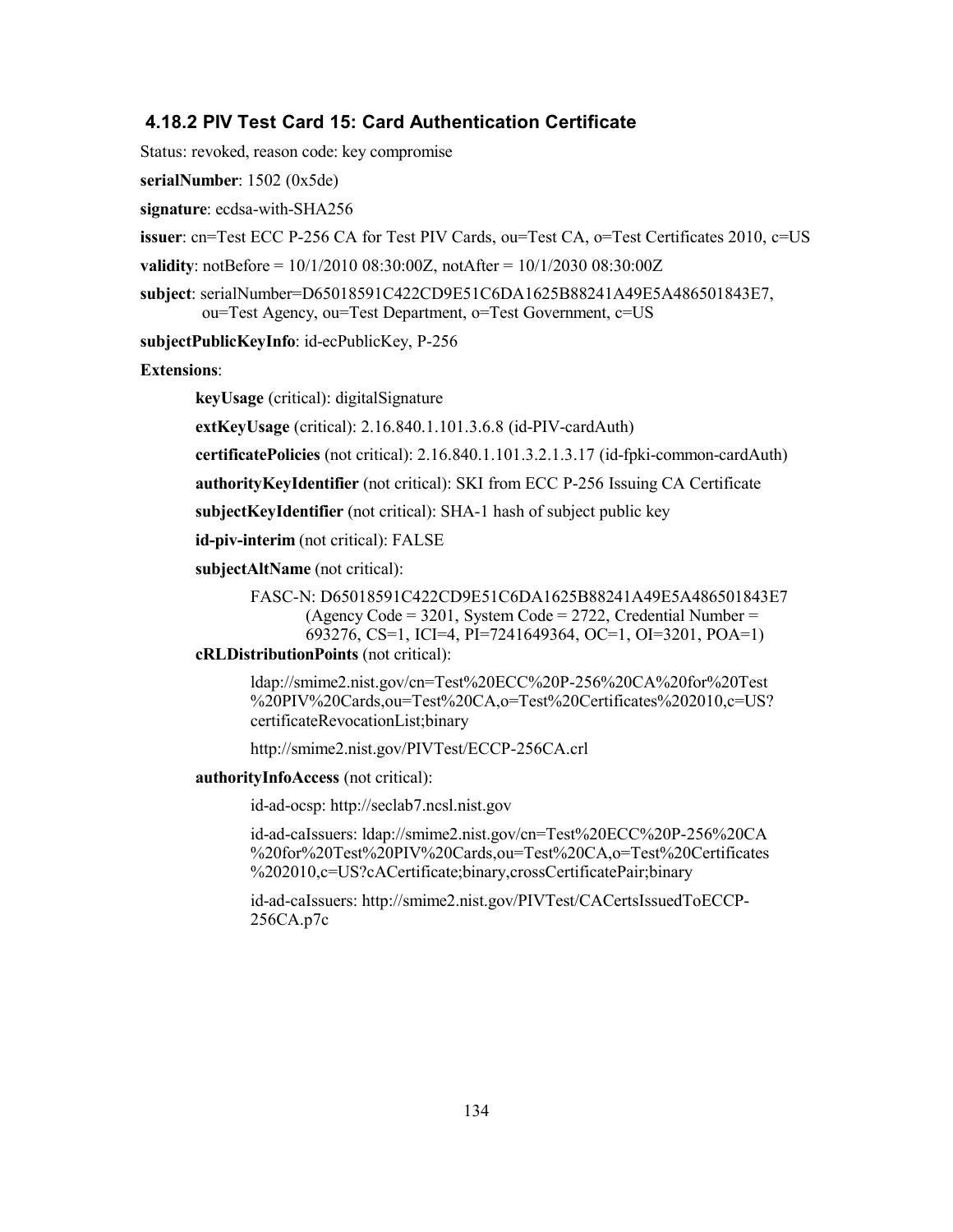### **4.18.3 PIV Test Card 15: Digital Signature Certificate**

Status: revoked, reason code: key compromise

**serialNumber**: 1503 (0x5df)

**signature**: ecdsa-with-SHA256

**issuer**: [cn=Test ECC P-256 CA for Test PIV Cards, ou=Test CA, o=Test Certificates 2010, c=US](#page-25-0) 

**validity**: notBefore = 10/1/2010 08:30:00Z, notAfter = 10/1/2030 08:30:00Z

```
 
subject: cn=Test E. Cardholder XV, ou=Test Agency, ou=Test Department, o=Test Government, c=US
```
**subjectPublicKeyInfo**: id-ecPublicKey, P-256

**Extensions**:

**keyUsage** (critical): digitalSignature, nonRepudiation

**certificatePolicies** (not critical): 2.16.840.1.101.3.2.1.3.7 (id-fpki-common-hardware)

**authorityKeyIdentifier** (not critical): SKI from ECC P-256 Issuing CA Certificate

**subjectKeyIdentifier** (not critical): SHA-1 hash of subject public key

**subjectAltName** (not critical):

rfc822Name: test.cardholder15@mail.example.com

### **cRLDistributionPoints** (not critical):

ldap://smime2.nist.gov/cn=Test%20ECC%20P-256%20CA%20for%20Test %20PIV%20Cards,ou=Test%20CA,o=Test%20Certificates%202010,c=US? certificateRevocationList;binary

http://smime2.nist.gov/PIVTest/ECCP-256CA.crl

#### **authorityInfoAccess** (not critical):

id-ad-ocsp: http://seclab7.ncsl.nist.gov

id-ad-caIssuers: ldap://smime2.nist.gov/cn=Test%20ECC%20P-256%20CA %20for%20Test%20PIV%20Cards,ou=Test%20CA,o=Test%20Certificates %202010,c=US?cACertificate;binary,crossCertificatePair;binary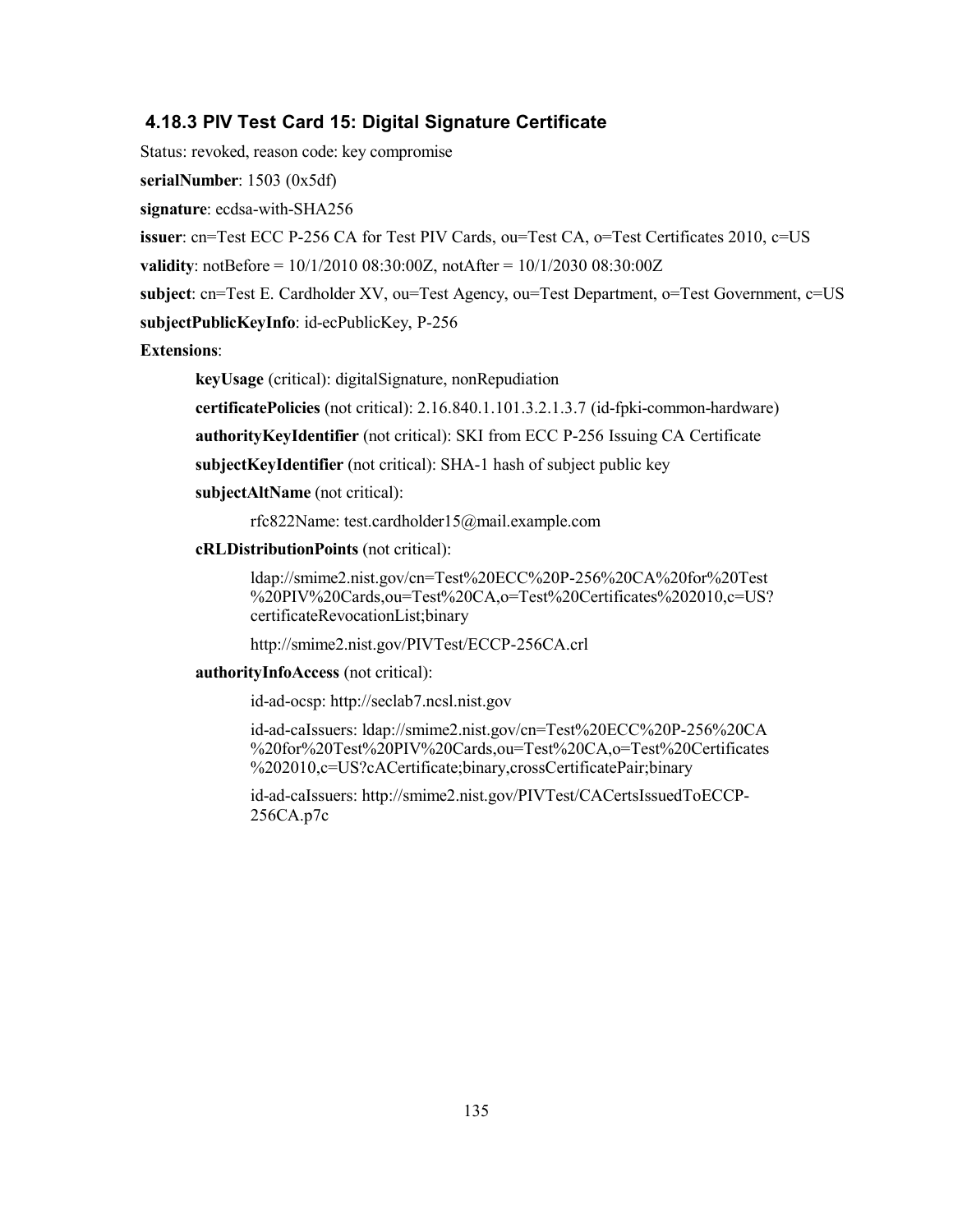### **4.18.4 PIV Test Card 15: Key Management Certificate**

Status: revoked, reason code: key compromise

**serialNumber**: 1504 (0x5e0)

**signature**: ecdsa-with-SHA256

**issuer**: [cn=Test ECC P-256 CA for Test PIV Cards, ou=Test CA, o=Test Certificates 2010, c=US](#page-25-0) 

**validity**: notBefore = 10/1/2010 08:30:00Z, notAfter = 10/1/2030 08:30:00Z

```
 
subject: cn=Test E. Cardholder XV, ou=Test Agency, ou=Test Department, o=Test Government, c=US
```
**subjectPublicKeyInfo**: id-ecPublicKey, P-256

**Extensions**:

**keyUsage** (critical): keyAgreement

**certificatePolicies** (not critical): 2.16.840.1.101.3.2.1.3.7 (id-fpki-common-hardware)

**authorityKeyIdentifier** (not critical): SKI from ECC P-256 Issuing CA Certificate

**subjectKeyIdentifier** (not critical): SHA-1 hash of subject public key

**subjectAltName** (not critical):

rfc822Name: test.cardholder15@mail.example.com

### **cRLDistributionPoints** (not critical):

ldap://smime2.nist.gov/cn=Test%20ECC%20P-256%20CA%20for%20Test %20PIV%20Cards,ou=Test%20CA,o=Test%20Certificates%202010,c=US? certificateRevocationList;binary

http://smime2.nist.gov/PIVTest/ECCP-256CA.crl

#### **authorityInfoAccess** (not critical):

id-ad-ocsp: http://seclab7.ncsl.nist.gov

id-ad-caIssuers: ldap://smime2.nist.gov/cn=Test%20ECC%20P-256%20CA %20for%20Test%20PIV%20Cards,ou=Test%20CA,o=Test%20Certificates %202010,c=US?cACertificate;binary,crossCertificatePair;binary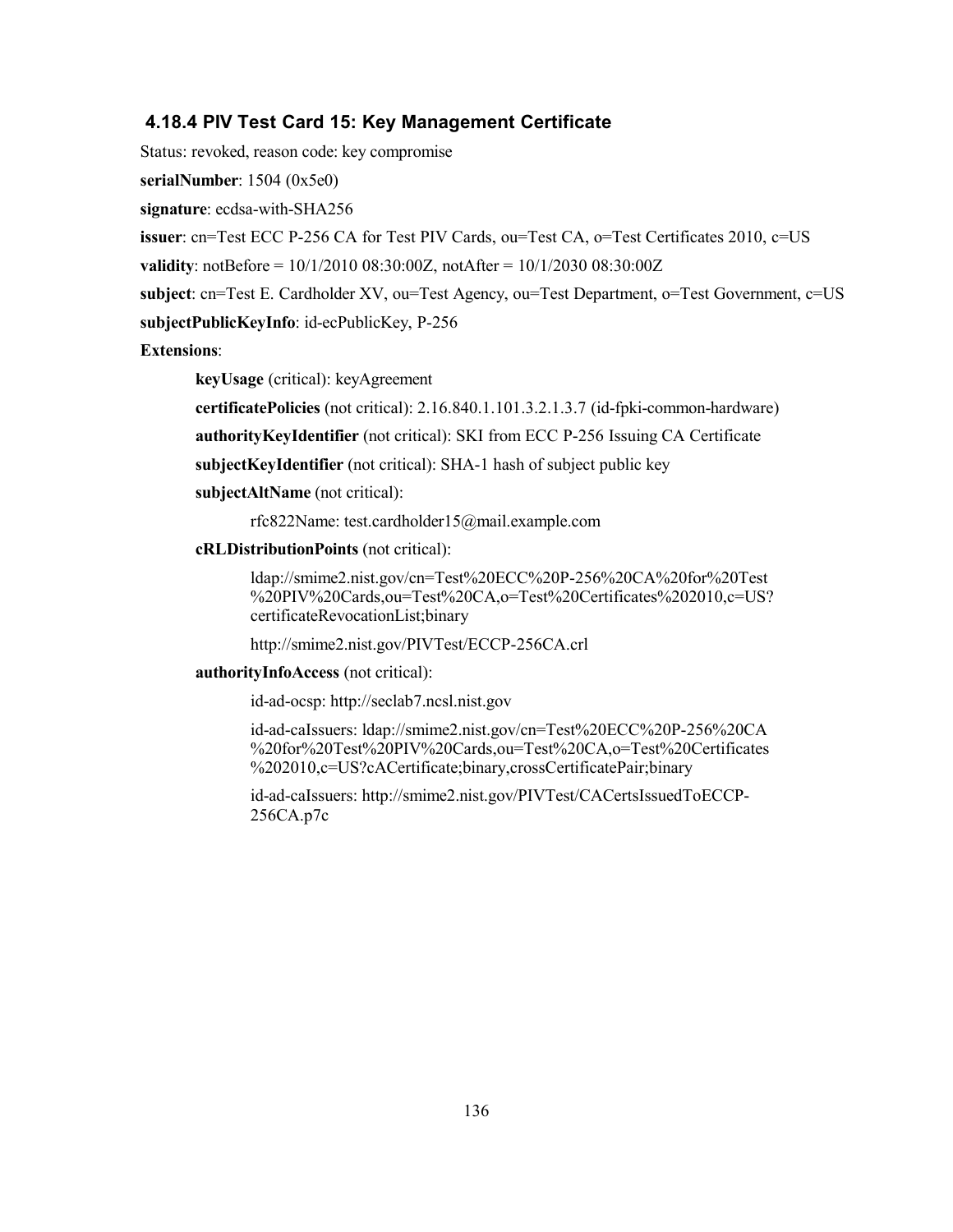### **4.18.5 PIV Test Card 15: Retired Key Management Certificate A**

Status: revocation information not available

**serialNumber**: 1505 (0x5e1)

**signature**: sha1WithRSAEncryption (PKCS #1 v1.5)

**issuer**: cn=Test RSA 1024-bit CA for Test PIV Cards, ou=Test CA, o=Test Certificates 2010, c=US

```
 
validity: notBefore = 11/17/2006 17:23:14Z, notAfter = 11/17/2008 17:23:14Z
```
**subject**: cn=Test E. Cardholder XV, ou=Test Agency, ou=Test Department, o=Test Government, c=US

**subjectPublicKeyInfo**: rsaEncryption, 1024-bit modulus, e=65537

**Extensions**:

**keyUsage** (critical): keyEncipherment

**certificatePolicies** (not critical): 2.16.840.1.101.3.2.1.3.7 (id-fpki-common-hardware)

**authorityKeyIdentifier** (not critical): SHA-1 hash of signer's public key

**subjectKeyIdentifier** (not critical): SHA-1 hash of subject public key

**subjectAltName** (not critical):

rfc822Name: test.cardholder15@mail.example.com

#### **cRLDistributionPoints** (not critical):

ldap://ldap.example.com/cn=Test%20RSA%201024-bit%20CA%20for%20Test %20PIV%20Cards,ou=Test%20CA,o=Test%20Certificates%202010,c=US? certificateRevocationList;binary

http://crl.example.com/PIVTest/RSA1024CA.crl

#### **authorityInfoAccess** (not critical):

id-ad-ocsp: http://ocsp.example.com

id-ad-caIssuers: ldap://ldap.example.com/cn=Test%20RSA%201024-bit%20CA %20for%20Test%20PIV%20Cards,ou=Test%20CA,o=Test%20Certificates %202010,c=US?cACertificate;binary,crossCertificatePair;binary

id-ad-caIssuers: http://p7c.example.com/PIVTest/CACertsIssuedToRSA1024CA.p7c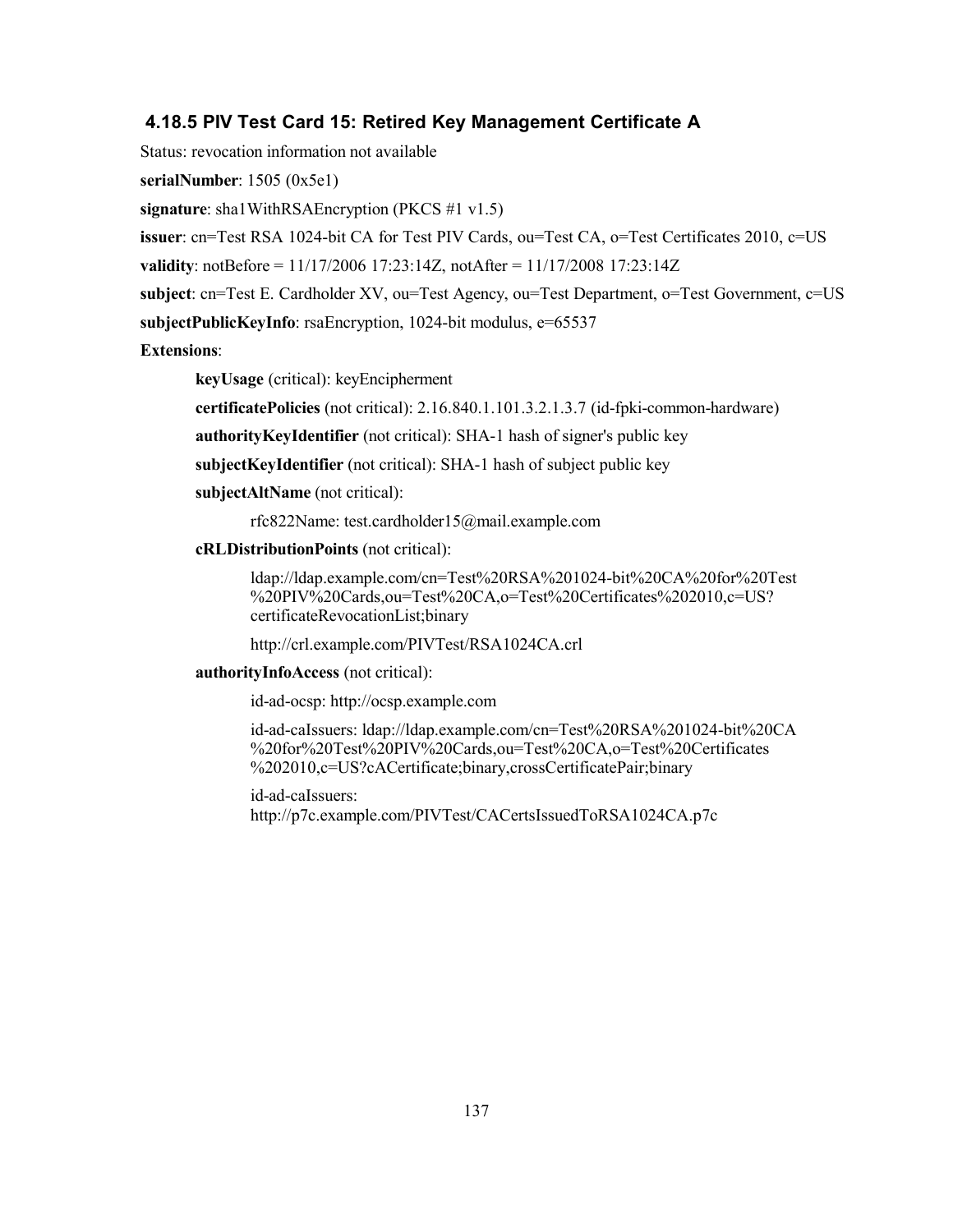### **4.18.6 PIV Test Card 15: Retired Key Management Certificate B**

Status: not revoked

**serialNumber**: 1506 (0x5e2)

**signature**: sha1WithRSAEncryption (PKCS #1 v1.5)

**issuer**: [cn=Expired Test RSA 2048-bit CA for Test PIV Cards, ou=Test CA, o=Test Certificates 2010, c=US](#page-27-0) 

```
 
validity: notBefore = 4/03/2007 19:56:01Z, notAfter = 4/03/2009 19:56:01Z
```
**subject**: cn=Test E. Cardholder XV, ou=Test Agency, ou=Test Department, o=Test Government, c=US

**subjectPublicKeyInfo**: rsaEncryption, 2048-bit modulus, e=65537

**Extensions**:

**keyUsage** (critical): keyEncipherment

**certificatePolicies** (not critical): 2.16.840.1.101.3.2.1.3.7 (id-fpki-common-hardware)

**authorityKeyIdentifier** (not critical): SKI from RSA 2048 Issuing CA Certificate

**subjectKeyIdentifier** (not critical): SHA-1 hash of subject public key

**subjectAltName** (not critical):

rfc822Name: test.cardholder15@mail.example.com

 **cRLDistributionPoints** (not critical): static CRL: thisUpdate = 7/23/2010 12:00:00Z, nextUpdate = 7/24/2010 06:00:00Z

ldap://smime2.nist.gov/cn=Expired%20Test%20RSA%202048-bit%20CA%20for %20Test%20PIV%20Cards,ou=Test%20CA,o=Test%20Certificates %202010,c=US?certificateRevocationList;binary

http://smime2.nist.gov/PIVTest/ExpiredRSA2048CA.crl

### **authorityInfoAccess** (not critical):

id-ad-ocsp: http://ocsp.example.com

id-ad-caIssuers: ldap://smime2.nist.gov/cn=Expired%20Test%20RSA%202048 bit%20CA%20for%20Test%20PIV%20Cards,ou=Test%20CA,o=Test %20Certificates%202010,c=US?cACertificate;binary,crossCertificatePair;binary

id-ad-caIssuers: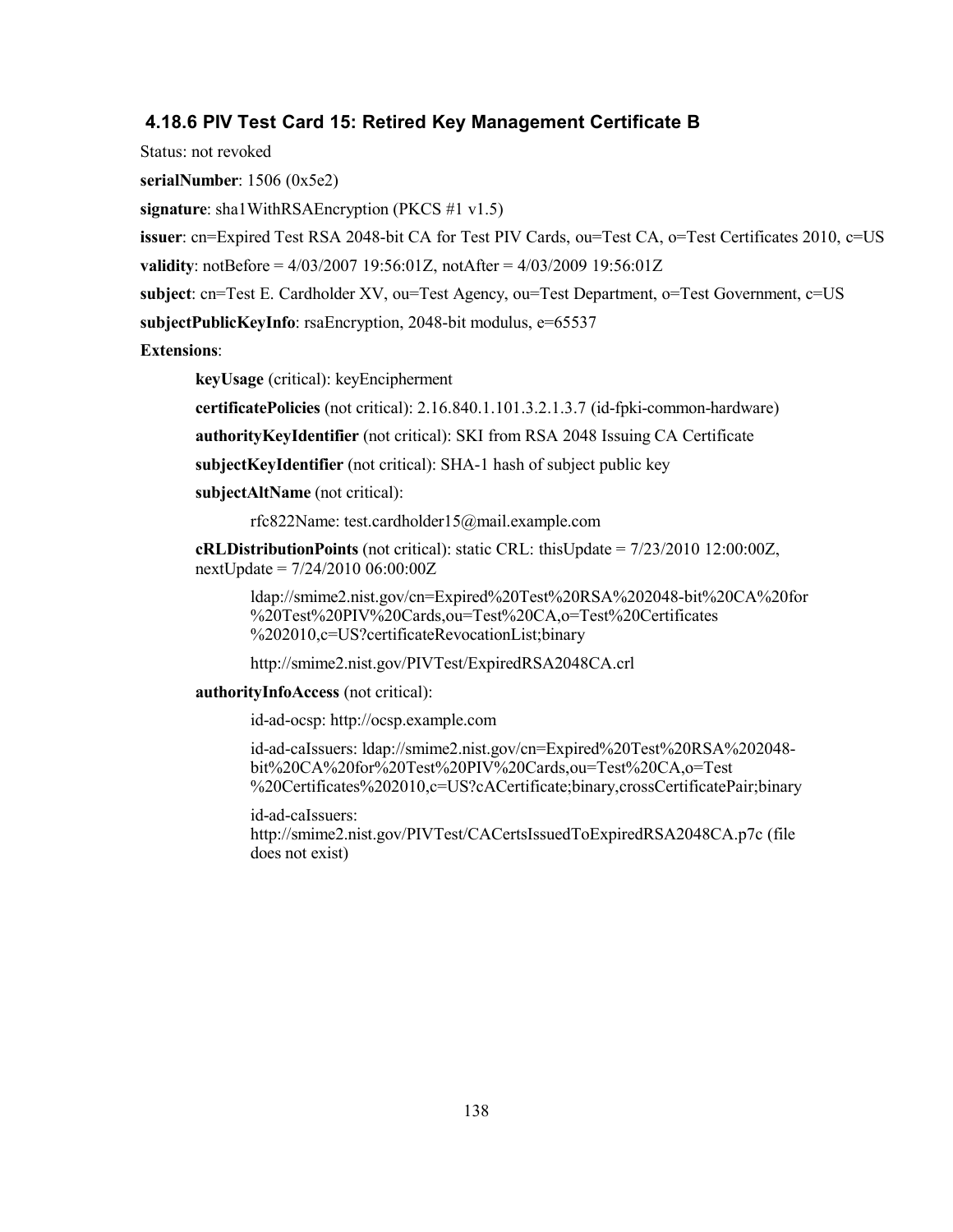### **4.18.7 PIV Test Card 15: Retired Key Management Certificate C**

Status: not revoked

**serialNumber**: 1507 (0x5e3)

**signature**: sha1WithRSAEncryption (PKCS #1 v1.5)

**issuer**: [cn=Expired Test RSA 2048-bit CA for Test PIV Cards, ou=Test CA, o=Test Certificates 2010, c=US](#page-27-0) 

**validity**: notBefore = 4/03/2008 19:56:01Z, notAfter = 4/03/2010 19:56:01Z

**subject**: cn=Test E. Cardholder XV, ou=Test Agency, ou=Test Department, o=Test Government, c=US

**subjectPublicKeyInfo**: rsaEncryption, 2048-bit modulus, e=65537

**Extensions**:

**keyUsage** (critical): keyEncipherment

**certificatePolicies** (not critical): 2.16.840.1.101.3.2.1.3.7 (id-fpki-common-hardware)

**authorityKeyIdentifier** (not critical): SKI from RSA 2048 Issuing CA Certificate

**subjectKeyIdentifier** (not critical): SHA-1 hash of subject public key

**subjectAltName** (not critical):

rfc822Name: test.cardholder15@mail.example.com

 **cRLDistributionPoints** (not critical): static CRL: thisUpdate = 7/23/2010 12:00:00Z, nextUpdate = 7/24/2010 06:00:00Z

ldap://smime2.nist.gov/cn=Expired%20Test%20RSA%202048-bit%20CA%20for %20Test%20PIV%20Cards,ou=Test%20CA,o=Test%20Certificates %202010,c=US?certificateRevocationList;binary

http://smime2.nist.gov/PIVTest/ExpiredRSA2048CA.crl

### **authorityInfoAccess** (not critical):

id-ad-ocsp: http://ocsp.example.com

id-ad-caIssuers: ldap://smime2.nist.gov/cn=Expired%20Test%20RSA%202048 bit%20CA%20for%20Test%20PIV%20Cards,ou=Test%20CA,o=Test %20Certificates%202010,c=US?cACertificate;binary,crossCertificatePair;binary

id-ad-caIssuers: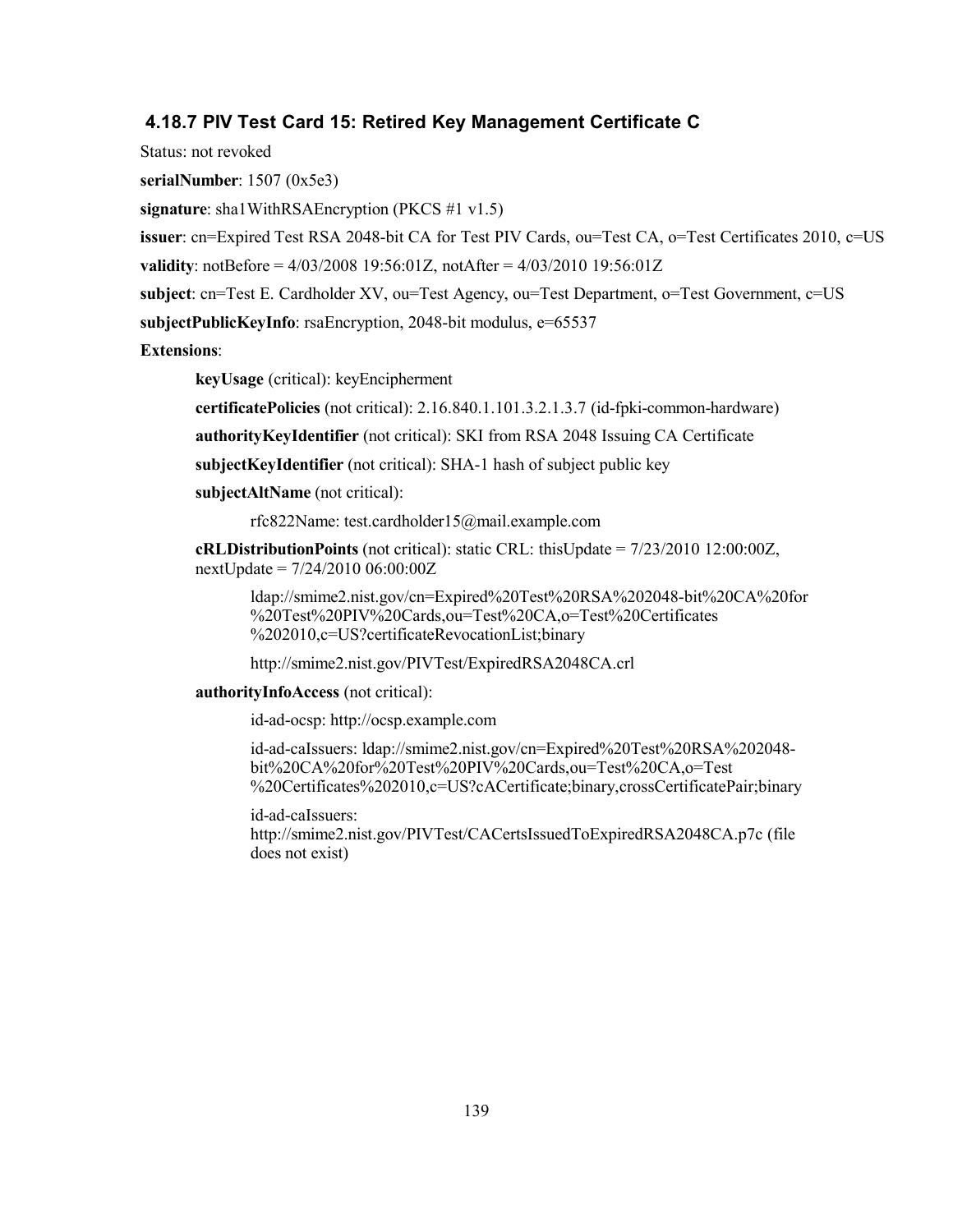### **4.18.8 PIV Test Card 15: Retired Key Management Certificate D**

Status: not revoked

**serialNumber**: 1508 (0x5e4)

**signature**: ecdsa-with-SHA256

**issuer**: [cn=Test ECC P-256 CA for Test PIV Cards, ou=Test CA, o=Test Certificates 2010, c=US](#page-25-0) 

**validity**: notBefore = 9/25/2008 23:18:12Z, notAfter = 9/25/2010 23:18:12Z

 **subject**: cn=Test E. Cardholder XV, ou=Test Agency, ou=Test Department, o=Test Government, c=US **subjectPublicKeyInfo**: id-ecPublicKey, P-256

**Extensions**:

**keyUsage** (critical): keyAgreement

**certificatePolicies** (not critical): 2.16.840.1.101.3.2.1.3.7 (id-fpki-common-hardware)

**authorityKeyIdentifier** (not critical): SKI from ECC P-256 Issuing CA Certificate

**subjectKeyIdentifier** (not critical): SHA-1 hash of subject public key

**subjectAltName** (not critical):

rfc822Name: test.cardholder15@mail.example.com

### **cRLDistributionPoints** (not critical):

ldap://smime2.nist.gov/cn=Test%20ECC%20P-256%20CA%20for%20Test %20PIV%20Cards,ou=Test%20CA,o=Test%20Certificates%202010,c=US? certificateRevocationList;binary

http://smime2.nist.gov/PIVTest/ECCP-256CA.crl

#### **authorityInfoAccess** (not critical):

id-ad-ocsp: http://seclab7.ncsl.nist.gov

id-ad-caIssuers: ldap://smime2.nist.gov/cn=Test%20ECC%20P-256%20CA %20for%20Test%20PIV%20Cards,ou=Test%20CA,o=Test%20Certificates %202010,c=US?cACertificate;binary,crossCertificatePair;binary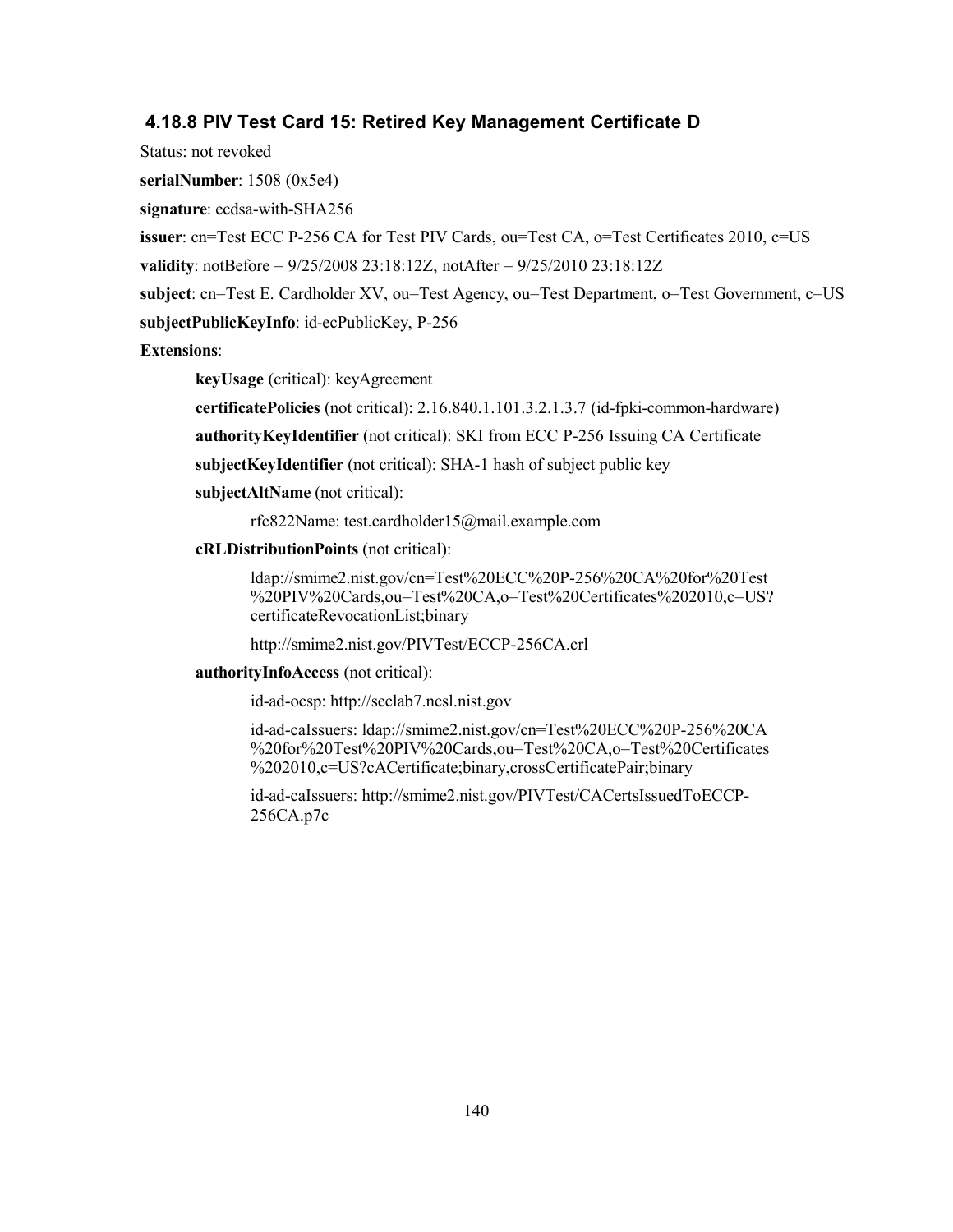### **4.18.9 PIV Test Card 15: Retired Key Management Certificate E**

Status: revoked, reason code: superseded

**serialNumber**: 1509 (0x5e5)

**signature**: ecdsa-with-SHA256

**issuer**: [cn=Test ECC P-256 CA for Test PIV Cards, ou=Test CA, o=Test Certificates 2010, c=US](#page-25-0) 

**validity**: notBefore = 3/12/2009 02:04:01Z, notAfter = 3/12/2011 02:04:01Z

```
 
subject: cn=Test E. Cardholder XV, ou=Test Agency, ou=Test Department, o=Test Government, c=US
```
**subjectPublicKeyInfo**: id-ecPublicKey, P-256

**Extensions**:

**keyUsage** (critical): keyAgreement

**certificatePolicies** (not critical): 2.16.840.1.101.3.2.1.3.7 (id-fpki-common-hardware)

**authorityKeyIdentifier** (not critical): SKI from ECC P-256 Issuing CA Certificate

**subjectKeyIdentifier** (not critical): SHA-1 hash of subject public key

**subjectAltName** (not critical):

rfc822Name: test.cardholder15@mail.example.com

### **cRLDistributionPoints** (not critical):

ldap://smime2.nist.gov/cn=Test%20ECC%20P-256%20CA%20for%20Test %20PIV%20Cards,ou=Test%20CA,o=Test%20Certificates%202010,c=US? certificateRevocationList;binary

http://smime2.nist.gov/PIVTest/ECCP-256CA.crl

#### **authorityInfoAccess** (not critical):

id-ad-ocsp: http://seclab7.ncsl.nist.gov

id-ad-caIssuers: ldap://smime2.nist.gov/cn=Test%20ECC%20P-256%20CA %20for%20Test%20PIV%20Cards,ou=Test%20CA,o=Test%20Certificates %202010,c=US?cACertificate;binary,crossCertificatePair;binary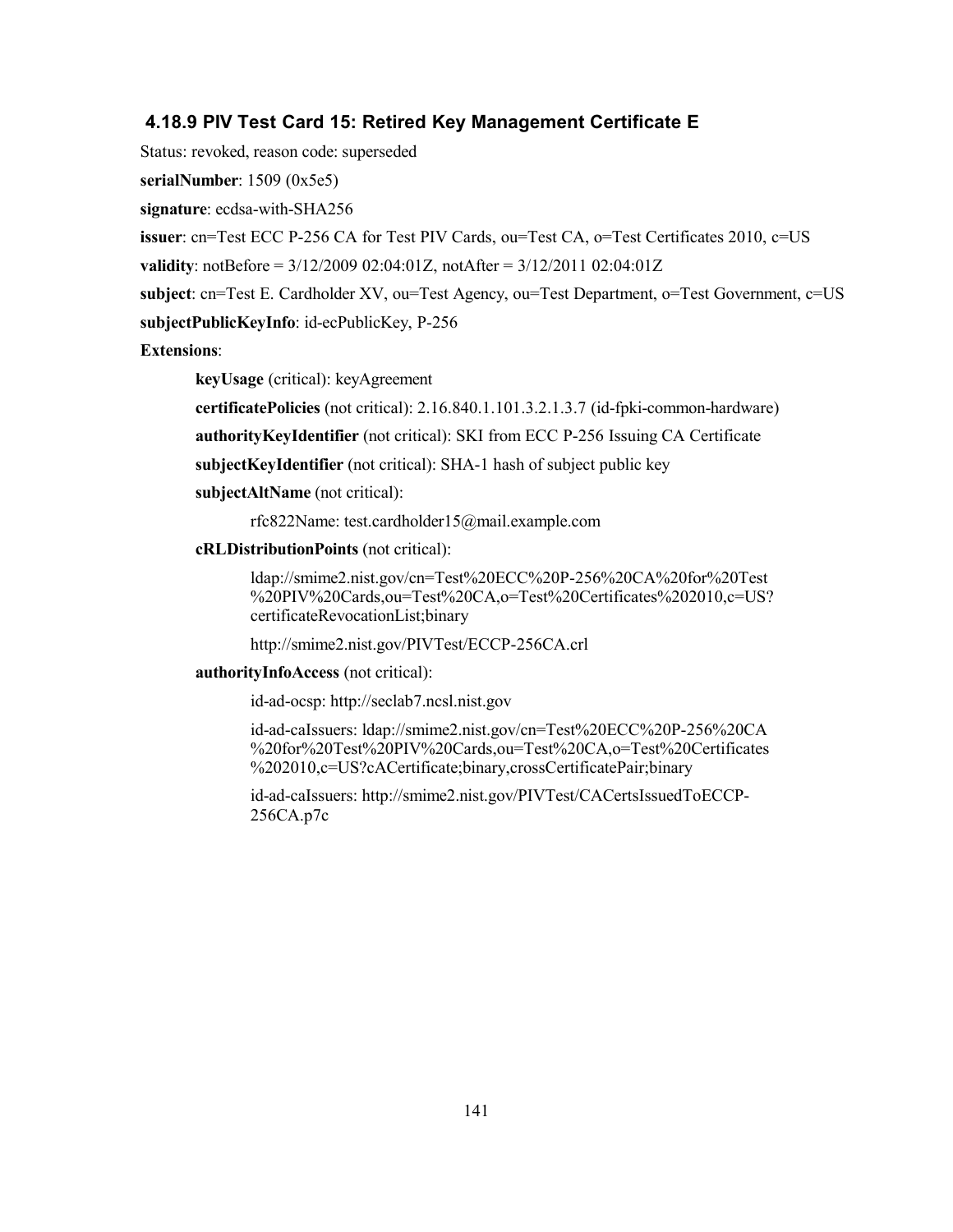## **4.19 PIV-I Test Card 16**

## **4.19.1 PIV-I Test Card 16: PIV-I Authentication Certificate**

Status: not revoked

**serialNumber**: 1601 (0x641)

**signature**: sha256WithRSAEncryption (PKCS #1 v1.5)

**issuer**: [cn=Test PIV-I RSA 2048-bit CA for Test PIV Cards, ou=Test CA, o=Test Certificates 2010, c=US](#page-28-0) 

**validity**: notBefore = 10/1/2010 08:30:00Z, notAfter = 10/1/2030 08:30:00Z

**subject**: cn=Test Cardholder XVI, ou=Test Agency, ou=Test Department, o=Test Government, c=US

**subjectPublicKeyInfo**: rsaEncryption, 2048-bit modulus, e=65537

### **Extensions**:

**keyUsage** (critical): digitalSignature

**extKeyUsage** (not critical):

 1.3.6.1.4.1.311.20.2.2 (Microsoft Smartcardlogin) 1.3.6.1.5.5.7.3.2 (id-kp-clientAuth) 2.5.29.37.0 (anyExtendedKeyUsage)

**certificatePolicies** (not critical): 2.16.840.1.101.3.2.1.48.71

**authorityKeyIdentifier** (not critical): SKI from RSA 2048 PIV-I Issuing CA Certificate

**subjectKeyIdentifier** (not critical): SHA-1 hash of subject public key

**subjectAltName** (not critical):

uniformResourceIdentifier: urn:uuid:048051b4-2288-41fd-b895-5fe9945e1c63 UPN: pivitestcardholder@upn.example.com

#### **cRLDistributionPoints** (not critical):

ldap://smime2.nist.gov/cn=Test%20PIV-I%20RSA%202048-bit%20CA%20for %20Test%20PIV%20Cards,ou=Test%20CA,o=Test%20Certificates %202010,c=US?certificateRevocationList;binary

http://smime2.nist.gov/PIVTest/RSA2048PIVICA.crl

**authorityInfoAccess** (not critical):

id-ad-ocsp: http://seclab7.ncsl.nist.gov

id-ad-caIssuers: ldap://smime2.nist.gov/cn=Test%20PIV-I%20RSA%202048-bit %20CA%20for%20Test%20PIV%20Cards,ou=Test%20CA,o=Test %20Certificates%202010,c=US?cACertificate;binary,crossCertificatePair;binary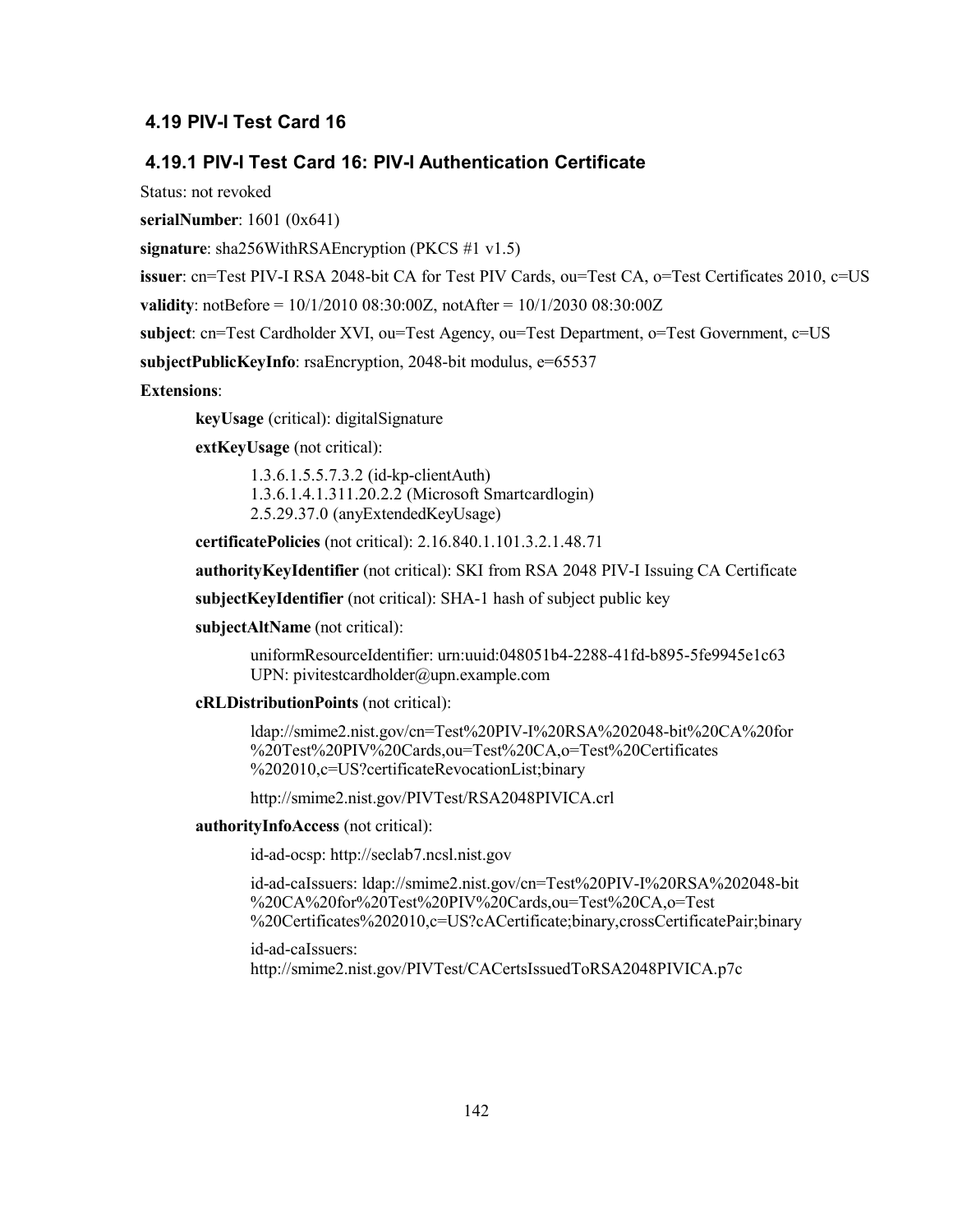### **4.19.2 PIV-I Test Card 16: Card Authentication Certificate**

Status: not revoked

**serialNumber**: 1602 (0x642)

**signature**: sha256WithRSAEncryption (PKCS #1 v1.5)

**issuer**: [cn=Test PIV-I RSA 2048-bit CA for Test PIV Cards, ou=Test CA, o=Test Certificates 2010, c=US](#page-28-0)

**validity**: notBefore = 10/1/2010 08:30:00Z, notAfter = 10/1/2030 08:30:00Z

 **subject**: serialNumber=048051b4-2288-41fd-b895-5fe9945e1c63, ou=Test Agency, ou=Test Department, o=Test Government, c=US

**subjectPublicKeyInfo**: rsaEncryption, 2048-bit modulus, e=65537

#### **Extensions**:

**keyUsage** (critical): digitalSignature

**extKeyUsage** (critical): 2.16.840.1.101.3.6.8 (id-PIV-cardAuth)

**certificatePolicies** (not critical): 2.16.840.1.101.3.2.1.48.72

**authorityKeyIdentifier** (not critical): SKI from RSA 2048 PIV-I Issuing CA Certificate

**subjectKeyIdentifier** (not critical): SHA-1 hash of subject public key

**subjectAltName** (not critical):

uniformResourceIdentifier: urn:uuid:048051b4-2288-41fd-b895-5fe9945e1c63

#### **cRLDistributionPoints** (not critical):

ldap://smime2.nist.gov/cn=Test%20PIV-I%20RSA%202048-bit%20CA%20for %20Test%20PIV%20Cards,ou=Test%20CA,o=Test%20Certificates %202010,c=US?certificateRevocationList;binary

http://smime2.nist.gov/PIVTest/RSA2048PIVICA.crl

#### **authorityInfoAccess** (not critical):

id-ad-ocsp: http://seclab7.ncsl.nist.gov

id-ad-caIssuers: ldap://smime2.nist.gov/cn=Test%20PIV-I%20RSA%202048-bit %20CA%20for%20Test%20PIV%20Cards,ou=Test%20CA,o=Test %20Certificates%202010,c=US?cACertificate;binary,crossCertificatePair;binary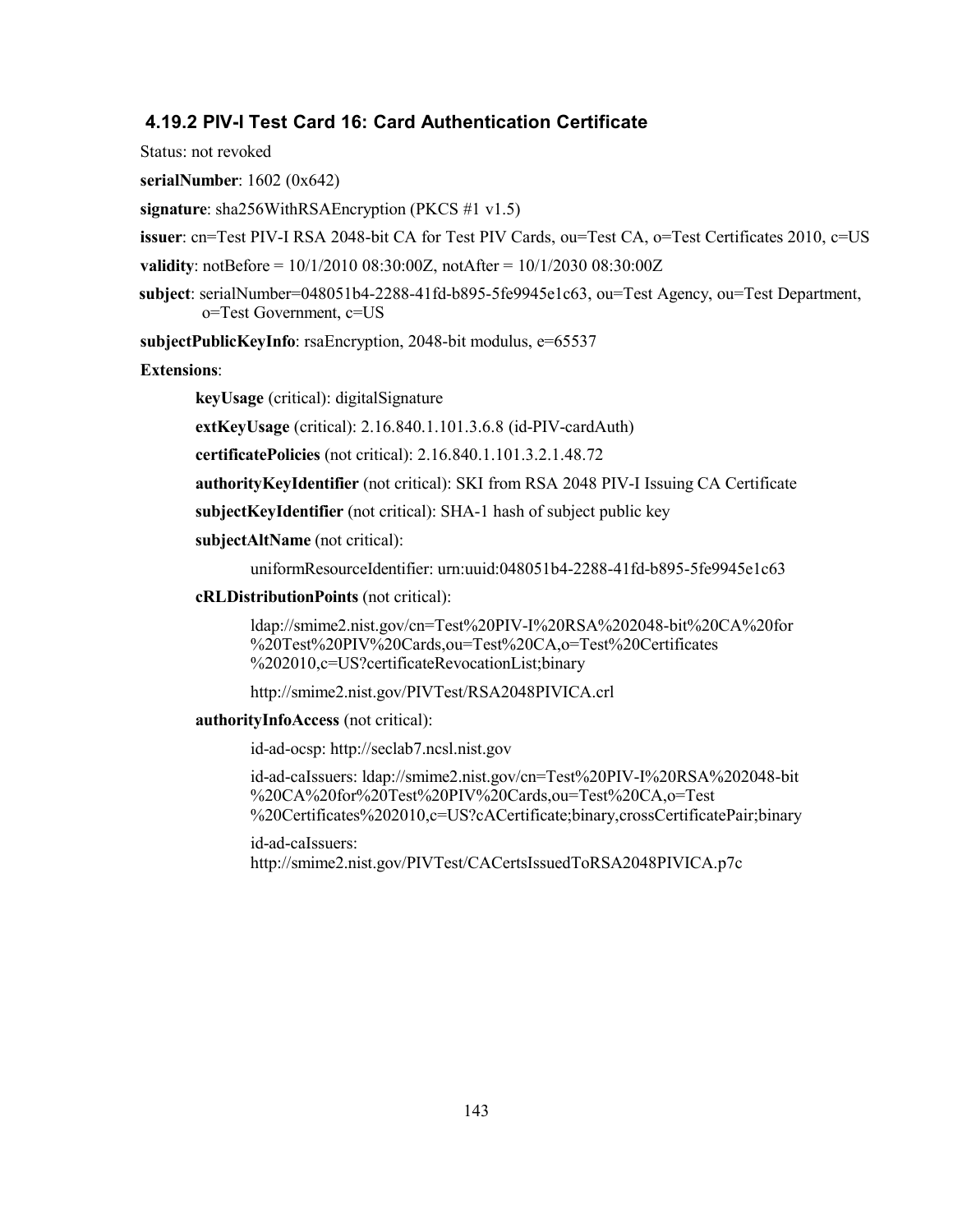# **5 Acronyms**

| <b>AID</b>        | Application Identifier                                              |
|-------------------|---------------------------------------------------------------------|
| CA                | Certification Authority                                             |
| <b>CHUID</b>      | Card Holder Unique Identifier                                       |
| <b>CRL</b>        | Certificate Revocation List                                         |
| EAP               | <b>Extensible Authentication Protocol</b>                           |
| ECC               | <b>Elliptic Curve Cryptography</b>                                  |
| <b>ECDSA</b>      | Elliptic Curve Digital Signature Algorithm                          |
| <b>FASC-N</b>     | Federal Agency Smart Credential Number                              |
| <b>FIPS</b>       | <b>Federal Information Processing Standard</b>                      |
| <b>GUID</b>       | Global Unique Identification Number                                 |
| <b>HTTP</b>       | <b>Hypertext Transfer Protocol</b>                                  |
| <b>IETF</b>       | <b>Internet Engineering Task Force</b>                              |
| IP <sub>v</sub> 6 | Internet Protocol version 6                                         |
| <b>LAN</b>        | Local Area Network                                                  |
| <b>LDAP</b>       | <b>Lightweight Directory Access Protocol</b>                        |
| <b>NACI</b>       | National Agency Check with Inquiries                                |
| <b>NIST</b>       | National Institute of Standards and Technology                      |
| <b>OCSP</b>       | Online Certificate Status Protocol                                  |
| <b>OID</b>        | Object Identifier                                                   |
| PIN               | Personal Identification Number                                      |
| PIV               | Personal Identity Verification                                      |
| <b>PKCS</b>       | Public-Key Cryptography Standards                                   |
| <b>PKINIT</b>     | Public Key based Initial Authentication in Kerberos                 |
| <b>PPP</b>        | Point-to-Point Protocol                                             |
| <b>RFC</b>        | Request for Comments                                                |
| <b>RSA</b>        | Rivest, Shamir, Adleman cryptographic algorithm                     |
| <b>RSASSA-PSS</b> | RSA Signature Scheme with Appendix - Probabilistic Signature Scheme |
| <b>SHA</b>        | Secure Hash Algorithm                                               |
| <b>SP</b>         | <b>Special Publication</b>                                          |
| <b>TLS</b>        | <b>Transport Layer Security</b>                                     |
| <b>UPN</b>        | <b>User Principal Name</b>                                          |
| <b>URI</b>        | Uniform Resource Identifier                                         |
|                   |                                                                     |